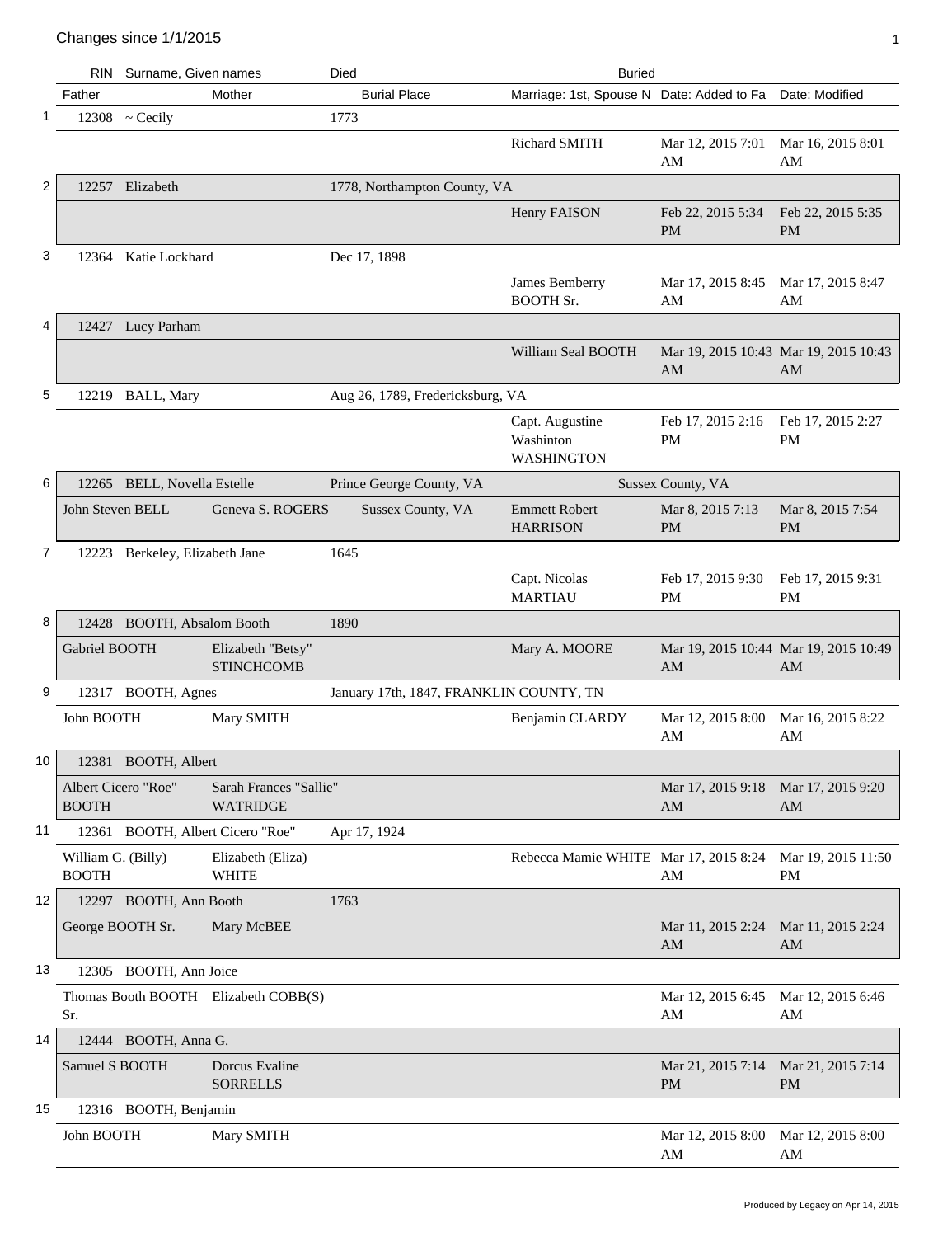|    | RIN.                                | Surname, Given names          |                                           | Died |                                                      | <b>Buried</b>                                            |                                             |                                |
|----|-------------------------------------|-------------------------------|-------------------------------------------|------|------------------------------------------------------|----------------------------------------------------------|---------------------------------------------|--------------------------------|
|    | Father                              |                               | Mother                                    |      | <b>Burial Place</b>                                  | Marriage: 1st, Spouse N Date: Added to Fa Date: Modified |                                             |                                |
| 16 |                                     | 12326 BOOTH, Benjamin         |                                           |      |                                                      |                                                          |                                             |                                |
|    |                                     |                               | Stephen S. BOOTH Sr. Penelope GUTHRIE     |      |                                                      |                                                          | Mar 13, 2015 8:43<br>AM                     | Mar 13, 2015 8:49<br>AM        |
| 17 |                                     | 12374 BOOTH, Blanche Irene    |                                           |      |                                                      |                                                          |                                             |                                |
|    | Albert Cicero "Roe"<br><b>BOOTH</b> |                               | Rebecca Mamie WHITE                       |      |                                                      | Mayes WILLIAMSON                                         | Mar 17, 2015 9:11<br>AM                     | Mar 17, 2015 9:14<br>AM        |
| 18 |                                     | 12383 BOOTH, Bryant           |                                           |      |                                                      |                                                          |                                             |                                |
|    | Albert Cicero "Roe"<br><b>BOOTH</b> |                               | Sarah Frances "Sallie"<br><b>WATRIDGE</b> |      |                                                      |                                                          | Mar 17, 2015 9:19<br>AM                     | Mar 17, 2015 9:19<br>AM        |
| 19 |                                     | 12421 BOOTH, Catharine        |                                           |      |                                                      |                                                          |                                             |                                |
|    | Gabriel BOOTH                       |                               | Elizabeth "Betsy"<br><b>STINCHCOMB</b>    |      |                                                      | George T. BUTLER                                         | Mar 19, 2015 10:37 Mar 19, 2015 10:51<br>AM | AM                             |
| 20 |                                     | 12445 BOOTH, Charles P.       |                                           |      |                                                      |                                                          |                                             |                                |
|    | Samuel S BOOTH                      |                               | Dorcus Evaline<br><b>SORRELLS</b>         |      |                                                      |                                                          | Mar 21, 2015 7:15 Mar 21, 2015 7:15<br>PM   | <b>PM</b>                      |
| 21 |                                     | 12329 BOOTH, Charlotte        |                                           |      |                                                      |                                                          |                                             |                                |
|    |                                     |                               | Stephen S. BOOTH Sr. Penelope GUTHRIE     |      |                                                      |                                                          | Mar 13, 2015 11:07 Mar 13, 2015 11:07<br>PM | <b>PM</b>                      |
| 22 |                                     | 12439 § BOOTH, Cynthia Tatum  |                                           |      | Sep 29, 1909                                         |                                                          | Alamo, Crockett County, TN                  |                                |
|    |                                     |                               |                                           |      | Alamo, Crockett County, Stephen Guthrie<br><b>TN</b> | <b>BOOTH</b>                                             | Mar 20, 2015 12:29 Mar 20, 2015 12:32<br>AM | AM                             |
| 23 |                                     | 12439 BOOTH, Cynthia Tatum    |                                           |      | Sep 29, 1909                                         |                                                          | Alamo, Crockett County, TN                  |                                |
|    |                                     |                               |                                           |      | Alamo, Crockett County, Stephen Guthrie<br>TN        | <b>BOOTH</b>                                             | Mar 20, 2015 12:29 Mar 20, 2015 12:32<br>AM | AM                             |
| 24 |                                     | 12441 § BOOTH, Dorcus Evaline |                                           |      |                                                      |                                                          |                                             |                                |
|    |                                     |                               |                                           |      |                                                      | Samuel S BOOTH                                           | Mar 21, 2015 6:58<br><b>PM</b>              | Mar 21, 2015 7:08<br><b>PM</b> |
| 25 |                                     | 12384 BOOTH, Doris            |                                           |      |                                                      |                                                          |                                             |                                |
|    | Albert Cicero "Roe"<br><b>BOOTH</b> |                               | Sarah Frances "Sallie"<br><b>WATRIDGE</b> |      |                                                      |                                                          | Mar 17, 2015 9:19 Mar 17, 2015 9:19<br>AM   | AM                             |
| 26 |                                     | 12365 § BOOTH, Eldorado       |                                           | 1962 |                                                      |                                                          |                                             |                                |
|    |                                     |                               |                                           |      |                                                      | James Bemberry<br><b>BOOTH Sr.</b>                       | Mar 17, 2015 8:47<br>AM                     | Mar 17, 2015 8:49<br>AM        |
| 27 |                                     | 12417 § BOOTH, Elizabeth      |                                           |      |                                                      |                                                          |                                             |                                |
|    |                                     |                               |                                           |      |                                                      | Victor E. BOOTH                                          | Mar 19, 2015 10:32 Mar 19, 2015 10:33<br>AM | AM                             |
| 28 |                                     | 12298 § BOOTH, Elizabeth      |                                           |      |                                                      |                                                          |                                             |                                |
|    | Thomas COBB                         |                               | Mary SHIELDS                              |      |                                                      | Thomas Booth BOOTH Mar 11, 2015 4:41<br>Sr.              | <b>PM</b>                                   | Mar 14, 2015 3:15<br><b>PM</b> |
| 29 |                                     | 12355 BOOTH, Elizabeth        |                                           |      |                                                      |                                                          |                                             |                                |
|    | George BOOTH.                       |                               | Judith McEWEN                             |      |                                                      |                                                          | Mar 17, 2015 8:14<br>AM                     | Mar 17, 2015 8:14<br>AM        |
| 30 |                                     | 12393 BOOTH, Elizabeth        |                                           |      |                                                      |                                                          |                                             |                                |
|    | Nathaniel Wythe<br><b>BOOTH Sr.</b> |                               | Elizabeth Judith JOHNS                    |      |                                                      | John HANCOCK                                             | Mar 18, 2015 6:01<br>AM                     | Mar 18, 2015 6:02<br>AM        |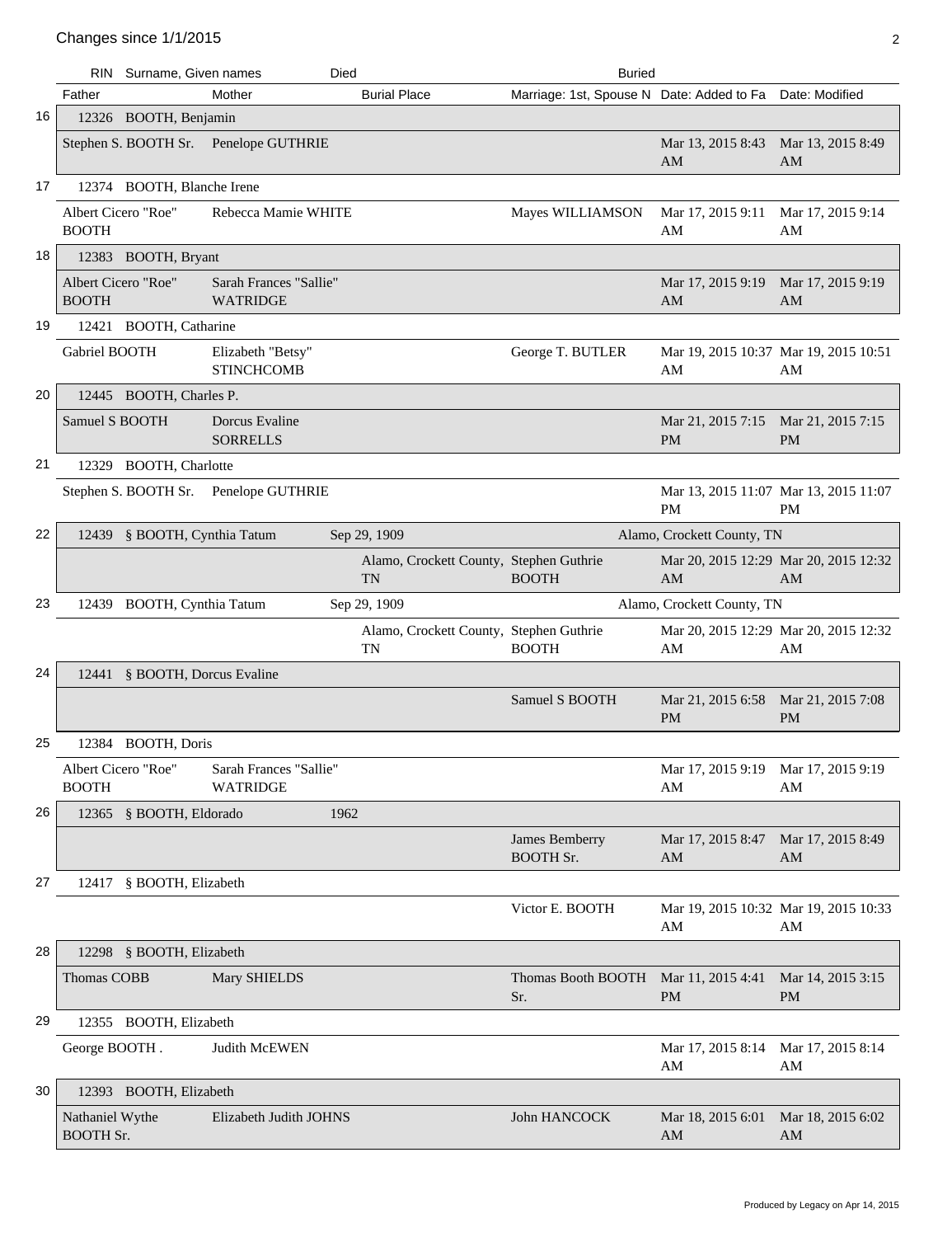|    |                                     | RIN Surname, Given names         |                                           | Died        |                                   | <b>Buried</b>                                            |                                                    |                          |
|----|-------------------------------------|----------------------------------|-------------------------------------------|-------------|-----------------------------------|----------------------------------------------------------|----------------------------------------------------|--------------------------|
|    | Father                              |                                  | Mother                                    |             | <b>Burial Place</b>               | Marriage: 1st, Spouse N Date: Added to Fa Date: Modified |                                                    |                          |
| 31 |                                     | 12392 BOOTH, Elizabeth "Betsy"   |                                           | 1869        |                                   |                                                          |                                                    |                          |
|    | Nathaniel Wythe<br><b>BOOTH Sr.</b> |                                  | Elizabeth Judith JOHNS                    |             |                                   |                                                          | Mar 18, 2015 6:00<br>AM                            | Mar 18, 2015 6:01<br>AM  |
| 32 |                                     | 12413 § BOOTH, Elizabeth "Betsy" |                                           |             |                                   |                                                          |                                                    |                          |
|    | Absalom<br><b>STINCHCOMB</b>        |                                  | Mary PENN                                 |             |                                   | Gabriel BOOTH                                            | Mar 19, 2015 10:26 Mar 19, 2015 10:28<br>AM        | AM                       |
| 33 |                                     | 12349 § BOOTH, Elizabeth (Eliza) |                                           |             | Oct 9, 1889                       |                                                          |                                                    |                          |
|    | <b>Solomon WHITE</b>                |                                  | Martha HUGHES                             |             |                                   | William G. (Billy)<br><b>BOOTH</b>                       | Mar 16, 2015 8:41<br>AM                            | Mar 17, 2015 8:38<br>AM  |
| 34 |                                     | 12362 § BOOTH, Elizabeth Ellen   |                                           |             | Oct 13, 1879                      |                                                          |                                                    |                          |
|    |                                     |                                  |                                           |             |                                   | James Bemberry<br><b>BOOTH Sr.</b>                       | Mar 17, 2015 8:40<br>AM                            | Mar 17, 2015 8:42<br>AM  |
| 35 |                                     | 12387 § BOOTH, Elizabeth Judith  |                                           | Jul 2, 1823 |                                   | Elberton, GA                                             |                                                    |                          |
|    | Robert JOHNS                        |                                  | Mary GRESHAM                              |             | Elberton, GA                      | Nathaniel Wythe<br><b>BOOTH Sr.</b>                      | Mar 18, 2015 3:44<br>AM                            | Mar 19, 2015 10:21<br>AM |
| 36 |                                     | 12332 BOOTH, Elizabeth P.        |                                           |             | Oct 3, 1920, Crockett County, TN  |                                                          | Crockett County, TN                                |                          |
|    |                                     | Stephen S. BOOTH Jr.             | Mineva J. GATES                           |             | Crockett County, TN               | Green Berry COOKE                                        | Mar 13, 2015 11:38 Mar 20, 2015 12:24<br><b>PM</b> | AM                       |
| 37 |                                     | 12334 BOOTH, Evelyn              |                                           |             | Jun 13, 1922, Crockett County, TN |                                                          | Crockett County, TN                                |                          |
|    |                                     | Stephen S. BOOTH Jr.             | Mineva J. GATES                           |             | Crockett County, TN               | George W<br><b>CASTLEMAN</b>                             | Mar 13, 2015 11:51 Mar 20, 2015 12:34<br><b>PM</b> | AM                       |
| 38 |                                     | 12396 BOOTH, Fannie              |                                           |             |                                   |                                                          |                                                    |                          |
|    | Nathaniel Wythe<br><b>BOOTH Sr.</b> |                                  | Elizabeth Judith JOHNS                    |             |                                   | Joseph MURPHEY                                           | Mar 18, 2015 6:03<br>AM                            | Mar 18, 2015 6:05<br>AM  |
| 39 |                                     | 12423 BOOTH, Frances Booth       |                                           |             |                                   |                                                          |                                                    |                          |
|    | Gabriel BOOTH                       |                                  | Elizabeth "Betsy"<br><b>STINCHCOMB</b>    |             |                                   | Peter Patrick<br><b>SNELLINGS</b>                        | Mar 19, 2015 10:40 Mar 19, 2015 10:51<br>AM        | AM                       |
| 40 |                                     | 12435 § BOOTH, Frances M.        |                                           |             |                                   |                                                          |                                                    |                          |
|    |                                     |                                  |                                           |             |                                   | John Casnell BOOTH                                       | Mar 19, 2015 10:49 Mar 19, 2015 10:49<br>AM        | AM                       |
| 41 |                                     | 12388 BOOTH, Gabriel             |                                           |             | Nov 5, 1844, Georgia              | Elberton, GA                                             |                                                    |                          |
|    | Nathaniel Wythe<br><b>BOOTH Sr.</b> |                                  | Elizabeth Judith JOHNS Elberton, GA       |             |                                   | Elizabeth "Betsy"<br><b>STINCHCOMB</b>                   | Mar 18, 2015 4:04<br>AM                            | Mar 19, 2015 10:50<br>AM |
| 42 |                                     | 12301 BOOTH, George.             |                                           |             | Jul 23, 1767, Amelia County, Va   |                                                          |                                                    |                          |
|    | Sr.                                 |                                  | Thomas Booth BOOTH Elizabeth COBB(S)      |             |                                   | Judith McEWEN                                            | Mar 12, 2015 6:23<br>AM                            | Mar 17, 2015 8:08<br>AM  |
| 43 |                                     | 12391 BOOTH, George              |                                           | 1818        |                                   |                                                          |                                                    |                          |
|    | Nathaniel Wythe<br><b>BOOTH Sr.</b> |                                  | Elizabeth Judith JOHNS                    |             |                                   |                                                          | Mar 18, 2015 5:59<br>AM                            | Mar 18, 2015 5:59<br>AM  |
| 44 |                                     | 12378 BOOTH, Grace R.            |                                           |             |                                   |                                                          |                                                    |                          |
|    | Albert Cicero "Roe"<br><b>BOOTH</b> |                                  | Sarah Frances "Sallie"<br><b>WATRIDGE</b> |             |                                   |                                                          | Mar 17, 2015 9:17<br>AM                            | Mar 17, 2015 9:17<br>AM  |
| 45 |                                     | 12325 BOOTH, Henry               |                                           |             |                                   |                                                          |                                                    |                          |
|    |                                     | Stephen S. BOOTH Sr.             | Penelope GUTHRIE                          |             |                                   |                                                          | Mar 13, 2015 8:43<br>AM                            | Mar 13, 2015 8:43<br>AM  |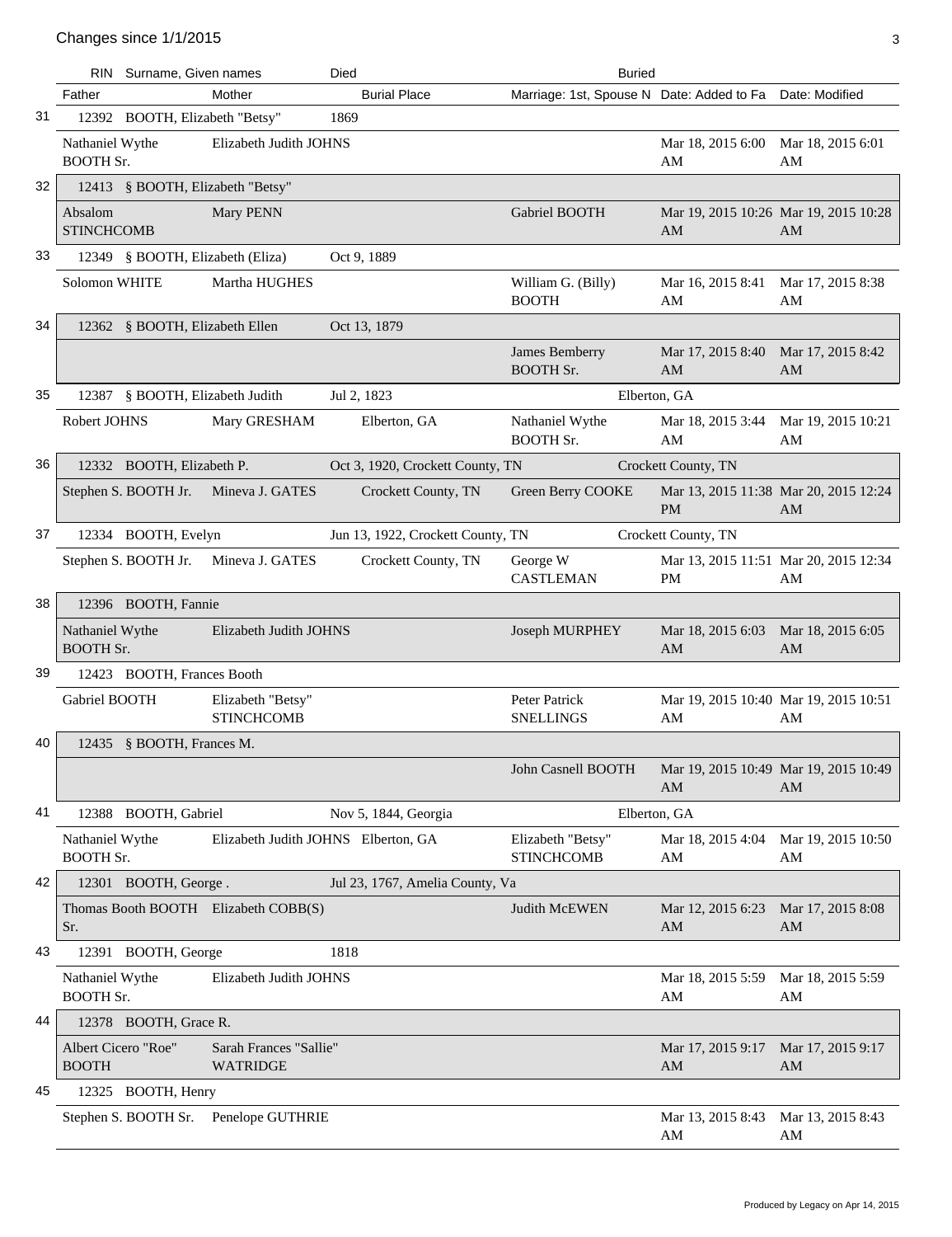|    |                                     | RIN Surname, Given names        |                                        | <b>Buried</b><br>Died            |                                           |                                |                                             |
|----|-------------------------------------|---------------------------------|----------------------------------------|----------------------------------|-------------------------------------------|--------------------------------|---------------------------------------------|
|    | Father                              |                                 | Mother                                 | <b>Burial Place</b>              | Marriage: 1st, Spouse N Date: Added to Fa |                                | Date: Modified                              |
| 46 |                                     | 12331 BOOTH, Henry Clay         |                                        | Apr 9, 1923, Crockett County, TN |                                           | Crockett County, TN            |                                             |
|    |                                     | Stephen S. BOOTH Jr.            | Mineva J. GATES                        | Crockett County, TN              |                                           | <b>PM</b>                      | Mar 13, 2015 11:37 Mar 20, 2015 12:21<br>AM |
| 47 |                                     | 12324 BOOTH, James              |                                        | 1861, El Paso, AR                |                                           |                                |                                             |
|    |                                     |                                 | Stephen S. BOOTH Sr. Penelope GUTHRIE  |                                  | Nancy Ann MILLIGAN Mar 13, 2015 8:42      | AM                             | Mar 16, 2015 8:36<br>AM                     |
| 48 |                                     | 12337 BOOTH, James              |                                        |                                  |                                           |                                |                                             |
|    | James BOOTH                         |                                 | Nancy Ann MILLIGAN                     |                                  |                                           | Mar 14, 2015 4:23<br>AM        | Mar 14, 2015 4:23<br>AM                     |
| 49 |                                     |                                 | 12368 BOOTH, James "Jim" Berberry Jr.  |                                  |                                           |                                |                                             |
|    | James Bemberry<br><b>BOOTH Sr.</b>  |                                 | Eldorado THOMAS                        |                                  |                                           | Mar 17, 2015 8:50<br>AM        | Mar 17, 2015 8:50<br>AM                     |
| 50 |                                     | 12357 BOOTH, James Bemberry Sr. |                                        | Sep 19, 1918                     |                                           |                                |                                             |
|    | William G. (Billy)<br><b>BOOTH</b>  |                                 | Elizabeth (Eliza)<br><b>WHITE</b>      |                                  | Elizabeth Ellen CLARK Mar 17, 2015 8:22   | AM                             | Mar 19, 2015 10:55<br><b>PM</b>             |
| 51 |                                     | 12402 BOOTH, Joel               |                                        |                                  |                                           |                                |                                             |
|    | Nathaniel Wythe<br><b>BOOTH Sr.</b> |                                 | Elizabeth Judith JOHNS                 |                                  | Patsy ELDER                               | Mar 18, 2015 6:09<br>AM        | Mar 18, 2015 6:10<br>AM                     |
| 52 |                                     | 12313 BOOTH, John Jr.           |                                        |                                  |                                           |                                |                                             |
|    | John BOOTH                          |                                 | Mary SMITH                             |                                  |                                           | Mar 12, 2015 7:59<br>AM        | Mar 12, 2015 7:59<br>AM                     |
| 53 |                                     | 12302 BOOTH, John               |                                        | Dec 7, 1807, FRANKLIN COUNTY, VA |                                           |                                |                                             |
|    | Sr.                                 |                                 | Thomas Booth BOOTH Elizabeth COBB(S)   |                                  | Mary SMITH                                | Mar 12, 2015 6:35<br>AM        | Mar 19, 2015 11:00<br>PM                    |
| 54 |                                     | 12353 BOOTH, John               |                                        | 1807                             |                                           |                                |                                             |
|    | George BOOTH.                       |                                 | <b>Judith McEWEN</b>                   |                                  |                                           | Mar 17, 2015 8:13<br>AM        | Mar 17, 2015 8:13<br>AM                     |
| 55 |                                     | 12434 BOOTH, John Casnell       |                                        | Jul 1894                         |                                           |                                |                                             |
|    | Gabriel BOOTH                       |                                 | Elizabeth "Betsy"<br><b>STINCHCOMB</b> |                                  | Frances M. NELMS                          | AM                             | Mar 19, 2015 10:47 Mar 19, 2015 10:49<br>AM |
| 56 |                                     | 12446 BOOTH, John R.            |                                        |                                  |                                           |                                |                                             |
|    | Samuel S BOOTH                      |                                 | Dorcus Evaline<br><b>SORRELLS</b>      |                                  |                                           | Mar 21, 2015 7:15<br><b>PM</b> | Mar 21, 2015 7:15<br><b>PM</b>              |
| 57 |                                     | 12400 BOOTH, John Silas         |                                        | 1874, Elberton, GA               |                                           |                                |                                             |
|    | Nathaniel Wythe<br><b>BOOTH</b> Sr. |                                 | Elizabeth Judith JOHNS                 |                                  |                                           | Mar 18, 2015 6:07<br>AM        | Mar 21, 2015 7:01<br>PM                     |
| 58 |                                     | 12352 § BOOTH, Judith           |                                        | 1767                             |                                           | Elberton, GA                   |                                             |
|    |                                     |                                 |                                        | Elberton, GA                     | George BOOTH.                             | Mar 17, 2015 8:07<br>AM        | Mar 18, 2015 6:00<br>AM                     |
| 59 |                                     | 12395 BOOTH, Judith Ann         |                                        | Mar 5, 1864, Elberton, GA        |                                           | Elberton, GA                   |                                             |
|    | Nathaniel Wythe<br><b>BOOTH Sr.</b> |                                 | Elizabeth Judith JOHNS Elberton, GA    |                                  | Thomas MOORE                              | Mar 18, 2015 6:03<br>AM        | Mar 19, 2015 10:08<br>AM                    |
| 60 |                                     | 12364 § BOOTH, Katie Lockhard   |                                        | Dec 17, 1898                     |                                           |                                |                                             |
|    |                                     |                                 |                                        |                                  | James Bemberry<br><b>BOOTH Sr.</b>        | Mar 17, 2015 8:45<br>AM        | Mar 17, 2015 8:47<br>AM                     |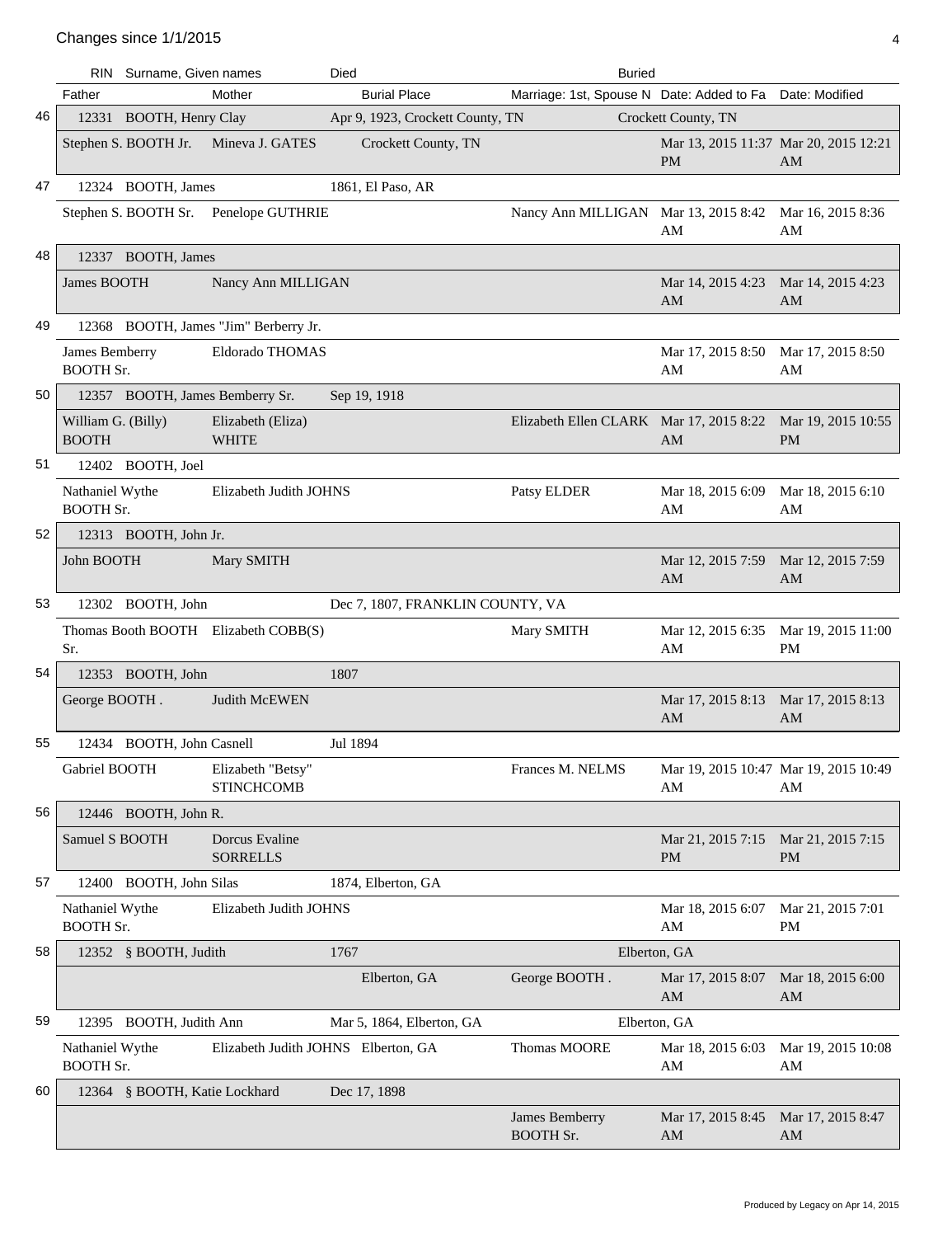|    | <b>RIN</b>                          | Surname, Given names           |                                           | Died                | <b>Buried</b>                                            |                                             |                         |
|----|-------------------------------------|--------------------------------|-------------------------------------------|---------------------|----------------------------------------------------------|---------------------------------------------|-------------------------|
|    | Father                              |                                | Mother                                    | <b>Burial Place</b> | Marriage: 1st, Spouse N Date: Added to Fa Date: Modified |                                             |                         |
| 61 |                                     | 12379 BOOTH, Katie Marion      |                                           |                     |                                                          |                                             |                         |
|    | Albert Cicero "Roe"<br><b>BOOTH</b> |                                | Sarah Frances "Sallie"<br><b>WATRIDGE</b> |                     |                                                          | Mar 17, 2015 9:17<br>AM                     | Mar 17, 2015 9:17<br>AM |
| 62 |                                     | 12367 BOOTH, Lela Mae          |                                           |                     |                                                          |                                             |                         |
|    | James Bemberry<br><b>BOOTH Sr.</b>  |                                | Eldorado THOMAS                           |                     |                                                          | Mar 17, 2015 8:49<br>AM                     | Mar 17, 2015 8:50<br>AM |
| 63 |                                     | 12382 BOOTH, Leroy             |                                           |                     |                                                          |                                             |                         |
|    | Albert Cicero "Roe"<br><b>BOOTH</b> |                                | Sarah Frances "Sallie"<br><b>WATRIDGE</b> |                     |                                                          | Mar 17, 2015 9:18 Mar 17, 2015 9:18<br>AM   | AM                      |
| 64 |                                     | 12339 BOOTH, Louisa            |                                           |                     |                                                          |                                             |                         |
|    | James BOOTH                         |                                | Nancy Ann MILLIGAN                        |                     |                                                          | Mar 14, 2015 4:24<br>AM                     | Mar 14, 2015 4:24<br>AM |
| 65 |                                     | 12430 BOOTH, Lucy Ann          |                                           |                     |                                                          |                                             |                         |
|    | Gabriel BOOTH                       |                                | Elizabeth "Betsy"<br><b>STINCHCOMB</b>    |                     | Joseph A. COLVARD                                        | Mar 19, 2015 10:45 Mar 19, 2015 10:51<br>AM | AM                      |
| 66 |                                     | 12427 § BOOTH, Lucy Parham     |                                           |                     |                                                          |                                             |                         |
|    |                                     |                                |                                           |                     | William Seal BOOTH                                       | Mar 19, 2015 10:43 Mar 19, 2015 10:43<br>AM | AM                      |
| 67 |                                     | 12432 BOOTH, Malissa Elizabeth |                                           | 1893                |                                                          |                                             |                         |
|    | Gabriel BOOTH                       |                                | Elizabeth "Betsy"<br><b>STINCHCOMB</b>    |                     | Charles Gilliam MOON                                     | Mar 19, 2015 10:46 Mar 19, 2015 10:51<br>AM | AM                      |
| 68 |                                     | 12359 BOOTH, Margaret          |                                           |                     |                                                          |                                             |                         |
|    | William G. (Billy)<br><b>BOOTH</b>  |                                | Elizabeth (Eliza)<br><b>WHITE</b>         |                     |                                                          | Mar 17, 2015 8:23<br>AM                     | Mar 17, 2015 8:23<br>AM |
| 69 |                                     | 12426 § BOOTH, Martha Ann      |                                           |                     |                                                          |                                             |                         |
|    |                                     |                                |                                           |                     | Nathaniel BOOTH                                          | Mar 19, 2015 10:42 Mar 19, 2015 10:51<br>AM | AM                      |
| 70 |                                     | 12356 BOOTH, Mary              |                                           |                     |                                                          |                                             |                         |
|    | William G. (Billy)<br><b>BOOTH</b>  |                                | Elizabeth (Eliza)<br><b>WHITE</b>         |                     |                                                          | Mar 17, 2015 8:21<br>AM                     | Mar 17, 2015 8:22<br>AM |
| 71 |                                     | 12347 § BOOTH, Mary            |                                           |                     |                                                          |                                             |                         |
|    |                                     |                                |                                           |                     | James BOOTH                                              | Mar 16, 2015 8:34<br>AM                     | Mar 16, 2015 8:36<br>AM |
| 72 |                                     | 12315 BOOTH, Mary              |                                           |                     |                                                          |                                             |                         |
|    | John BOOTH                          |                                | Mary SMITH                                |                     | David GUTHRIE                                            | Mar 12, 2015 8:00<br>AM                     | Mar 12, 2015 8:16<br>AM |
| 73 |                                     | 12306 § BOOTH, Mary            |                                           | Bef 1807            |                                                          |                                             |                         |
|    | Richard SMITH                       |                                | <b>Agnes COCKE</b>                        |                     | John BOOTH                                               | Mar 12, 2015 6:55<br>AM                     | Mar 12, 2015 7:27<br>PM |
| 74 |                                     | 12405 § BOOTH, Mary "Polly"    |                                           |                     |                                                          |                                             |                         |
|    |                                     |                                |                                           |                     | William "Billy" BOOTH Mar 18, 2015 6:12                  | AM                                          | Mar 18, 2015 6:12<br>AM |
| 75 |                                     | 12419 BOOTH, Mary "Polly"      |                                           |                     |                                                          |                                             |                         |
|    | Gabriel BOOTH                       |                                | Elizabeth "Betsy"<br><b>STINCHCOMB</b>    |                     | Isham PARHAM Jr.                                         | Mar 19, 2015 10:35 Mar 19, 2015 10:50<br>AM | AM                      |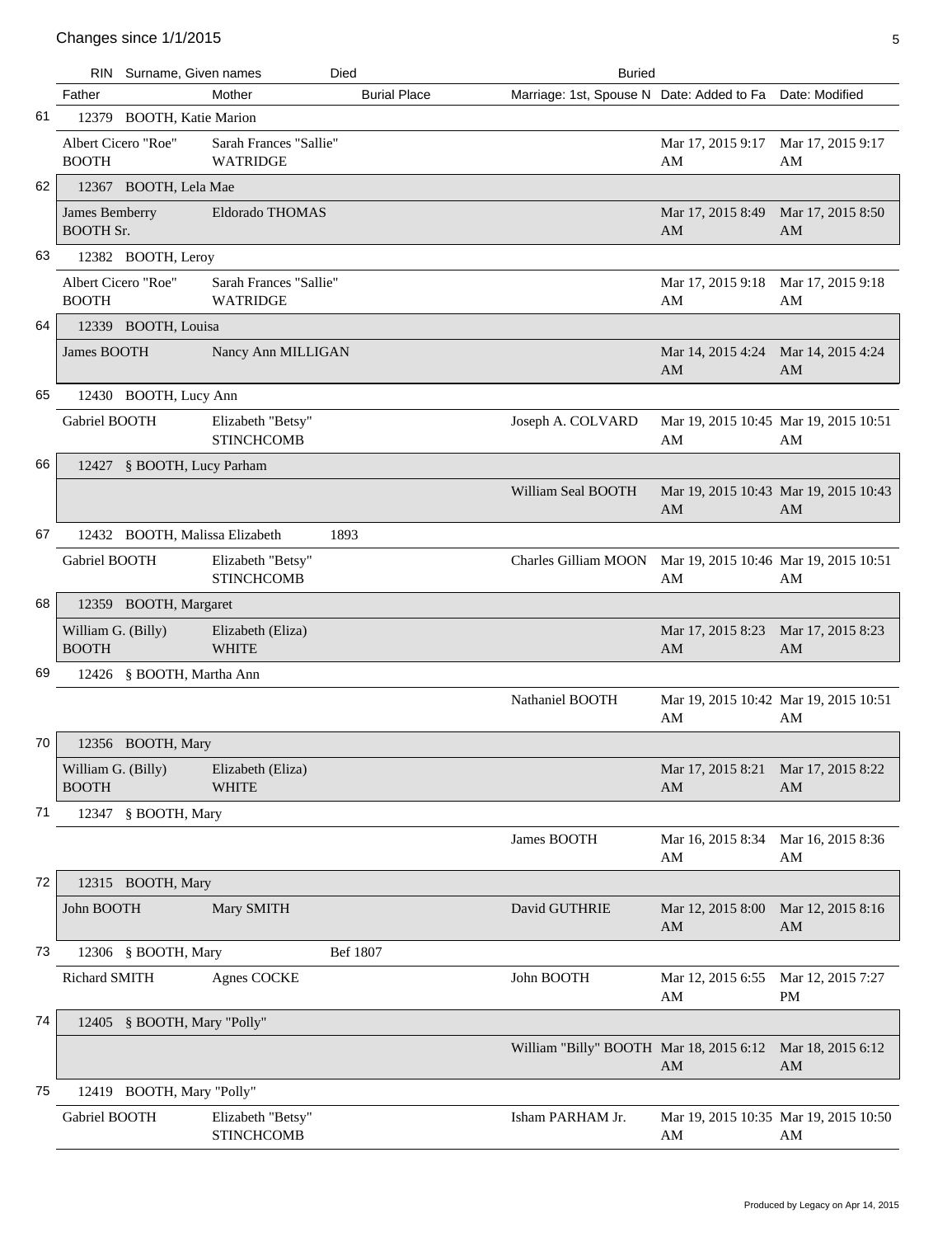|    | RIN.                                | Surname, Given names             |                                           | Died                            | <b>Buried</b>                                             |                                                    |                                 |
|----|-------------------------------------|----------------------------------|-------------------------------------------|---------------------------------|-----------------------------------------------------------|----------------------------------------------------|---------------------------------|
|    | Father                              |                                  | Mother                                    | <b>Burial Place</b>             | Marriage: 1st, Spouse N Date: Added to Fa Date: Modified  |                                                    |                                 |
| 76 | 12429                               | § BOOTH, Mary A.                 |                                           |                                 |                                                           |                                                    |                                 |
|    |                                     |                                  |                                           |                                 | Absalom Booth BOOTH Mar 19, 2015 10:44 Mar 19, 2015 10:49 | AM                                                 | AM                              |
| 77 |                                     | 12369 § BOOTH, Mary Emma         |                                           |                                 |                                                           |                                                    |                                 |
|    |                                     |                                  |                                           |                                 | William L. BOOTH                                          | Mar 17, 2015 8:56<br>AM                            | Mar 17, 2015 8:56<br>AM         |
| 78 |                                     | 12366 BOOTH, Mary Irene          |                                           |                                 |                                                           |                                                    |                                 |
|    | James Bemberry<br><b>BOOTH Sr.</b>  |                                  | Eldorado THOMAS                           |                                 |                                                           | Mar 17, 2015 8:49<br>AM                            | Mar 17, 2015 8:49<br>AM         |
| 79 |                                     | 12386 BOOTH, Milton              |                                           |                                 |                                                           |                                                    |                                 |
|    | Albert BOOTH                        |                                  | Unknown                                   |                                 |                                                           | Mar 17, 2015 9:20<br>AM                            | Mar 17, 2015 9:21<br>AM         |
| 80 |                                     | 12330 § BOOTH, Mineva J.         |                                           | 5/2/1/1880, Crockett County, TN |                                                           | Crockett County, TN                                |                                 |
|    |                                     |                                  |                                           | Crockett County, TN             | Stephen S. BOOTH Jr.                                      | Mar 13, 2015 11:08 Mar 13, 2015 11:36<br><b>PM</b> | <b>PM</b>                       |
| 81 |                                     | 6935 § BOOTH, Minnie Colvin      |                                           |                                 |                                                           |                                                    |                                 |
|    |                                     |                                  |                                           |                                 | Robert Franklin BOOTH Jan 5, 2015 11:42                   | AM                                                 | Jan 5, 2015 11:43<br>AM         |
| 82 |                                     | 12341 BOOTH, Moses Love          |                                           |                                 |                                                           |                                                    |                                 |
|    | James BOOTH                         |                                  | Nancy Ann MILLIGAN                        |                                 |                                                           | Mar 14, 2015 4:29<br>AM                            | Mar 19, 2015 11:31<br><b>PM</b> |
| 83 |                                     | 12380 BOOTH, Myrtle              |                                           |                                 |                                                           |                                                    |                                 |
|    | Albert Cicero "Roe"<br><b>BOOTH</b> |                                  | Sarah Frances "Sallie"<br><b>WATRIDGE</b> |                                 |                                                           | Mar 17, 2015 9:18<br>AM                            | Mar 17, 2015 9:18<br>AM         |
| 84 |                                     | 12406 BOOTH, Nancy               |                                           |                                 |                                                           |                                                    |                                 |
|    | Nathaniel Wythe<br><b>BOOTH Sr.</b> |                                  | Elizabeth Judith JOHNS                    |                                 | John D. JOHNSON                                           | Mar 18, 2015 6:13<br>AM                            | Mar 18, 2015 6:14<br>AM         |
| 85 |                                     | 12358 BOOTH, Nancy               |                                           |                                 |                                                           |                                                    |                                 |
|    | William G. (Billy)<br><b>BOOTH</b>  |                                  | Elizabeth (Eliza)<br><b>WHITE</b>         |                                 |                                                           | Mar 17, 2015 8:22 Mar 17, 2015 8:23<br>AM          | AM                              |
| 86 |                                     | 12336 § BOOTH, Nancy Ann         |                                           | 1861                            |                                                           |                                                    |                                 |
|    |                                     |                                  |                                           |                                 | James BOOTH                                               | Mar 14, 2015 12:08 Mar 14, 2015 4:37<br>AM         | AM                              |
| 87 | 12299                               | <b>BOOTH, Nathaniel</b>          |                                           | 1785, Lunenburg County, Va      |                                                           |                                                    |                                 |
|    | Sr.                                 |                                  | Thomas Booth BOOTH Elizabeth COBB(S)      |                                 | Temperance SMITH                                          | Mar 12, 2015 6:34<br>AM                            | Mar 12, 2015 7:03<br>AM         |
| 88 |                                     | 12425 BOOTH, Nathaniel           |                                           |                                 |                                                           |                                                    |                                 |
|    | Gabriel BOOTH                       |                                  | Elizabeth "Betsy"<br><b>STINCHCOMB</b>    |                                 | Martha Ann COLVARD Mar 19, 2015 10:41 Mar 19, 2015 10:51  | AM                                                 | AM                              |
| 89 |                                     |                                  | 12354 BOOTH, Nathaniel Wythe Sr.          | 1812, Elbert County, GA         | Elberton, GA                                              |                                                    |                                 |
|    | George BOOTH.                       |                                  | Judith McEWEN                             | Elberton, GA                    | Elizabeth Judith JOHNS Mar 17, 2015 8:13                  | AM                                                 | Mar 19, 2015 3:06<br>PM         |
| 90 |                                     | 12389 BOOTH, Nathaniel Wythe Jr. |                                           |                                 |                                                           |                                                    |                                 |
|    | Nathaniel Wythe<br><b>BOOTH Sr.</b> |                                  | Elizabeth Judith JOHNS                    |                                 |                                                           | Mar 18, 2015 5:50<br>AM                            | Mar 19, 2015 7:38<br>AM         |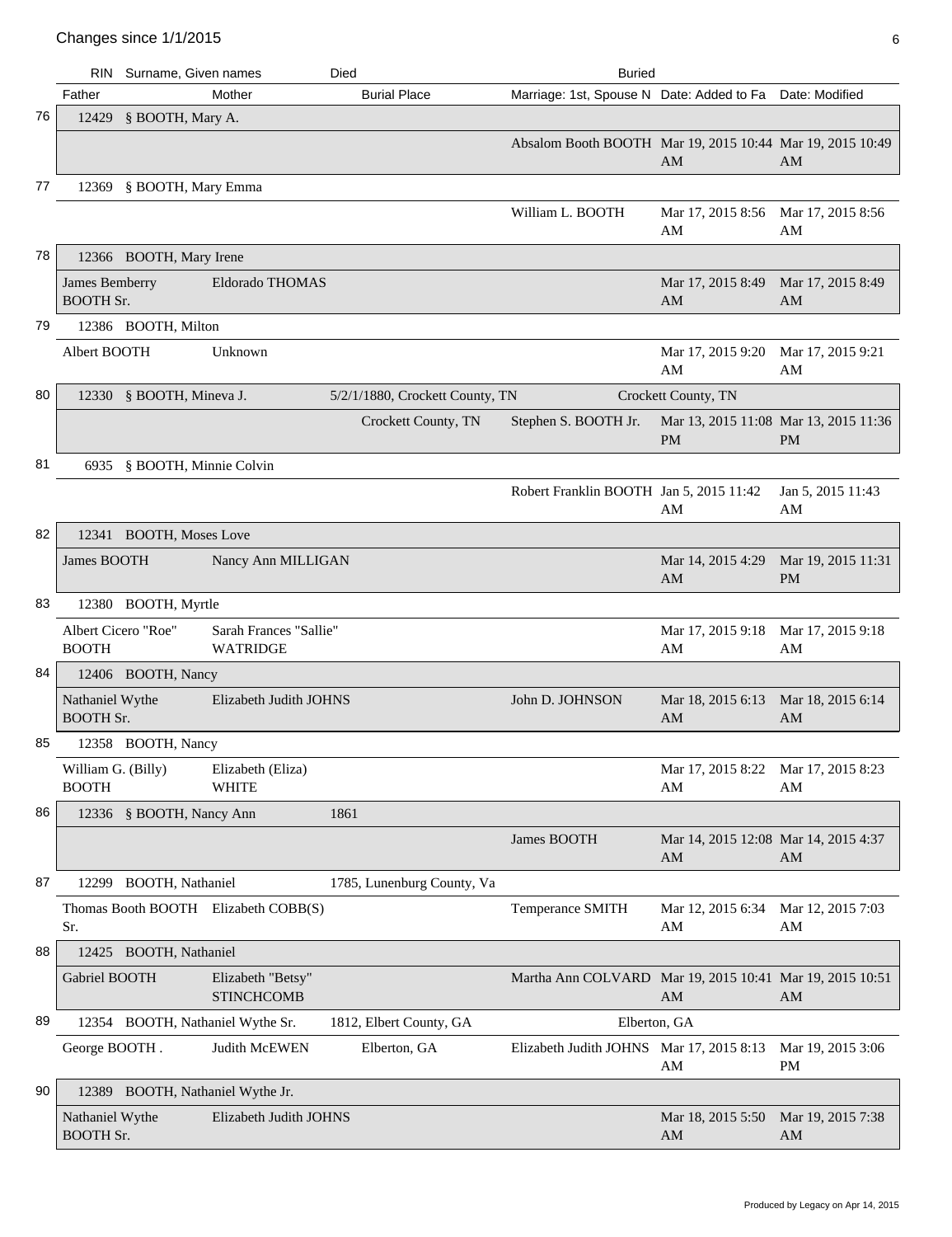## Changes since  $1/1/2015$

|     | <b>RIN</b>                          | Surname, Given names<br><b>Buried</b><br>Died |                                           |                     |                                                          |                                           |                                |
|-----|-------------------------------------|-----------------------------------------------|-------------------------------------------|---------------------|----------------------------------------------------------|-------------------------------------------|--------------------------------|
|     | Father                              |                                               | Mother                                    | <b>Burial Place</b> | Marriage: 1st, Spouse N Date: Added to Fa Date: Modified |                                           |                                |
| 91  |                                     | 12403 § BOOTH, Patsy                          |                                           |                     |                                                          |                                           |                                |
|     |                                     |                                               |                                           |                     | Joel BOOTH                                               | Mar 18, 2015 6:10<br>AM                   | Mar 18, 2015 6:10<br>AM        |
| 92  |                                     | 12385 BOOTH, Pauline                          |                                           |                     |                                                          |                                           |                                |
|     | Albert Cicero "Roe"<br><b>BOOTH</b> |                                               | Sarah Frances "Sallie"<br><b>WATRIDGE</b> |                     |                                                          | Mar 17, 2015 9:19<br>AM                   | Mar 17, 2015 9:20<br>AM        |
| 93  |                                     | 12318 § BOOTH, Penelope                       |                                           |                     |                                                          |                                           |                                |
|     | Henry GUTHRIE                       |                                               | Penelope JOHNSON                          |                     | Stephen S. BOOTH Sr.                                     | Mar 12, 2015 8:13<br>AM                   | Mar 16, 2015 8:27<br>AM        |
| 94  |                                     | 12338 BOOTH, Penelope                         |                                           |                     |                                                          |                                           |                                |
|     | <b>James BOOTH</b>                  |                                               | Nancy Ann MILLIGAN                        |                     |                                                          | Mar 14, 2015 4:23 Mar 14, 2015 4:24<br>AM | AM                             |
| 95  |                                     | 12312 BOOTH, Peter                            |                                           |                     |                                                          |                                           |                                |
|     | John BOOTH                          |                                               | Mary SMITH                                |                     |                                                          | Mar 12, 2015 7:58<br>AM                   | Mar 16, 2015 8:05<br>AM        |
| 96  |                                     | 12409 § BOOTH, Phoebe --LNU--                 |                                           |                     |                                                          |                                           |                                |
|     |                                     |                                               |                                           |                     | William BOOTH                                            | Mar 18, 2015 1:36<br><b>PM</b>            | Mar 18, 2015 1:41<br><b>PM</b> |
| 97  |                                     | 12409 BOOTH, Phoebe --LNU--                   |                                           |                     |                                                          |                                           |                                |
|     |                                     |                                               |                                           |                     | William BOOTH                                            | Mar 18, 2015 1:36<br>PM                   | Mar 18, 2015 1:41<br>PM        |
| 98  |                                     | 12398 BOOTH, Polly                            |                                           |                     |                                                          |                                           |                                |
|     | Nathaniel Wythe<br><b>BOOTH Sr.</b> |                                               | Elizabeth Judith JOHNS                    |                     | <b>Joel FAULKER</b>                                      | Mar 18, 2015 6:05<br>AM                   | Mar 18, 2015 6:07<br>AM        |
| 99  |                                     | 12443 BOOTH, R. Patrick                       |                                           |                     |                                                          |                                           |                                |
|     | Samuel S BOOTH                      |                                               | Dorcus Evaline<br><b>SORRELLS</b>         |                     |                                                          | Mar 21, 2015 7:13<br>PM                   | Mar 21, 2015 7:14<br><b>PM</b> |
| 100 |                                     | 12370 § BOOTH, Rebecca Mamie                  |                                           | Oct 1, 1890         |                                                          |                                           |                                |
|     |                                     |                                               |                                           |                     | Albert Cicero "Roe"<br><b>BOOTH</b>                      | Mar 17, 2015 8:57 Mar 17, 2015 9:06<br>AM | AM                             |
| 101 |                                     | 12310 BOOTH, Richard                          |                                           |                     |                                                          |                                           |                                |
|     | John BOOTH                          |                                               | Mary SMITH                                |                     |                                                          | Mar 12, 2015 7:57<br>AM                   | Mar 16, 2015 8:05<br>AM        |
| 102 |                                     | 12390 BOOTH, Robert                           | 1868                                      |                     |                                                          |                                           |                                |
|     | Nathaniel Wythe<br><b>BOOTH Sr.</b> |                                               | Elizabeth Judith JOHNS                    |                     |                                                          | Mar 18, 2015 5:57<br>AM                   | Mar 18, 2015 5:58<br>AM        |
| 103 |                                     | 12442 BOOTH, Samuel Byron                     |                                           |                     |                                                          |                                           |                                |
|     | Samuel S BOOTH                      |                                               | Dorcus Evaline<br><b>SORRELLS</b>         |                     |                                                          | Mar 21, 2015 7:03<br>PM                   | Mar 21, 2015 7:04<br>PM        |
| 104 |                                     | 12328 BOOTH, Samuel Clay                      |                                           |                     |                                                          |                                           |                                |
|     |                                     | Stephen S. BOOTH Sr.                          | Penelope GUTHRIE                          |                     |                                                          | Mar 13, 2015 8:46<br>AM                   | Mar 13, 2015 8:46<br>AM        |
| 105 |                                     | 12440 BOOTH, Samuel S                         |                                           |                     |                                                          |                                           |                                |
|     | John Silas BOOTH                    |                                               | Unknown                                   |                     | Dorcus Evaline<br><b>SORRELLS</b>                        | Mar 21, 2015 6:57<br>PM                   | Mar 21, 2015 7:23<br>PM        |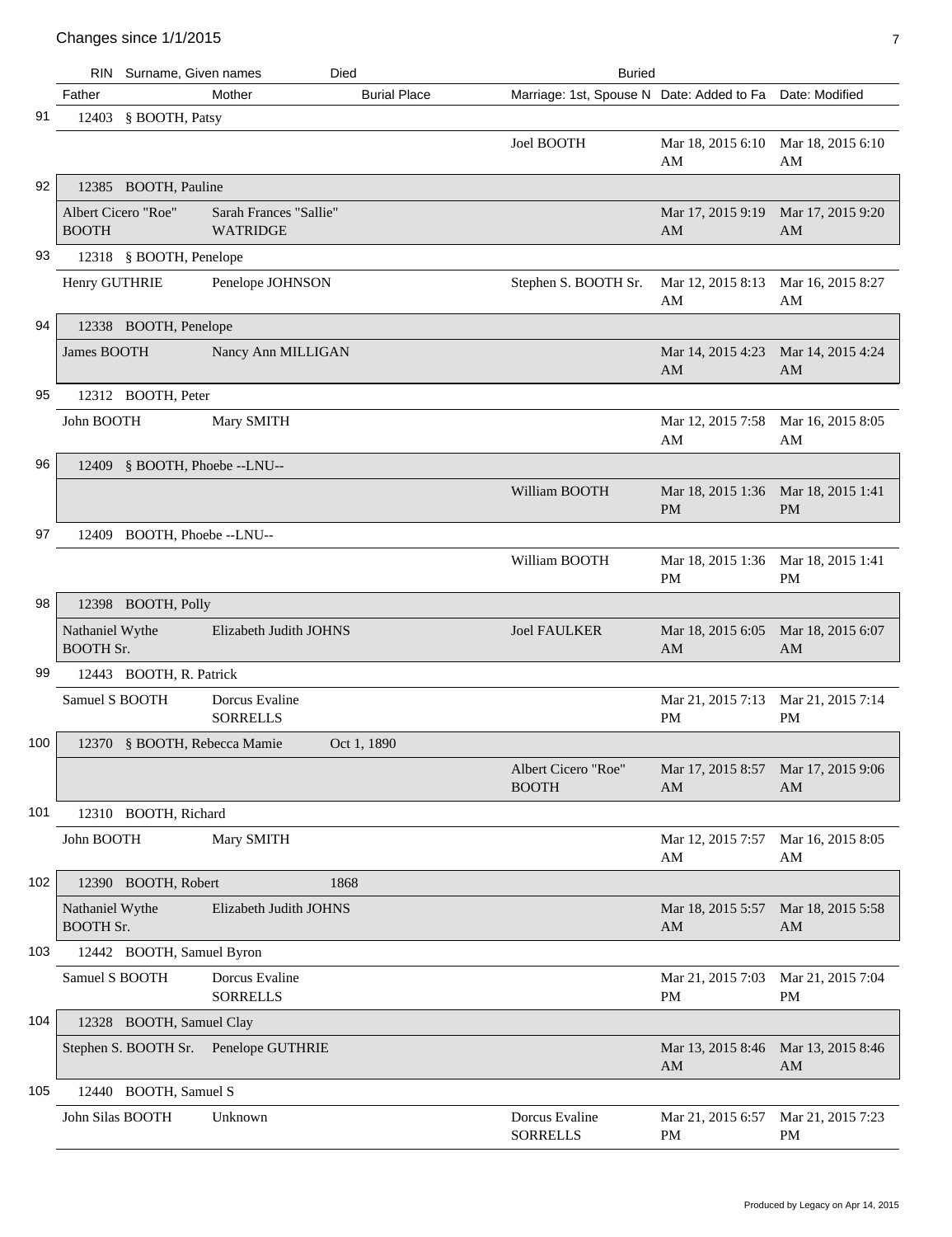|     |                                           | RIN Surname, Given names        |                                                    | Died                              | <b>Buried</b>                                             |                                             |                                 |
|-----|-------------------------------------------|---------------------------------|----------------------------------------------------|-----------------------------------|-----------------------------------------------------------|---------------------------------------------|---------------------------------|
|     | Father                                    |                                 | Mother                                             | <b>Burial Place</b>               | Marriage: 1st, Spouse N Date: Added to Fa Date: Modified  |                                             |                                 |
| 106 |                                           | 12401 BOOTH, Sarah              |                                                    | Apr 2, 1823, Elberton, GA         |                                                           |                                             |                                 |
|     | Nathaniel Wythe<br><b>BOOTH Sr.</b>       |                                 | Elizabeth Judith JOHNS                             |                                   |                                                           | Mar 18, 2015 6:08<br>AM                     | Mar 18, 2015 6:09<br>AM         |
| 107 |                                           |                                 | 12371 § BOOTH, Sarah Frances "Sallie" Apr 17, 1824 |                                   |                                                           |                                             |                                 |
|     | Daniel Washington<br><b>WATRIDGE</b>      |                                 | Mourning Adeline<br><b>COBB</b>                    |                                   | Albert Cicero "Roe"<br><b>BOOTH</b>                       | Mar 17, 2015 9:07<br>AM                     | Mar 17, 2015 9:16<br>AM         |
| 108 |                                           | 12333 BOOTH, Stephen Guthrie    |                                                    | Mar 18, 1919, Crockett County, TN |                                                           | Crockett County, TN                         |                                 |
|     |                                           | Stephen S. BOOTH Jr.            | Mineva J. GATES                                    | Crockett County, TN               | Cynthia Tatum BOOTH Mar 13, 2015 11:47 Mar 20, 2015 12:32 | <b>PM</b>                                   | AM                              |
| 109 |                                           | 12327 BOOTH, Stephen S. Jr.     |                                                    | Jan 21, 1878, Crockett County, TN |                                                           | Crockett County, TN                         |                                 |
|     |                                           |                                 | Stephen S. BOOTH Sr. Penelope GUTHRIE              | Crockett County, TN               | Mineva J. GATES                                           | Mar 13, 2015 8:44<br>AM                     | Mar 13, 2015 11:32<br><b>PM</b> |
| 110 |                                           | 12314 BOOTH, Stephen S. Sr.     |                                                    | 1832, Haywood County, TN          |                                                           |                                             |                                 |
|     | John BOOTH                                |                                 | Mary SMITH                                         |                                   | Penelope GUTHRIE                                          | Mar 12, 2015 7:59<br>AM                     | Mar 16, 2015 8:25<br>AM         |
| 111 |                                           | 12340 BOOTH, Susan Bacon        |                                                    |                                   |                                                           |                                             |                                 |
|     | James BOOTH                               |                                 | Nancy Ann MILLIGAN                                 |                                   |                                                           | Mar 14, 2015 4:25 Mar 14, 2015 4:25<br>AM   | AM                              |
| 112 |                                           | 12309 § BOOTH, Temperance       |                                                    |                                   |                                                           |                                             |                                 |
|     | <b>Richard SMITH</b>                      |                                 | <b>Agnes COCKE</b>                                 |                                   | Nathaniel BOOTH                                           | Mar 12, 2015 7:02<br>AM                     | Mar 12, 2015 7:03<br>AM         |
| 113 |                                           | 12303 BOOTH, Thomas Jr.         |                                                    |                                   |                                                           |                                             |                                 |
|     | Sr.                                       |                                 | Thomas Booth BOOTH Elizabeth COBB(S)               |                                   |                                                           | Mar 12, 2015 6:44<br>AM                     | Mar 12, 2015 6:47<br>AM         |
| 114 |                                           | 12311 BOOTH, Thomas             |                                                    |                                   |                                                           |                                             |                                 |
|     | John BOOTH                                |                                 | Mary SMITH                                         |                                   |                                                           | Mar 12, 2015 7:58<br>AM                     | Mar 12, 2015 7:58<br>AM         |
| 115 |                                           | 12296 BOOTH, Thomas Booth Sr.   |                                                    | 1766                              |                                                           |                                             |                                 |
|     | George BOOTH Sr.                          |                                 | Mary McBEE                                         |                                   | Elizabeth COBB(S)                                         | Mar 11, 2015 2:21 Mar 19, 2015 11:46<br>AM  | <b>PM</b>                       |
| 116 |                                           | 12363 BOOTH, Vernon C.          |                                                    |                                   |                                                           |                                             |                                 |
|     | <b>James Bemberry</b><br><b>BOOTH Sr.</b> |                                 | Elizabeth Ellen CLARK                              |                                   |                                                           | Mar 17, 2015 8:42 Mar 19, 2015 10:55<br>AM  | <b>PM</b>                       |
| 117 |                                           | 12416 BOOTH, Victor E.          |                                                    | Sep 1883                          |                                                           |                                             |                                 |
|     | Gabriel BOOTH                             |                                 | Elizabeth "Betsy"<br><b>STINCHCOMB</b>             |                                   | Elizabeth PARHAM                                          | Mar 19, 2015 10:30 Mar 19, 2015 10:33<br>AM | AM                              |
| 118 |                                           | 12304 BOOTH, William            |                                                    | 1753                              |                                                           |                                             |                                 |
|     | Sr.                                       |                                 | Thomas Booth BOOTH Elizabeth COBB(S)               |                                   | Phoebe--LNU--<br><b>BOOTH</b>                             | Mar 12, 2015 6:45 Mar 18, 2015 1:41<br>AM   | PM                              |
| 119 |                                           | 12404 BOOTH, William "Billy"    |                                                    | Feb 26, 1862, Clark County, GA    |                                                           |                                             |                                 |
|     | Nathaniel Wythe<br><b>BOOTH Sr.</b>       |                                 | Elizabeth Judith JOHNS                             |                                   | Mary "Polly" DAVIS                                        | Mar 18, 2015 6:11<br>AM                     | Mar 18, 2015 6:12<br>AM         |
| 120 |                                           | 12348 BOOTH, William G. (Billy) |                                                    | Jun 16, 1892, Haywood County, TN  |                                                           |                                             |                                 |
|     | James BOOTH                               |                                 | Nancy Ann MILLIGAN                                 |                                   | Elizabeth (Eliza)<br><b>WHITE</b>                         | Mar 16, 2015 8:39<br>AM                     | Mar 17, 2015 8:39<br>AM         |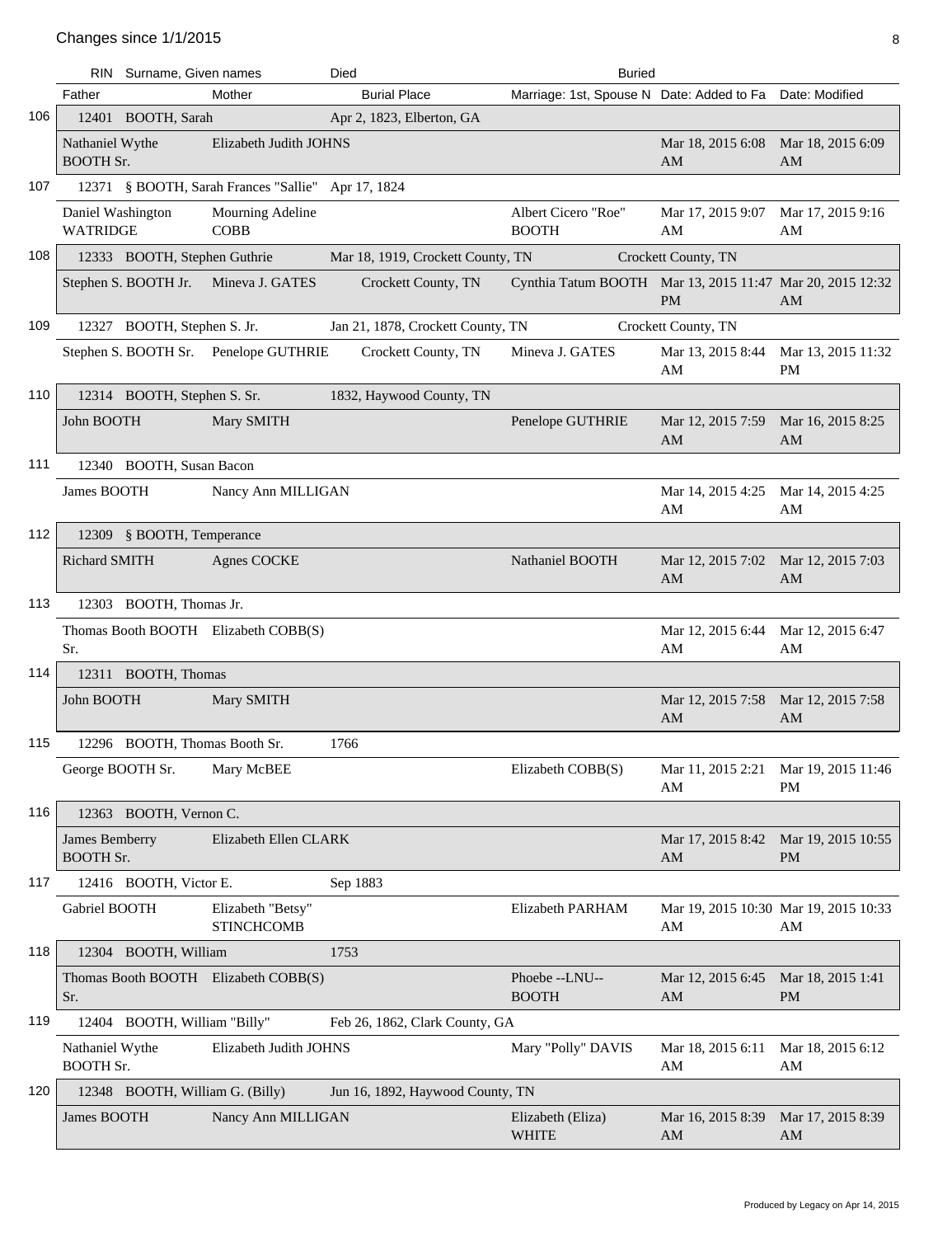|     |                                    | RIN Surname, Given names                |                                        | Died                                       | <b>Buried</b>                                            |                                             |                                |
|-----|------------------------------------|-----------------------------------------|----------------------------------------|--------------------------------------------|----------------------------------------------------------|---------------------------------------------|--------------------------------|
|     | Father                             |                                         | Mother                                 | <b>Burial Place</b>                        | Marriage: 1st, Spouse N Date: Added to Fa Date: Modified |                                             |                                |
| 121 |                                    | 12360 BOOTH, William L.                 |                                        |                                            |                                                          |                                             |                                |
|     | William G. (Billy)<br><b>BOOTH</b> |                                         | Elizabeth (Eliza)<br><b>WHITE</b>      |                                            | Mary Emma MANN                                           | Mar 17, 2015 8:23<br>AM                     | Mar 17, 2015 8:56<br>AM        |
| 122 |                                    | 12418 BOOTH, William Seal               |                                        | Jul 1896                                   |                                                          |                                             |                                |
|     | Gabriel BOOTH                      |                                         | Elizabeth "Betsy"<br><b>STINCHCOMB</b> |                                            | Lucy Parham                                              | Mar 19, 2015 10:33 Mar 19, 2015 10:43<br>AM | AM                             |
| 123 |                                    | 6960 BURRESS, Joseph Edward             |                                        | Jul 4, 1930, Spotsylvania County, Virginia |                                                          | Ruther Glen, Caroline, VA                   |                                |
|     |                                    |                                         |                                        | Ruther Glen, Caroline,<br>VA               | Lena C SCHULTZ                                           | Jan 16, 2015 1:25<br><b>PM</b>              | Jan 16, 2015 3:01<br><b>PM</b> |
| 124 |                                    | 6962 § BURRESS, Lena C                  |                                        | Mar 31, 1952, Richmond, Virginia, USA      |                                                          | Ruther Glen, Caroline, VA                   |                                |
|     |                                    |                                         |                                        | Ruther Glen, Caroline,<br><b>VA</b>        | Joseph Edward<br><b>BURRESS</b>                          | Jan 16, 2015 1:27<br><b>PM</b>              | Jan 16, 2015 3:00<br><b>PM</b> |
| 125 |                                    | 6965 BURRESS, Thomas Edward<br>"Tommie" |                                        | Jun 6, 1890, Dawson, VA                    |                                                          |                                             |                                |
|     | Joseph Edward<br><b>BURRESS</b>    |                                         | Lena C SCHULTZ                         |                                            |                                                          | Jan 16, 2015 2:08<br>PM                     | Jan 16, 2015 2:56<br>PM        |
| 126 |                                    | 12421 § Butler, Catharine               |                                        |                                            |                                                          |                                             |                                |
|     | Gabriel BOOTH                      |                                         | Elizabeth "Betsy"<br><b>STINCHCOMB</b> |                                            | George T. BUTLER                                         | Mar 19, 2015 10:37 Mar 19, 2015 10:51<br>AM | AM                             |
| 127 |                                    | 12422 Butler, George T.                 |                                        |                                            |                                                          |                                             |                                |
|     |                                    |                                         |                                        |                                            | Catharine BOOTH                                          | Mar 19, 2015 10:39 Mar 19, 2015 10:51<br>AM | AΜ                             |
| 128 |                                    | 12284 Cake, Whitney                     |                                        |                                            |                                                          |                                             |                                |
|     |                                    |                                         |                                        |                                            | Joel Wesley JOHNSON Mar 9, 2015 12:28                    | AM                                          | Mar 9, 2015 12:29<br>AM        |
| 129 |                                    | 6953 Cameron, Daniel                    |                                        | Dec 19, 1908                               |                                                          | Edmonds, Snohomish Co., Washington          |                                |
|     | John CAMERON                       |                                         | Helen McDONALD                         | Edmonds, Snohomish<br>Co., Washington      | Florence PUGH                                            | Jan 9, 2015 3:19<br>PM                      | Jan 9, 2015 3:55 PM            |
| 130 |                                    | 6950 § Cameron, Florence                |                                        | Edmonds, Snohomish Co., Washington         |                                                          | Edmonds, Snohomish Co., Washington          |                                |
|     | Reese Gatliff PUGH                 |                                         | Mary Ann RUDD                          | Edmonds, Snohomish<br>Co., Washington      | Daniel CAMERON                                           | Jan 9, 2015 3:18<br><b>PM</b>               | Jan 9, 2015 3:57 PM            |
| 131 |                                    | 6956 § Cameron, Helen                   |                                        |                                            |                                                          |                                             |                                |
|     |                                    |                                         |                                        |                                            | John CAMERON                                             | Jan 9, 2015 3:54<br>PM                      | Jan 9, 2015 3:55 PM            |
| 132 |                                    | 6955 Cameron, John                      |                                        |                                            |                                                          |                                             |                                |
|     |                                    |                                         |                                        |                                            | Helen McDONALD                                           | Jan 9, 2015 3:54<br><b>PM</b>               | Jan 9, 2015 3:55 PM            |
| 133 |                                    | 12194 Cary, Ann                         |                                        |                                            |                                                          |                                             |                                |
|     | John CARY                          |                                         | Mary READE                             |                                            |                                                          | Feb 15, 2015 11:15 Feb 15, 2015 11:15<br>AM | AΜ                             |
| 134 |                                    | 12195 Cary, Dudley                      |                                        |                                            |                                                          |                                             |                                |
|     | John CARY                          |                                         | Mary READE                             |                                            |                                                          | Feb 15, 2015 11:16 Feb 15, 2015 11:16<br>AM | AM                             |
| 135 |                                    | 12197 Cary, Edward                      |                                        | 1812                                       |                                                          |                                             |                                |
|     | John CARY                          |                                         | Mary READE                             |                                            |                                                          | Feb 15, 2015 11:17 Feb 15, 2015 11:22<br>AM | AM                             |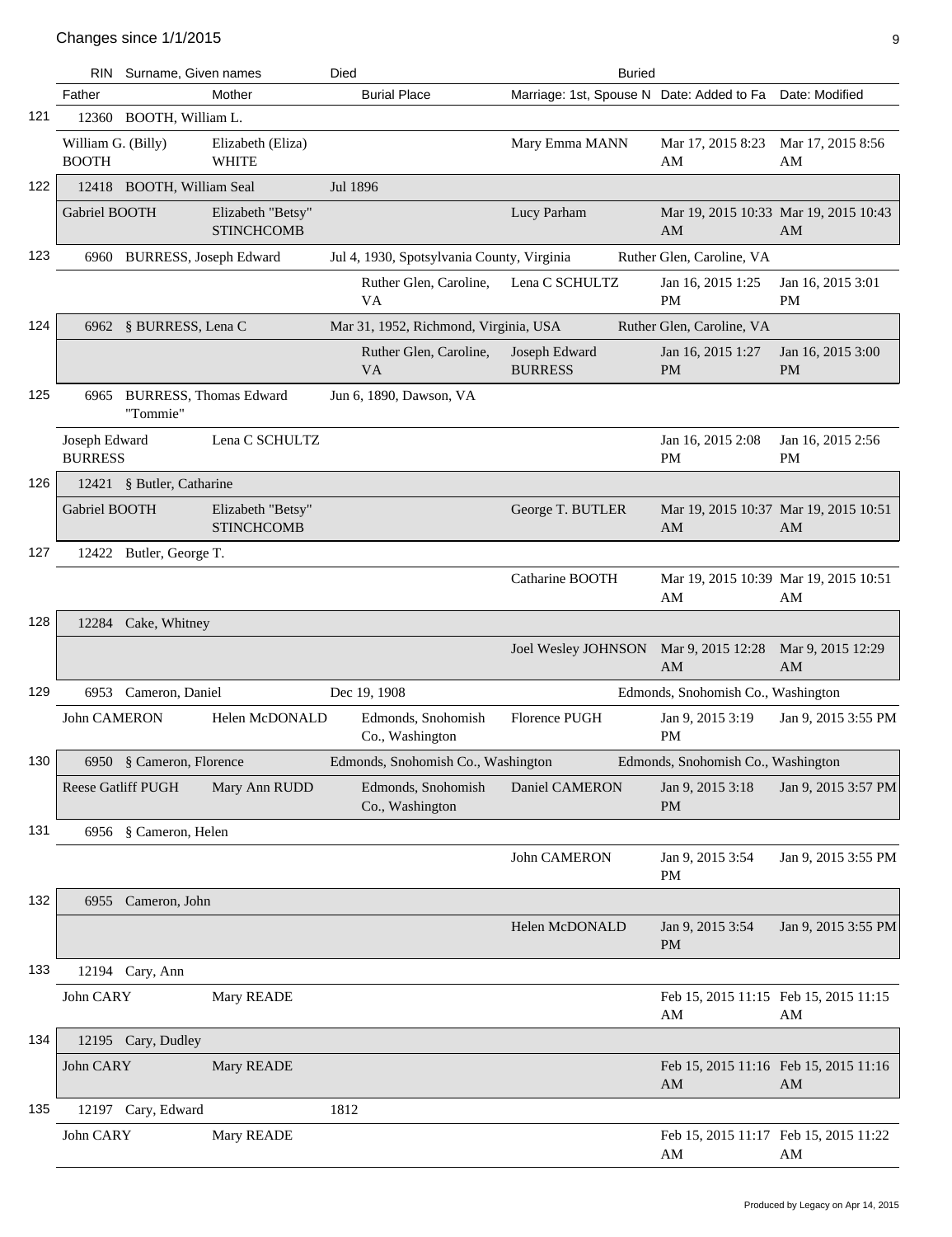|     | RIN          | Surname, Given names          |                                                             | Died                                                           | <b>Buried</b>                                            |                                             |                                             |
|-----|--------------|-------------------------------|-------------------------------------------------------------|----------------------------------------------------------------|----------------------------------------------------------|---------------------------------------------|---------------------------------------------|
|     | Father       |                               | Mother                                                      | <b>Burial Place</b>                                            | Marriage: 1st, Spouse N Date: Added to Fa Date: Modified |                                             |                                             |
| 136 |              | 12163 Cary, Edward Boswell    |                                                             | Sep 5, 1913, Nottoway County, VA                               |                                                          |                                             |                                             |
|     | Jr.          | Samuel Joseph CARY            | Martha Ann Elizabeth<br><b>FARLEY</b>                       |                                                                | Mary Elizabeth Love<br><b>DUNNAVANT</b>                  | Feb 11, 2015 7:34<br><b>PM</b>              | Feb 11, 2015 8:22<br><b>PM</b>              |
| 137 |              | 12170 § Cary, Elizabeth       |                                                             | 1807                                                           |                                                          |                                             |                                             |
|     |              |                               |                                                             |                                                                | Samuel CARY                                              | Feb 11, 2015 7:47<br>PM                     | Feb 11, 2015 7:47<br>PM                     |
| 138 |              | 12171 Cary, John              |                                                             | 1763, York County, VA                                          |                                                          |                                             |                                             |
|     |              |                               |                                                             |                                                                | Mary READE                                               | Feb 11, 2015 7:48<br>PM                     | Feb 15, 2015 10:53<br>AM                    |
| 139 |              | 12196 Cary, John V.           |                                                             |                                                                |                                                          |                                             |                                             |
|     | John CARY    |                               | Mary READE                                                  |                                                                |                                                          | Feb 15, 2015 11:16 Feb 15, 2015 11:16<br>AM | AM                                          |
| 140 |              |                               | 12166 § Cary, Martha Ann Elizabeth                          | 1909                                                           |                                                          |                                             |                                             |
|     |              |                               |                                                             |                                                                | Samuel Joseph CARY<br>Jr.                                | Feb 11, 2015 7:41<br><b>PM</b>              | Feb 11, 2015 7:42<br><b>PM</b>              |
| 141 |              | 12172 § Cary, Mary            |                                                             | 1761                                                           |                                                          |                                             |                                             |
|     | Samuel READE |                               | Mary SCHLATER                                               |                                                                | John CARY                                                | Feb 11, 2015 7:48<br><b>PM</b>              | Feb 14, 2015 11:31<br>PM                    |
| 142 |              | 12168 § Cary, Mary Ann        |                                                             |                                                                |                                                          |                                             |                                             |
|     |              |                               |                                                             |                                                                | Samuel Joseph CARY Sr Feb 11, 2015 7:44                  | <b>PM</b>                                   | Feb 15, 2015 11:11<br>AM                    |
| 143 |              |                               | 12164 § Cary, Mary Elizabeth Love                           | 1950                                                           |                                                          |                                             |                                             |
|     |              |                               |                                                             |                                                                | Edward Boswell CARY Feb 11, 2015 7:36                    | PM                                          | Feb 11, 2015 7:37<br><b>PM</b>              |
| 144 |              | 11794 Cary, Mary Willie       |                                                             | Sep 4, 1999, Midlothian, Chesterfield, Virginia,<br><b>USA</b> |                                                          | Amelia County, Va                           |                                             |
|     |              |                               | Edward Boswell CARY Mary Elizabeth Love<br><b>DUNNAVANT</b> | Amelia County, Va                                              | Herbert Lee WARREN                                       | Feb 11, 2015 6:18<br><b>PM</b>              | Feb 14, 2015 7:35<br>PM                     |
| 145 |              | 12169 Cary, Samuel            |                                                             | Nov 4, 1805, Locust Grove, Gloucester, Virginia                |                                                          |                                             |                                             |
|     | John CARY    |                               | Mary READE                                                  |                                                                | Elizabeth SEAWELL                                        | Feb 11, 2015 7:45<br>PM                     | Feb 14, 2015 11:28<br>PM                    |
| 146 |              | 12167 Cary, Samuel Joseph Sr  |                                                             | Feb 11, 1864, Nottoway, Virginia                               |                                                          |                                             |                                             |
|     | Samuel CARY  |                               | Elizabeth SEAWELL                                           |                                                                | Mary Ann FARLEY                                          | Feb 11, 2015 7:43<br>PM                     | Feb 15, 2015 11:12<br>AM                    |
| 147 |              | 12165 Cary, Samuel Joseph Jr. |                                                             | Feb 3, 1908, Amelia County, Va                                 |                                                          |                                             |                                             |
|     |              |                               | Samuel Joseph CARY Sr Mary Ann FARLEY                       |                                                                | Martha Ann Elizabeth<br><b>FARLEY</b>                    | Feb 11, 2015 7:37<br>PM                     | Feb 11, 2015 8:24<br>PM                     |
| 148 |              | 12334 § Castleman, Evelyn     |                                                             | Jun 13, 1922, Crockett County, TN                              |                                                          | Crockett County, TN                         |                                             |
|     |              | Stephen S. BOOTH Jr.          | Mineva J. GATES                                             | Crockett County, TN                                            | George W<br><b>CASTLEMAN</b>                             | <b>PM</b>                                   | Mar 13, 2015 11:51 Mar 20, 2015 12:34<br>AM |
| 149 |              | 12335 Castleman, George W     |                                                             | Nov 6, 1924                                                    |                                                          | Nov 1924, Crockett County, TN               |                                             |
|     |              |                               |                                                             | Crockett County, TN                                            | Evelyn BOOTH                                             | PM                                          | Mar 13, 2015 11:59 Mar 20, 2015 12:34<br>AM |
| 150 |              | 10444 CAVERSWALL, Petronelle  |                                                             |                                                                |                                                          |                                             |                                             |
|     |              |                               |                                                             |                                                                | William DE<br><b>VENABLES</b>                            | Feb 8, 2015 6:42<br><b>PM</b>               | Feb 8, 2015 6:43 PM                         |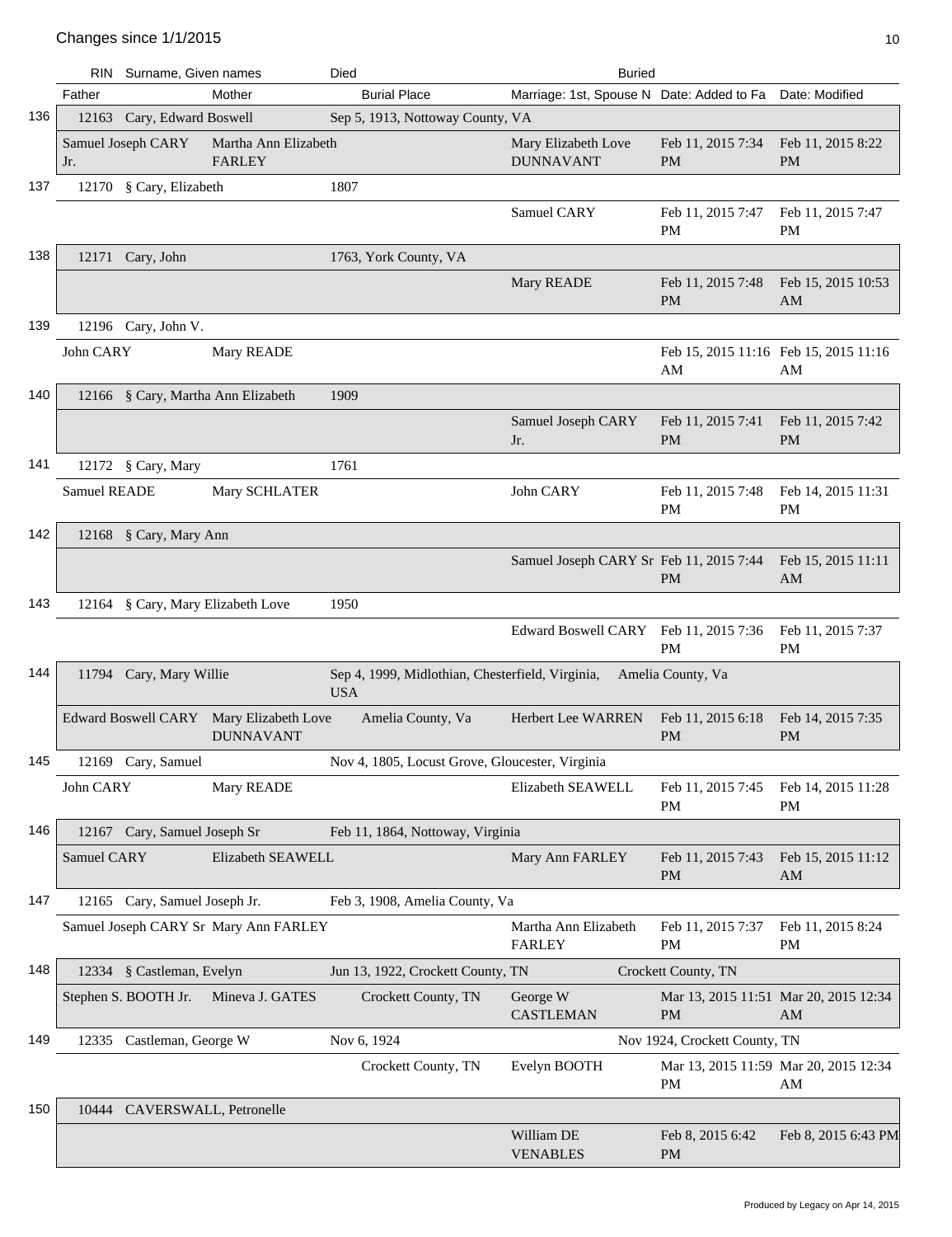|     |                       | RIN Surname, Given names     |                                        | Died                                                            | <b>Buried</b>                               |                                             |                                |
|-----|-----------------------|------------------------------|----------------------------------------|-----------------------------------------------------------------|---------------------------------------------|---------------------------------------------|--------------------------------|
|     | Father                |                              | Mother                                 | <b>Burial Place</b>                                             | Marriage: 1st, Spouse N Date: Added to Fa   |                                             | Date: Modified                 |
| 151 |                       | 12210 § Chisman, Elizabeth   |                                        | Nov 18, 1717, Yorktown, VA                                      |                                             |                                             |                                |
|     |                       | Col. George READE            | Elizabeth MARTIAU                      |                                                                 | Thomas CHISMAN                              | Feb 17, 2015 7:26                           | Feb 17, 2015 7:27              |
|     |                       |                              |                                        |                                                                 |                                             | AM                                          | AM                             |
| 152 |                       | 12212 Chisman, Col. John     |                                        | Sep 19, 1728, Charles Parrish, York County, VA                  |                                             |                                             |                                |
|     | <b>Thomas CHISMAN</b> |                              | <b>Elizabeth READE</b>                 |                                                                 |                                             | Feb 17, 2015 7:27<br>AM                     | Feb 17, 2015 7:28<br>AM        |
| 153 |                       | 12211 Chisman, Thomas        |                                        | Jan 18, 1715                                                    |                                             |                                             |                                |
|     |                       |                              |                                        |                                                                 | Elizabeth READE                             | Feb 17, 2015 7:27<br>AM                     | Feb 17, 2015 7:27<br>AM        |
| 154 |                       | 12317 § Clardy, Agnes        |                                        | January 17th, 1847, FRANKLIN COUNTY, TN                         |                                             |                                             |                                |
|     | John BOOTH            |                              | Mary SMITH                             |                                                                 | Benjamin CLARDY                             | Mar 12, 2015 8:00<br>AM                     | Mar 16, 2015 8:22<br>AM        |
| 155 | 12323                 | Clardy, Benjamin             |                                        | 1822-1832, FRANKLIN COUNTY, TN                                  |                                             |                                             |                                |
|     |                       |                              |                                        |                                                                 | Agnes BOOTH                                 | Mar 12, 2015 7:22<br>PM                     | Mar 12, 2015 7:29<br>PM        |
| 156 |                       | 12362 CLARK, Elizabeth Ellen |                                        | Oct 13, 1879                                                    |                                             |                                             |                                |
|     |                       |                              |                                        |                                                                 | James Bemberry<br><b>BOOTH Sr.</b>          | Mar 17, 2015 8:40<br>AM                     | Mar 17, 2015 8:42<br>AM        |
| 157 |                       | 12343 § Cobb, Mary           |                                        |                                                                 |                                             |                                             |                                |
|     | James SHIELDS Jr.     |                              | Hannah --LNU--<br><b>SHIELDS</b>       |                                                                 | Thomas COBB                                 | Mar 14, 2015 3:17<br><b>PM</b>              | Mar 14, 2015 3:19<br><b>PM</b> |
| 158 |                       | 12373 COBB, Mourning Adeline |                                        |                                                                 |                                             |                                             |                                |
|     |                       |                              |                                        |                                                                 | Daniel Washington<br><b>WATRIDGE</b>        | Mar 17, 2015 9:08<br>AM                     | Mar 17, 2015 9:09<br>AM        |
| 159 |                       | 12342 Cobb, Thomas           |                                        | 1750, York County, VA                                           |                                             |                                             |                                |
|     |                       |                              |                                        |                                                                 | Mary SHIELDS                                | Mar 14, 2015 3:15<br>PM                     | Mar 14, 2015 3:19<br><b>PM</b> |
| 160 |                       | 12298 Cobb(s), Elizabeth     |                                        |                                                                 |                                             |                                             |                                |
|     | Thomas COBB           |                              | Mary SHIELDS                           |                                                                 | Thomas Booth BOOTH Mar 11, 2015 4:41<br>Sr. | <b>PM</b>                                   | Mar 14, 2015 3:15<br><b>PM</b> |
| 161 |                       | 12308 COCKE, Agnes           |                                        | 1773                                                            |                                             |                                             |                                |
|     |                       |                              |                                        |                                                                 | Richard SMITH                               | Mar 12, 2015 7:01<br>AM                     | Mar 16, 2015 8:01<br>AM        |
| 162 |                       | 12240 COKER, Frances W.      |                                        | May 26, 1885, Dendron, Surry, Virginia, United<br><b>States</b> |                                             |                                             |                                |
|     |                       |                              |                                        |                                                                 | Robert Warren FAISON Feb 19, 2015 2:03      | <b>PM</b>                                   | Feb 22, 2015 5:20<br>PM        |
| 163 |                       | 12431 Colvard, Joseph A.     |                                        |                                                                 |                                             |                                             |                                |
|     |                       |                              |                                        |                                                                 | Lucy Ann BOOTH                              | Mar 19, 2015 10:45 Mar 19, 2015 10:51<br>AM | AM                             |
| 164 |                       | 12430 § Colvard, Lucy Ann    |                                        |                                                                 |                                             |                                             |                                |
|     | Gabriel BOOTH         |                              | Elizabeth "Betsy"<br><b>STINCHCOMB</b> |                                                                 | Joseph A. COLVARD                           | Mar 19, 2015 10:45 Mar 19, 2015 10:51<br>AM | AM                             |
| 165 |                       | 12426 Colvard, Martha Ann    |                                        |                                                                 |                                             |                                             |                                |
|     |                       |                              |                                        |                                                                 | Nathaniel BOOTH                             | Mar 19, 2015 10:42 Mar 19, 2015 10:51<br>AM | AM                             |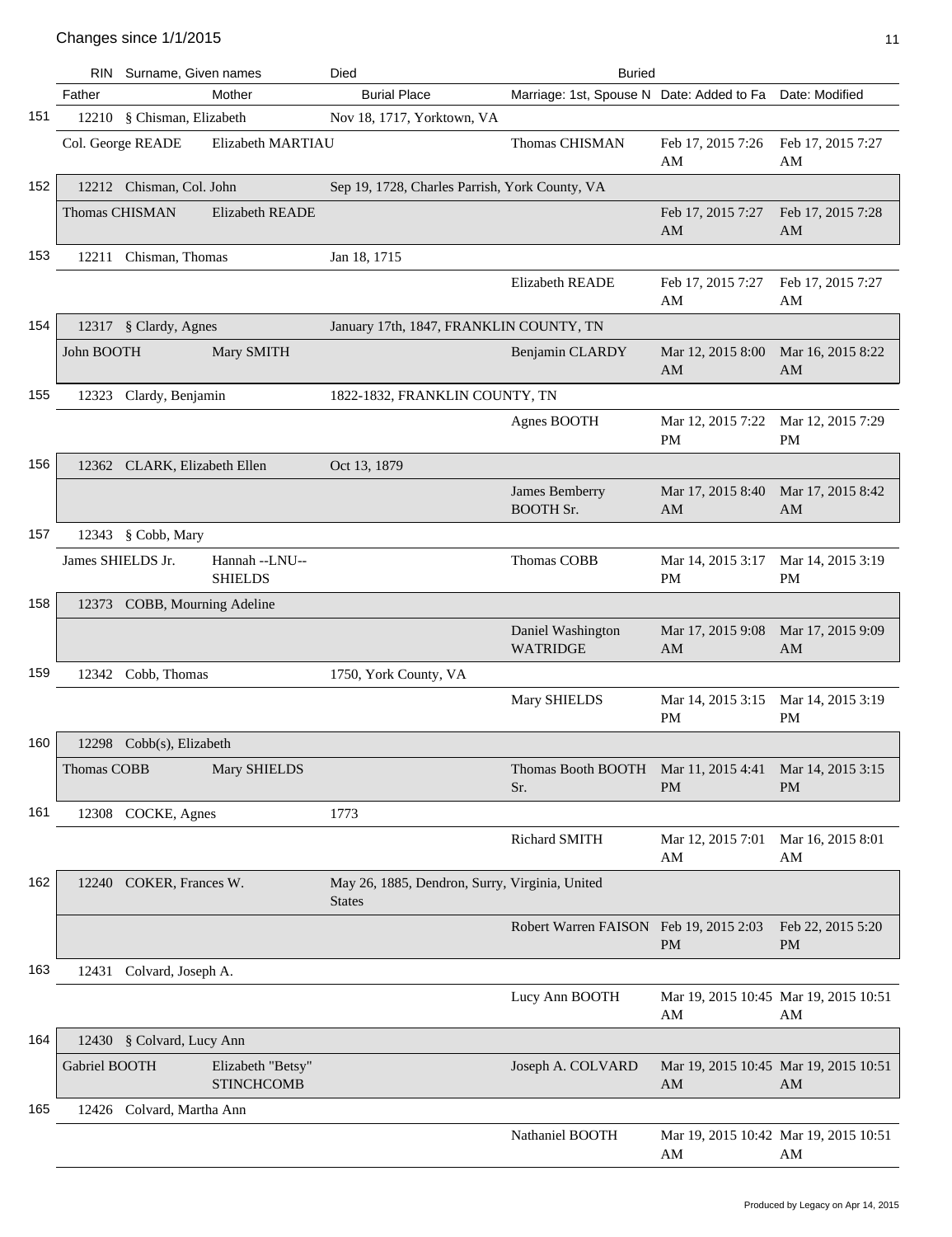|     | RIN                           | Surname, Given names                         | Died                                                       | <b>Buried</b>                                            |                                |                                             |
|-----|-------------------------------|----------------------------------------------|------------------------------------------------------------|----------------------------------------------------------|--------------------------------|---------------------------------------------|
|     | Father                        | Mother                                       | <b>Burial Place</b>                                        | Marriage: 1st, Spouse N Date: Added to Fa Date: Modified |                                |                                             |
| 166 |                               | 12332 § COOKE, Elizabeth P.                  | Oct 3, 1920, Crockett County, TN                           |                                                          | Crockett County, TN            |                                             |
|     |                               | Stephen S. BOOTH Jr.<br>Mineva J. GATES      | Crockett County, TN                                        | Green Berry COOKE                                        | <b>PM</b>                      | Mar 13, 2015 11:38 Mar 20, 2015 12:24<br>AM |
| 167 |                               | 12438 COOKE, Green Berry                     | Dec 5, 1911, Crockett County, TN                           |                                                          | Crockett County, TN            |                                             |
|     |                               |                                              | Crockett County, TN                                        | Elizabeth P. BOOTH                                       | AM                             | Mar 20, 2015 12:24 Mar 20, 2015 12:28<br>AM |
| 168 |                               | 8735 COTTON, Eleanor                         |                                                            |                                                          |                                |                                             |
|     |                               |                                              |                                                            | William VENABLES                                         | Feb 7, 2015 9:53<br>AM         | Feb 7, 2015 9:54<br>AM                      |
| 169 |                               | 12221 Dandridge, Martha                      | May 22, 1802, Mount Vernon, Fairfax County,<br>Virginia    |                                                          |                                |                                             |
|     |                               |                                              |                                                            | President George<br><b>WASHINGTON</b>                    | Feb 17, 2015 2:33<br><b>PM</b> | Feb 17, 2015 2:37<br>PM                     |
| 170 |                               | 12405 DAVIS, Mary "Polly"                    |                                                            |                                                          |                                |                                             |
|     |                               |                                              |                                                            | William "Billy" BOOTH Mar 18, 2015 6:12                  | AM                             | Mar 18, 2015 6:12<br>AM                     |
| 171 |                               | 11234 DE COTTON, Margery                     | 1398                                                       |                                                          |                                |                                             |
|     |                               |                                              |                                                            | Hugh DE VENABLES                                         | Feb 8, 2015 6:49<br>PM         | Feb 8, 2015 6:50 PM                         |
| 172 |                               | 11517 De Venables, Hugh                      | 1353, Kinderton cum Hulme, Northwich,<br>Cheshire, England |                                                          |                                |                                             |
|     |                               |                                              |                                                            |                                                          | Feb 8, 2015 6:51<br><b>PM</b>  | Feb 8, 2015 6:52 PM                         |
| 173 |                               | 11084 De Venables, Hugh                      | 1383, Kinderton cum Hulme, Northwich,<br>Cheshire, England |                                                          |                                |                                             |
|     |                               | Hugh DE VENABLES<br>Unknown                  |                                                            | Margery DE COTTON                                        | Feb 8, 2015 6:46<br>PM         | Feb 8, 2015 6:51 PM                         |
| 174 |                               | 10713 § De Venables, Margaret                |                                                            |                                                          |                                |                                             |
|     |                               |                                              |                                                            | Thomas DE<br><b>VENABLES</b>                             | Feb 8, 2015 6:44<br><b>PM</b>  | Feb 8, 2015 6:44 PM                         |
| 175 |                               | 11234 § De Venables, Margery                 | 1398                                                       |                                                          |                                |                                             |
|     |                               |                                              |                                                            | Hugh DE VENABLES                                         | Feb 8, 2015 6:49<br><b>PM</b>  | Feb 8, 2015 6:50 PM                         |
| 176 |                               | 10444 § De Venables, Petronelle              |                                                            |                                                          |                                |                                             |
|     |                               |                                              |                                                            | William DE<br><b>VENABLES</b>                            | Feb 8, 2015 6:42<br><b>PM</b>  | Feb 8, 2015 6:43 PM                         |
| 177 |                               | 10445 De Venables, Thomas                    |                                                            |                                                          |                                |                                             |
|     | William DE<br><b>VENABLES</b> | Unknown                                      |                                                            | Margaret STANLEY                                         | Feb 8, 2015 6:43<br>PМ         | Feb 8, 2015 6:45 PM                         |
| 178 |                               | 10801 De Venables, William                   |                                                            |                                                          |                                |                                             |
|     |                               | Margery DE COTTON<br><b>Hugh DE VENABLES</b> |                                                            |                                                          | Feb 8, 2015 6:45<br><b>PM</b>  | Feb 8, 2015 6:46 PM                         |
| 179 |                               | 9996 De Venables, William                    | 1493                                                       |                                                          |                                |                                             |
|     | Thomas DE<br><b>VENABLES</b>  | Margaret STANLEY                             |                                                            | Petronelle<br>CAVERSWALL                                 | Feb 8, 2015 6:41<br><b>PM</b>  | Feb 8, 2015 6:43 PM                         |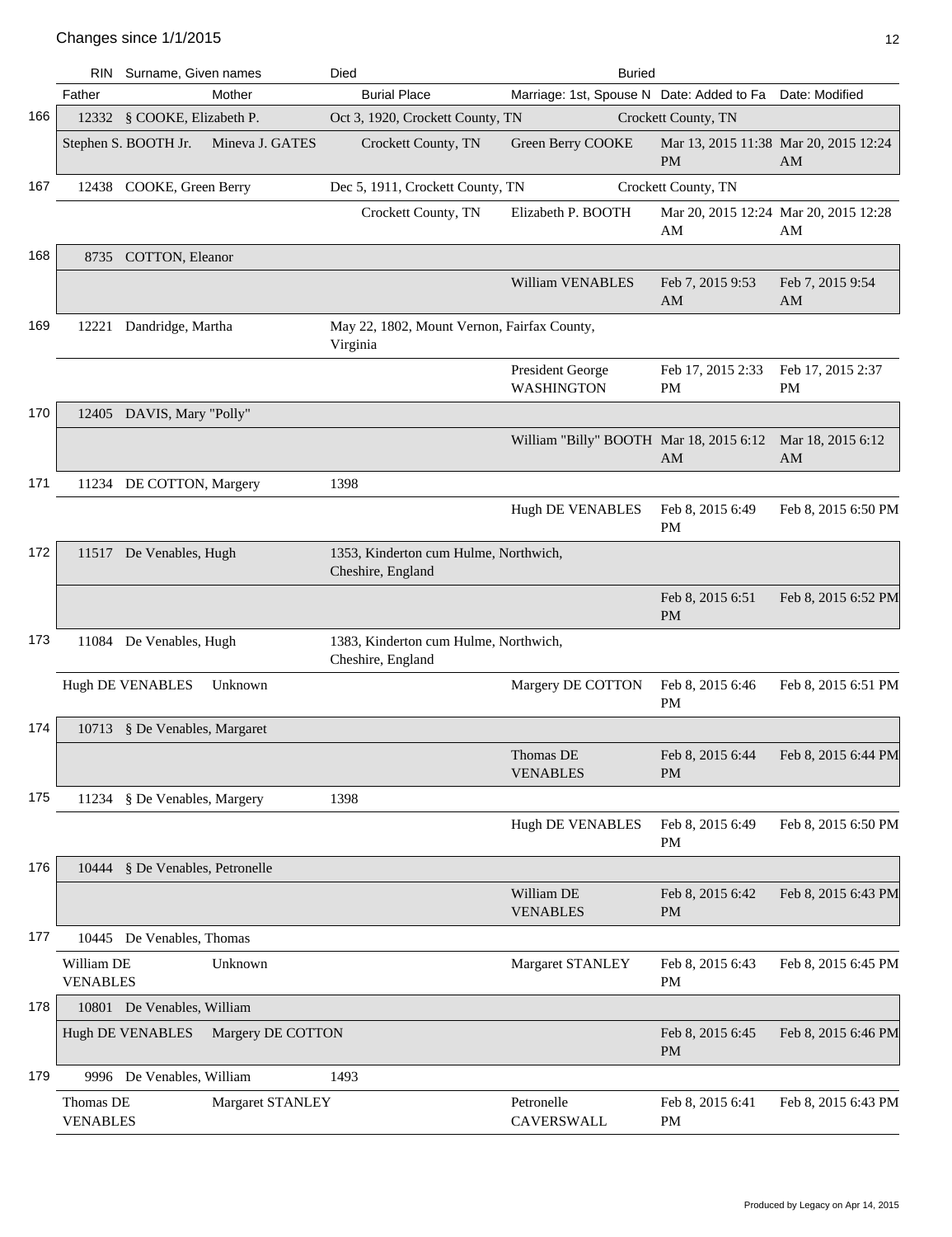|     |                                    | RIN Surname, Given names                | Died                                                            | <b>Buried</b>                                            |                                                    |                                |
|-----|------------------------------------|-----------------------------------------|-----------------------------------------------------------------|----------------------------------------------------------|----------------------------------------------------|--------------------------------|
|     | Father                             | Mother                                  | <b>Burial Place</b>                                             | Marriage: 1st, Spouse N Date: Added to Fa Date: Modified |                                                    |                                |
| 180 |                                    | 12225 Desormiers, Éléonore              | 1610                                                            |                                                          |                                                    |                                |
|     |                                    |                                         |                                                                 | Nicholas MARTIAU                                         | Feb 17, 2015 9:51<br><b>PM</b>                     | Feb 17, 2015 9:52<br><b>PM</b> |
| 181 |                                    | 12164 Dunnavant, Mary Elizabeth Love    | 1950                                                            |                                                          |                                                    |                                |
|     |                                    |                                         |                                                                 | Edward Boswell CARY Feb 11, 2015 7:36                    | PM                                                 | Feb 11, 2015 7:37<br><b>PM</b> |
| 182 |                                    | 12230 § Dymoke, Anne                    | 1566, Lincolnshire, , England                                   |                                                          |                                                    |                                |
|     |                                    |                                         |                                                                 | <b>Edward DYMOKE</b>                                     | Feb 18, 2015 10:19 Feb 18, 2015 10:20<br>AM        | AM                             |
| 183 | 12229                              | Dymoke, Edward                          | Sep 16, 1566, Lincolnshire, , England                           |                                                          |                                                    |                                |
|     |                                    |                                         |                                                                 | Anne TAILBOYS                                            | Feb 18, 2015 10:18 Feb 18, 2015 10:20<br>AM        | AM                             |
| 184 |                                    | 12227 Dymoke, Frances                   | 1611, Haines Hall, , Hurst Parish, England                      |                                                          |                                                    |                                |
|     | <b>Edward DYMOKE</b>               | Anne TAILBOYS                           |                                                                 | Thomas WINDEBANK Feb 18, 2015 10:12 Feb 18, 2015 10:18   | AM                                                 | AM                             |
| 185 |                                    | 12403 ELDER, Patsy                      |                                                                 |                                                          |                                                    |                                |
|     |                                    |                                         |                                                                 | Joel BOOTH                                               | Mar 18, 2015 6:10<br>AM                            | Mar 18, 2015 6:10<br>AM        |
| 186 |                                    | 12242 FAISON, Alexander                 |                                                                 |                                                          |                                                    |                                |
|     |                                    | Robert Warren FAISON Frances W. COKER   |                                                                 |                                                          | Feb 19, 2015 10:01 Feb 19, 2015 10:02<br><b>PM</b> | PM                             |
| 187 |                                    | 12249 FAISON, Allie May                 |                                                                 |                                                          |                                                    |                                |
|     | Claudius Algernon<br><b>FAISON</b> | Mary Armistead "Puss"<br><b>MADDERA</b> |                                                                 |                                                          | Feb 19, 2015 10:07 Feb 19, 2015 10:07<br>PM        | PM                             |
| 188 |                                    | 12246 FAISON, Anthelia                  |                                                                 |                                                          |                                                    |                                |
|     |                                    | Robert Warren FAISON Frances W. COKER   |                                                                 | John A. HART                                             | Feb 19, 2015 10:04 Feb 22, 2015 4:21<br><b>PM</b>  | PM                             |
| 189 |                                    | 12250 FAISON, Armistead                 |                                                                 |                                                          |                                                    |                                |
|     | Claudius Algernon<br><b>FAISON</b> | Mary Armistead "Puss"<br><b>MADDERA</b> |                                                                 |                                                          | Feb 19, 2015 10:07 Feb 19, 2015 10:08<br>PM        | <b>PM</b>                      |
| 190 |                                    | 12253 § FAISON, Avyrilla                | 1870                                                            |                                                          |                                                    |                                |
|     |                                    |                                         |                                                                 | <b>Thomas FAISON</b>                                     | Feb 22, 2015 5:26<br><b>PM</b>                     | Feb 22, 2015 5:29<br><b>PM</b> |
| 191 |                                    | 12238 FAISON, Cecil Virginia            | Dec 7, 1940, Dendron, Surry County VA                           |                                                          |                                                    |                                |
|     | Claudius Algernon<br><b>FAISON</b> | Mary Armistead "Puss"<br><b>MADDERA</b> |                                                                 | Herbert INGRAM                                           | Feb 19, 2015 1:39<br>PM                            | Feb 19, 2015 10:16<br>PM       |
| 192 |                                    | 12244 FAISON, Edgo                      |                                                                 |                                                          |                                                    |                                |
|     |                                    | Robert Warren FAISON Frances W. COKER   |                                                                 |                                                          | Feb 19, 2015 10:02 Feb 19, 2015 10:03<br><b>PM</b> | PM                             |
| 193 |                                    | 12257 § FAISON, Elizabeth               | 1778, Northampton County, VA                                    |                                                          |                                                    |                                |
|     |                                    |                                         |                                                                 | Henry FAISON                                             | Feb 22, 2015 5:34<br>PM                            | Feb 22, 2015 5:35<br>PM        |
| 194 |                                    | 12240 § FAISON, Frances W.              | May 26, 1885, Dendron, Surry, Virginia, United<br><b>States</b> |                                                          |                                                    |                                |
|     |                                    |                                         |                                                                 | Robert Warren FAISON Feb 19, 2015 2:03                   | <b>PM</b>                                          | Feb 22, 2015 5:20<br><b>PM</b> |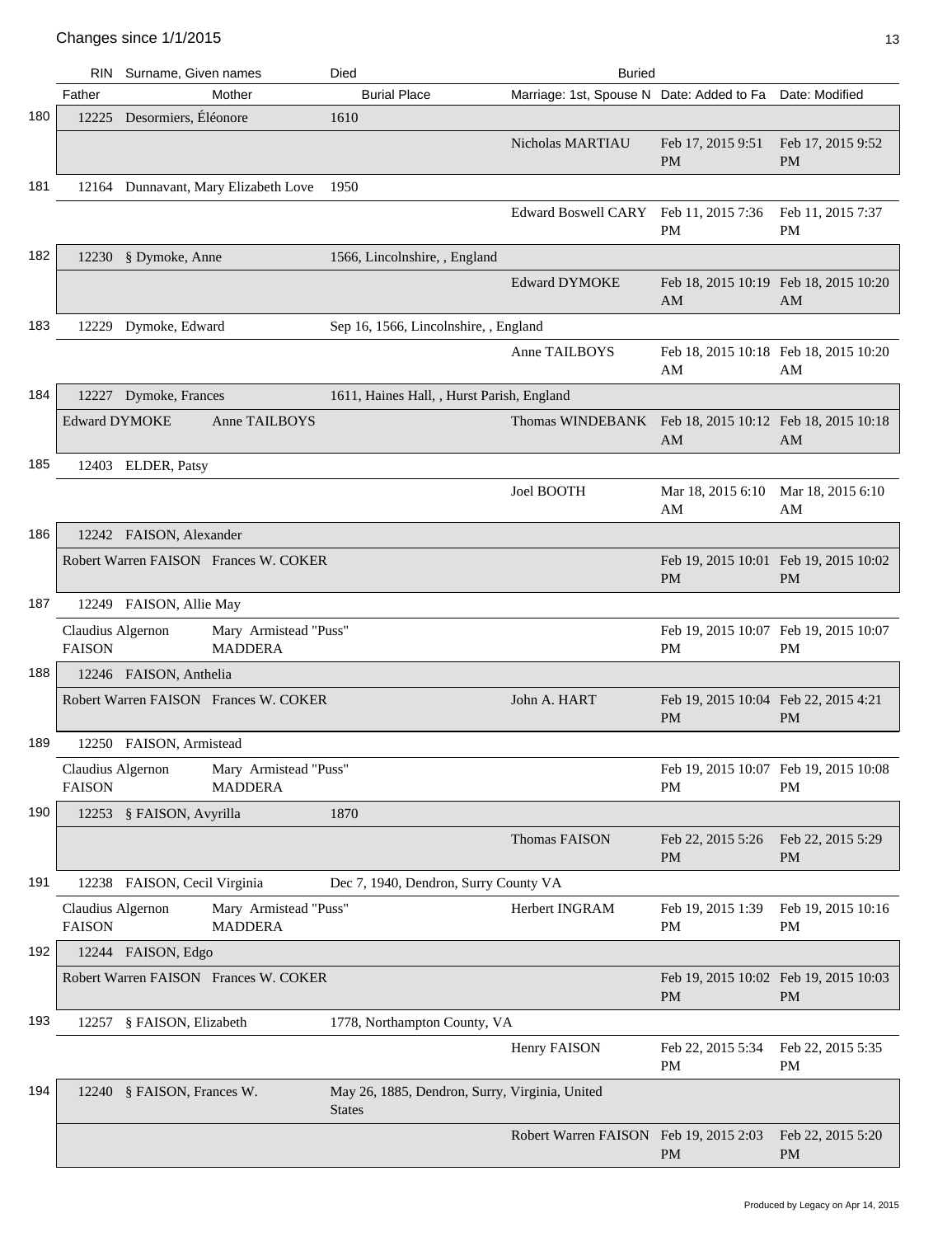|     | RIN                                 | Surname, Given names               |                                         | Died |                                               | <b>Buried</b>                                            |                                                    |                                |
|-----|-------------------------------------|------------------------------------|-----------------------------------------|------|-----------------------------------------------|----------------------------------------------------------|----------------------------------------------------|--------------------------------|
|     | Father                              |                                    | Mother                                  |      | <b>Burial Place</b>                           | Marriage: 1st, Spouse N Date: Added to Fa Date: Modified |                                                    |                                |
| 195 |                                     | 12202 FAISON, Harry Vivian         |                                         |      | Jan 19, 1911, Richmond, Virginia, USA         | County, VA                                               | Feb 6, 1911, Wakefield Township, Sussex            |                                |
|     | Claudius Algernon<br><b>FAISON</b>  |                                    | Mary Armistead "Puss"<br><b>MADDERA</b> |      | Wakefield Township,<br>Sussex County, VA      |                                                          | Feb 16, 2015 10:27 Feb 16, 2015 10:36<br><b>PM</b> | PM                             |
| 196 |                                     | 12256 FAISON, Henry                |                                         |      | Abt 1752, Charles Parrish, York County, VA    |                                                          |                                                    |                                |
|     | <b>DOVERAGE</b>                     | Henryk Fayson VON                  | Mary LOVE                               |      |                                               | Elizabeth                                                | Feb 22, 2015 5:32<br><b>PM</b>                     | Feb 22, 2015 5:43<br><b>PM</b> |
| 197 |                                     | 12254 FAISON, Henry                |                                         |      | 1810, Sussex County, VA                       |                                                          |                                                    |                                |
|     | Henry FAISON                        |                                    | Elizabeth                               |      |                                               | Lucy SMITH                                               | Feb 22, 2015 5:29<br>PM                            | Feb 22, 2015 5:32<br><b>PM</b> |
| 198 |                                     | 12241 FAISON, John R.              |                                         |      |                                               |                                                          |                                                    |                                |
|     |                                     |                                    | Robert Warren FAISON Frances W. COKER   |      |                                               |                                                          | Feb 19, 2015 10:00 Feb 19, 2015 10:01<br><b>PM</b> | <b>PM</b>                      |
| 199 |                                     | 12243 FAISON, Joseph               |                                         |      |                                               |                                                          |                                                    |                                |
|     |                                     |                                    | Robert Warren FAISON Frances W. COKER   |      |                                               |                                                          | Feb 19, 2015 10:02 Feb 19, 2015 10:02<br><b>PM</b> | <b>PM</b>                      |
| 200 |                                     | 12255 § FAISON, Lucy               |                                         |      | 1826, Sussex County, VA                       |                                                          |                                                    |                                |
|     |                                     |                                    |                                         |      |                                               | <b>Henry FAISON</b>                                      | Feb 22, 2015 5:30<br><b>PM</b>                     | Feb 22, 2015 5:32<br><b>PM</b> |
| 201 |                                     | 12248 FAISON, Lucy A               |                                         |      |                                               |                                                          |                                                    |                                |
|     |                                     |                                    | Robert Warren FAISON Frances W. COKER   |      |                                               |                                                          | Feb 19, 2015 10:05 Feb 19, 2015 10:05<br><b>PM</b> | <b>PM</b>                      |
| 202 |                                     | 12247 FAISON, Pembrook             |                                         |      |                                               |                                                          |                                                    |                                |
|     |                                     |                                    | Robert Warren FAISON Frances W. COKER   |      |                                               |                                                          | Feb 19, 2015 10:04 Feb 19, 2015 10:05<br><b>PM</b> | <b>PM</b>                      |
| 203 |                                     | 12239 FAISON, Robert Warren        |                                         |      | 1886, Dendron, Surry, Virginia, United States |                                                          |                                                    |                                |
|     | Thomas FAISON                       |                                    | Avyrilla WHITE                          |      |                                               | Frances W. COKER                                         | Feb 19, 2015 2:01<br><b>PM</b>                     | Feb 22, 2015 5:24<br><b>PM</b> |
| 204 |                                     | 12245 FAISON, Thadius              |                                         |      |                                               |                                                          |                                                    |                                |
|     |                                     |                                    | Robert Warren FAISON Frances W. COKER   |      |                                               | Isabelle "Tinkle"<br><b>MADDERA</b>                      | Feb 19, 2015 10:03 Feb 22, 2015 4:24<br><b>PM</b>  | <b>PM</b>                      |
| 205 |                                     | 12252 FAISON, Thomas               |                                         |      | Bet. 1817-1819, Sussex County, VA             |                                                          |                                                    |                                |
|     | Henry FAISON                        |                                    | Lucy SMITH                              |      |                                               | Avyrilla WHITE                                           | Feb 22, 2015 5:24<br>PM                            | Feb 22, 2015 5:29<br>PM        |
| 206 |                                     | 12166 Farley, Martha Ann Elizabeth |                                         | 1909 |                                               |                                                          |                                                    |                                |
|     |                                     |                                    |                                         |      |                                               | Samuel Joseph CARY<br>Jr.                                | Feb 11, 2015 7:41<br><b>PM</b>                     | Feb 11, 2015 7:42<br>PM        |
| 207 |                                     | 12168 Farley, Mary Ann             |                                         |      |                                               |                                                          |                                                    |                                |
|     |                                     |                                    |                                         |      |                                               | Samuel Joseph CARY Sr Feb 11, 2015 7:44                  | PM                                                 | Feb 15, 2015 11:11<br>AM       |
| 208 |                                     | 12399 Faulker, Joel                |                                         |      |                                               |                                                          |                                                    |                                |
|     |                                     |                                    |                                         |      |                                               | Polly BOOTH                                              | Mar 18, 2015 6:06<br>AM                            | Mar 18, 2015 6:07<br>AM        |
| 209 |                                     | 12398 § Faulker, Polly             |                                         |      |                                               |                                                          |                                                    |                                |
|     | Nathaniel Wythe<br><b>BOOTH Sr.</b> |                                    | Elizabeth Judith JOHNS                  |      |                                               | <b>Joel FAULKER</b>                                      | Mar 18, 2015 6:05<br>AM                            | Mar 18, 2015 6:07<br>AM        |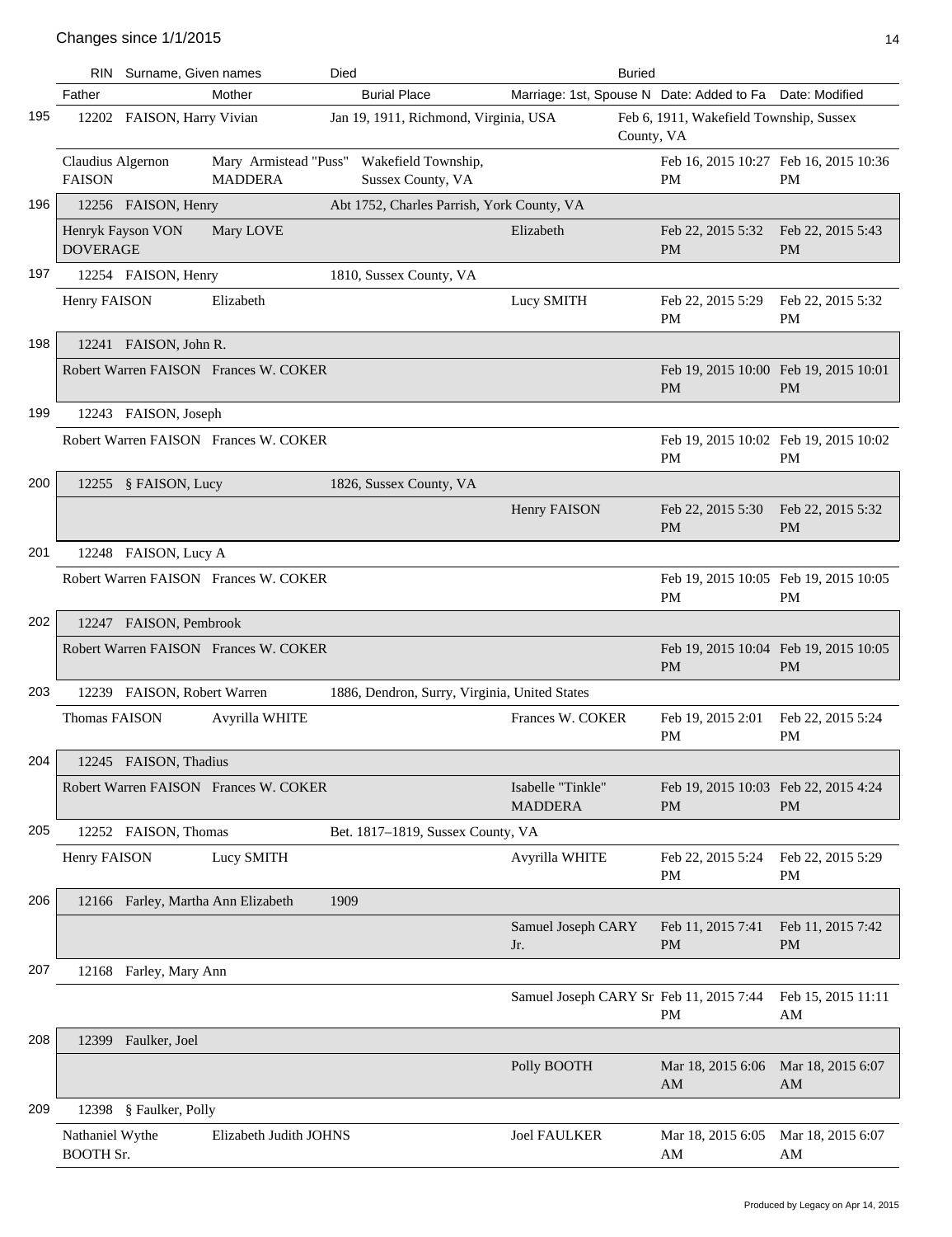|     |                                     | RIN Surname, Given names         | Died<br><b>Buried</b>                 |                                                         |                                           |                                                    |
|-----|-------------------------------------|----------------------------------|---------------------------------------|---------------------------------------------------------|-------------------------------------------|----------------------------------------------------|
|     | Father                              | Mother                           | <b>Burial Place</b>                   | Marriage: 1st, Spouse N Date: Added to Fa               |                                           | Date: Modified                                     |
| 210 |                                     | 12330 Gates, Mineva J.           | 5/2/1/1880, Crockett County, TN       |                                                         | Crockett County, TN                       |                                                    |
|     |                                     |                                  | Crockett County, TN                   | Stephen S. BOOTH Jr.                                    | <b>PM</b>                                 | Mar 13, 2015 11:08 Mar 13, 2015 11:36<br><b>PM</b> |
| 211 |                                     | 12290 GOODRICH, Christopher Page |                                       |                                                         |                                           |                                                    |
|     | David Wayne<br><b>GOODRICH</b>      | Eva Kay PAGE                     |                                       | Pamela KIGER                                            | Mar 9, 2015 2:46<br><b>PM</b>             | Mar 9, 2015 2:47<br><b>PM</b>                      |
| 212 |                                     | 12286 GOODRICH, Emily Jane       |                                       |                                                         |                                           |                                                    |
|     | David Wayne<br><b>GOODRICH</b>      | Eva Kay PAGE                     |                                       | Michael William<br><b>MACCARTNEY</b>                    | Mar 9, 2015 2:36<br><b>PM</b>             | Mar 9, 2015 2:37<br><b>PM</b>                      |
| 213 |                                     | 12292 GOODRICH, Jane Ryleigh     |                                       |                                                         |                                           |                                                    |
|     | Christopher Page<br><b>GOODRICH</b> | Pamela KIGER                     |                                       |                                                         | Mar 9, 2015 2:47<br><b>PM</b>             | Mar 9, 2015 2:47<br><b>PM</b>                      |
| 214 |                                     | 6930 § GOODRICH, Joanna Louise   |                                       |                                                         |                                           |                                                    |
|     |                                     |                                  |                                       | Duane Desmond<br><b>GOODRICH</b>                        | Jan 3, 2015 12:16<br>AM                   | Jan 3, 2015 7:59 AM                                |
| 215 |                                     | 12293 GOODRICH, Nathan Davis     |                                       |                                                         |                                           |                                                    |
|     | Christopher Page<br><b>GOODRICH</b> | Pamela KIGER                     |                                       |                                                         | Mar 9, 2015 2:48<br>PM                    | Mar 9, 2015 2:48<br><b>PM</b>                      |
| 216 |                                     | 12291 § GOODRICH, Pamela         |                                       |                                                         |                                           |                                                    |
|     |                                     |                                  |                                       | <b>Christopher Page</b><br><b>GOODRICH</b>              | Mar 9, 2015 2:47<br><b>PM</b>             | Mar 9, 2015 2:47<br><b>PM</b>                      |
| 217 |                                     | 6935 GRANT, Minnie Colvin        |                                       |                                                         |                                           |                                                    |
|     |                                     |                                  |                                       | Robert Franklin BOOTH Jan 5, 2015 11:42                 | AM                                        | Jan 5, 2015 11:43<br>AM                            |
| 218 |                                     | 12436 GRESHAM, Mary              | Mar 1, 1779, Amherst County, VA       |                                                         |                                           |                                                    |
|     |                                     |                                  |                                       | Robert JOHNS                                            | AM                                        | Mar 19, 2015 10:53 Mar 19, 2015 10:53<br>AM        |
| 219 |                                     | 12232 Griffith, Margaret Verch   | Dec 10, 1558, Lincolnshire, , England |                                                         |                                           |                                                    |
|     |                                     |                                  |                                       | Richard WINDEBANK Feb 18, 2015 10:23 Feb 18, 2015 10:24 | AM                                        | AM                                                 |
| 220 |                                     | 12319 Guthrie, David             |                                       |                                                         |                                           |                                                    |
|     | Henry GUTHRIE                       | Penelope JOHNSON                 |                                       | Mary BOOTH                                              | Mar 12, 2015 8:15<br>AM                   | Mar 12, 2015 8:16<br>AM                            |
| 221 |                                     | 12320 Guthrie, Henry             |                                       |                                                         |                                           |                                                    |
|     |                                     |                                  |                                       |                                                         | Mar 12, 2015 8:16 Mar 12, 2015 7:14<br>AM | PM                                                 |
| 222 |                                     | 12315 § Guthrie, Mary            |                                       |                                                         |                                           |                                                    |
|     | John BOOTH                          | Mary SMITH                       |                                       | David GUTHRIE                                           | Mar 12, 2015 8:00<br>AM                   | Mar 12, 2015 8:16<br>AM                            |
| 223 |                                     | 12321 § Guthrie, Penelope        |                                       |                                                         |                                           |                                                    |
|     |                                     |                                  |                                       | Henry GUTHRIE                                           | Mar 12, 2015 8:17<br>AM                   | Mar 12, 2015 7:12<br>PM                            |
| 224 |                                     | 12322 Guthrie, Penelope          |                                       |                                                         |                                           |                                                    |
|     |                                     |                                  |                                       |                                                         | Mar 12, 2015 8:24<br>AM                   | Mar 12, 2015 7:07<br><b>PM</b>                     |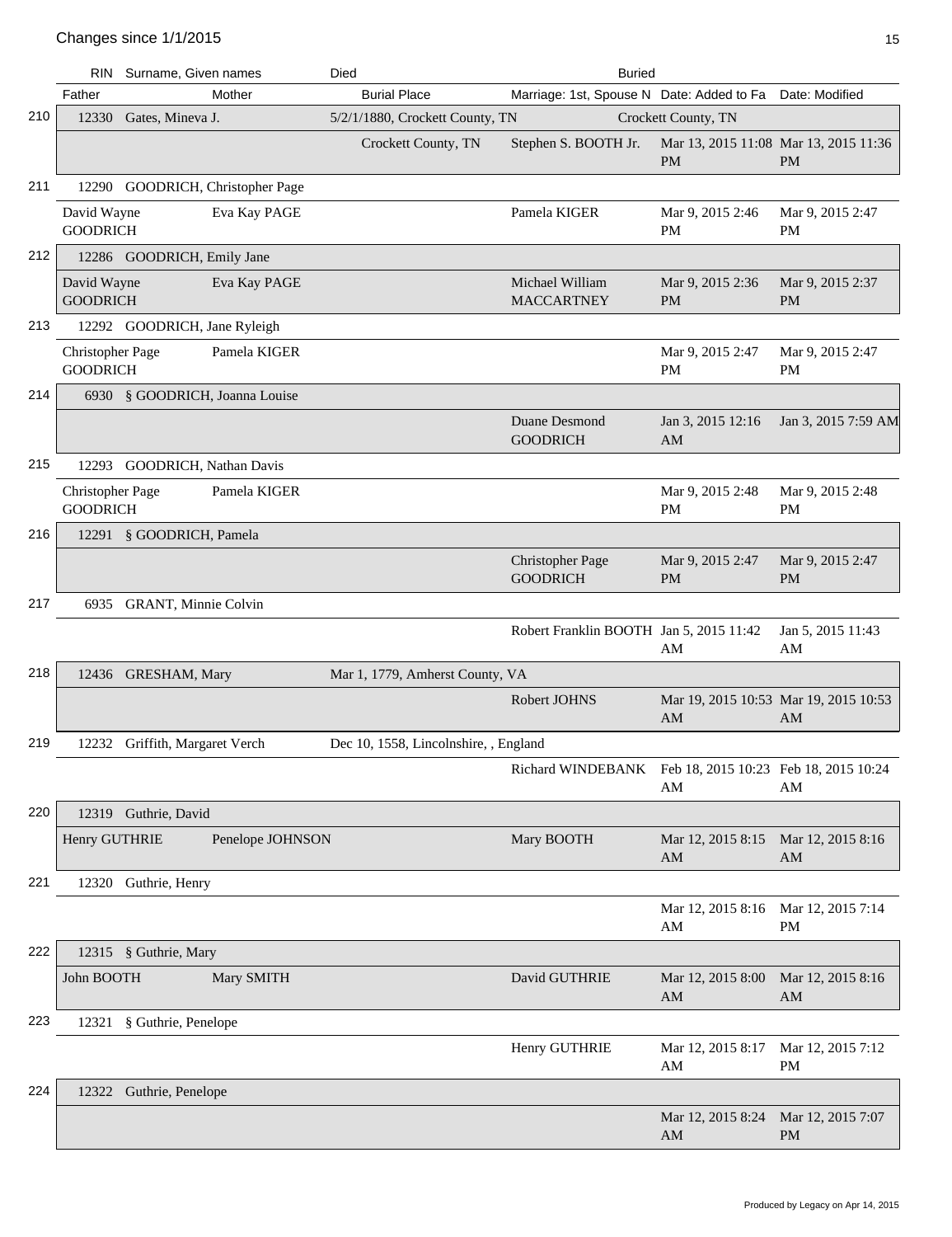|     | RIN.                                         | Surname, Given names          | Died                                  |                                                       | <b>Buried</b>                             |                                          |                                |
|-----|----------------------------------------------|-------------------------------|---------------------------------------|-------------------------------------------------------|-------------------------------------------|------------------------------------------|--------------------------------|
|     | Father                                       |                               | Mother                                | <b>Burial Place</b>                                   | Marriage: 1st, Spouse N Date: Added to Fa |                                          | Date: Modified                 |
| 225 | 12318                                        | Guthrie, Penelope             |                                       |                                                       |                                           |                                          |                                |
|     | Henry GUTHRIE                                |                               | Penelope JOHNSON                      |                                                       | Stephen S. BOOTH Sr.                      | Mar 12, 2015 8:13<br>AM                  | Mar 16, 2015 8:27<br>AM        |
| 226 |                                              | 12235 § HALL, Annie M.        |                                       |                                                       |                                           |                                          |                                |
|     | James C. LEWIS                               |                               | Mary HARRISON                         |                                                       | <b>Rush Addison HALL</b>                  | Feb 19, 2015 1:10<br><b>PM</b>           | Feb 19, 2015 1:13<br><b>PM</b> |
| 227 |                                              | 12267 HALL, Rosa Bell         |                                       | Mar 3, 1898, Prince George County, VA                 |                                           |                                          |                                |
|     |                                              |                               |                                       |                                                       | <b>Emmett Robert</b><br><b>HARRISON</b>   | Mar 8, 2015 7:29<br>PM                   | Mar 8, 2015 7:34<br><b>PM</b>  |
| 228 | 12393                                        | § HANCOCK, Elizabeth          |                                       |                                                       |                                           |                                          |                                |
|     | Nathaniel Wythe<br><b>BOOTH Sr.</b>          |                               | Elizabeth Judith JOHNS                |                                                       | John HANCOCK                              | Mar 18, 2015 6:01<br>AM                  | Mar 18, 2015 6:02<br>AM        |
| 229 |                                              | 12394 HANCOCK, John           |                                       |                                                       |                                           |                                          |                                |
|     |                                              |                               |                                       |                                                       | Elizabeth BOOTH                           | Mar 18, 2015 6:02<br>AM                  | Mar 18, 2015 6:02<br>AM        |
| 230 |                                              | 12277 HARRISON, Alexina Susan |                                       | 2/161916, Richmond, Henrico County, VA                |                                           | Richmond, Henrico County, VA             |                                |
|     | <b>Charles Edward</b><br><b>HARRISON Sr.</b> |                               | Mary Louisa--LNU--<br><b>HARRISON</b> | Richmond, Henrico<br>County, VA                       |                                           | Mar 8, 2015 8:33<br><b>PM</b>            | Mar 9, 2015 12:16<br>AM        |
| 231 |                                              |                               | 12269 HARRISON, Charles Clifton       |                                                       |                                           |                                          |                                |
|     | <b>Emmett Robert</b><br><b>HARRISON</b>      |                               | Rosa Bell HALL                        |                                                       |                                           | Mar 8, 2015 7:32<br><b>PM</b>            | Mar 8, 2015 7:32<br><b>PM</b>  |
| 232 |                                              |                               | 12274 HARRISON, Charles Edward Sr.    | Mar 18, 1893, Surry, North Carolina,                  |                                           | Prince George County, VA                 |                                |
|     |                                              |                               |                                       | Prince George County,<br><b>VA</b>                    | Mary Louisa--LNU--<br><b>HARRISON</b>     | Mar 8, 2015 7:48<br><b>PM</b>            | Mar 8, 2015 8:16<br><b>PM</b>  |
| 233 | 12279                                        |                               | HARRISON, Charles Edward Jr.          | Apr 6, 1938, Petersburg, VA                           |                                           | Burrowsville, Prince George, VA          |                                |
|     | Charles Edward<br><b>HARRISON Sr.</b>        |                               | Mary Louisa--LNU--<br><b>HARRISON</b> | Burrowsville, Prince<br>George, VA                    |                                           | Mar 8, 2015 8:36<br>PM                   | Mar 9, 2015 12:22<br>AM        |
| 234 |                                              | 12280 HARRISON, Edmund T.     |                                       |                                                       |                                           |                                          |                                |
|     | Charles Edward<br><b>HARRISON Sr.</b>        |                               | Mary Louisa--LNU--<br><b>HARRISON</b> |                                                       |                                           | Mar 8, 2015 8:36<br><b>PM</b>            | Mar 8, 2015 8:36<br><b>PM</b>  |
| 235 |                                              | 12276 HARRISON, Ella P.       |                                       |                                                       |                                           |                                          |                                |
|     | Charles Edward<br>HARRISON Sr.               |                               | Mary Louisa--LNU--<br><b>HARRISON</b> |                                                       |                                           | Mar 8, 2015 8:33<br>PM                   | Mar 8, 2015 8:33<br>PM         |
| 236 |                                              |                               | 12264 HARRISON, Emmett Robert         | Nov 30, 1916, Prince George County, VA                |                                           | Sussex County, VA                        |                                |
|     | Charles Edward<br><b>HARRISON Sr.</b>        |                               | Mary Louisa--LNU--<br><b>HARRISON</b> | Sussex County, VA                                     | Rosa Bell HALL                            | Mar 8, 2015 7:12<br><b>PM</b>            | Mar 8, 2015 7:53<br><b>PM</b>  |
| 237 |                                              |                               | 12272 HARRISON, George Robert         |                                                       |                                           |                                          |                                |
|     | <b>Emmett Robert</b><br><b>HARRISON</b>      |                               | Novella Estelle BELL                  |                                                       |                                           | Mar 8, 2015 7:42<br>PM                   | Mar 8, 2015 7:43<br>PM         |
| 238 |                                              |                               | 12271 HARRISON, James Emmett Sr.      |                                                       |                                           |                                          |                                |
|     | <b>Emmett Robert</b><br><b>HARRISON</b>      |                               | Novella Estelle BELL                  |                                                       |                                           | Mar 8, 2015 7:42<br><b>PM</b>            | Mar 8, 2015 7:42<br><b>PM</b>  |
| 239 |                                              | 12278 HARRISON, Joseph C.     |                                       | Oct 17, 1930, Washington, DC                          |                                           | Suitland, Prince George's, Maryland, USA |                                |
|     | <b>Charles Edward</b><br><b>HARRISON Sr.</b> |                               | Mary Louisa--LNU--<br><b>HARRISON</b> | Suitland, Prince<br>George's, Maryland,<br><b>USA</b> |                                           | Mar 8, 2015 8:35<br>PM                   | Mar 9, 2015 12:24<br>AM        |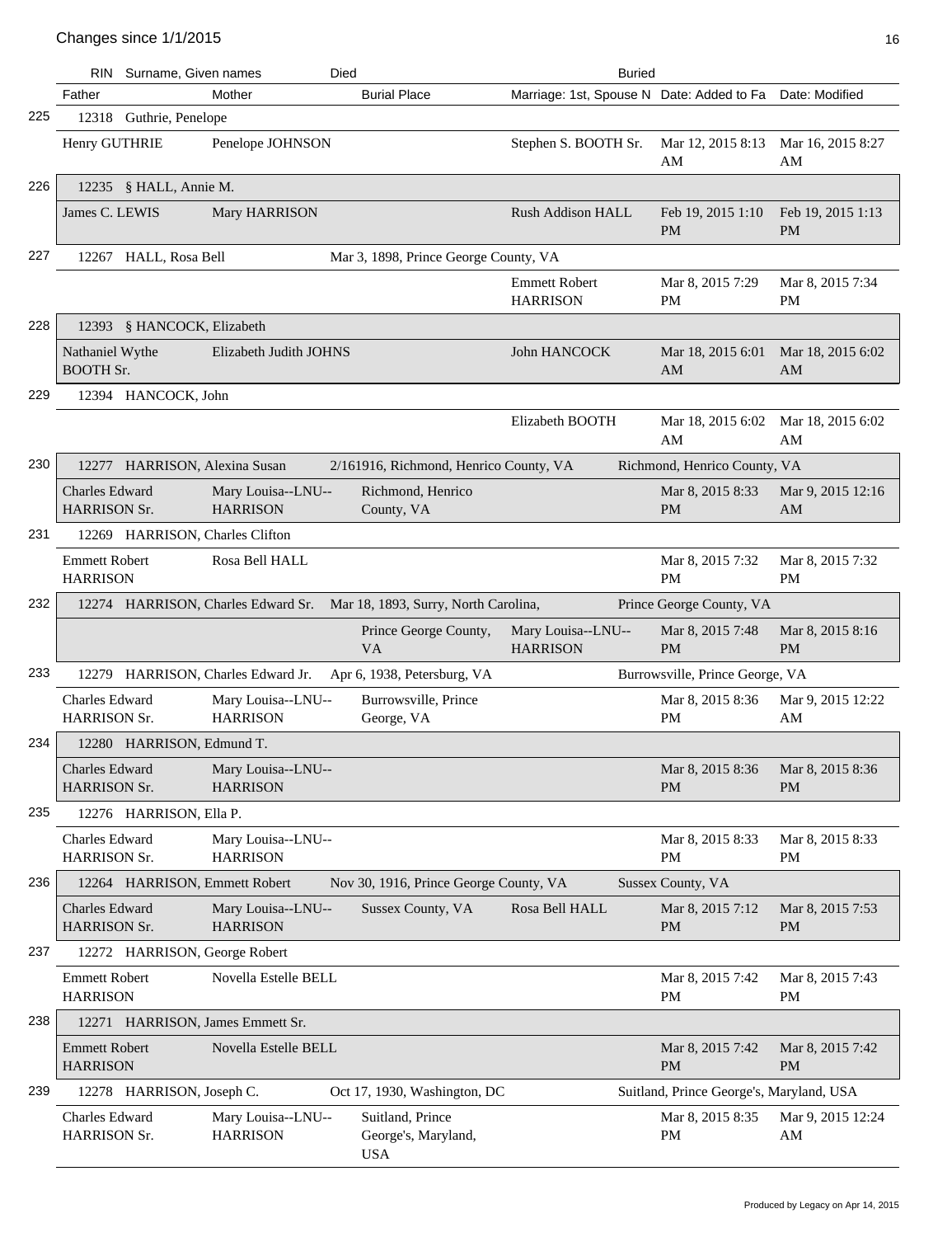|     |                                            | RIN Surname, Given names               |                                       | Died |                                       |                                         | <b>Buried</b> |                                                          |                                |
|-----|--------------------------------------------|----------------------------------------|---------------------------------------|------|---------------------------------------|-----------------------------------------|---------------|----------------------------------------------------------|--------------------------------|
|     | Father                                     |                                        | Mother                                |      | <b>Burial Place</b>                   |                                         |               | Marriage: 1st, Spouse N Date: Added to Fa Date: Modified |                                |
| 240 |                                            | 12273 HARRISON, Julia Ellen            |                                       |      |                                       |                                         |               |                                                          |                                |
|     | <b>Emmett Robert</b><br><b>HARRISON</b>    |                                        | Novella Estelle BELL                  |      |                                       |                                         |               | Mar 8, 2015 7:43<br><b>PM</b>                            | Mar 8, 2015 7:43<br><b>PM</b>  |
| 241 |                                            | 12268 HARRISON, Lillian Branch         |                                       |      |                                       |                                         |               |                                                          |                                |
|     | <b>Emmett Robert</b><br><b>HARRISON</b>    |                                        | Rosa Bell HALL                        |      |                                       |                                         |               | Mar 8, 2015 7:31<br>PM                                   | Mar 8, 2015 7:32<br><b>PM</b>  |
| 242 |                                            | 12270 HARRISON, Lorena M               |                                       |      |                                       |                                         |               |                                                          |                                |
|     | <b>Emmett Robert</b><br><b>HARRISON</b>    |                                        | Novella Estelle BELL                  |      |                                       |                                         |               | Mar 8, 2015 7:40<br><b>PM</b>                            | Mar 8, 2015 7:40<br><b>PM</b>  |
| 243 |                                            | 12237 HARRISON, Mary                   |                                       |      |                                       |                                         |               |                                                          |                                |
|     |                                            |                                        |                                       |      |                                       | James C. LEWIS                          |               | Feb 19, 2015 1:13<br>PM                                  | Feb 19, 2015 1:14<br><b>PM</b> |
| 244 |                                            | 12275 HARRISON, Mary Louisa--<br>LNU-- |                                       |      | Aug 21, 1885, Sussex County, VA       |                                         |               | Prince George County, VA                                 |                                |
|     |                                            |                                        |                                       |      | Prince George County,<br>VA           | Charles Edward<br><b>HARRISON Sr.</b>   |               | Mar 8, 2015 7:49<br><b>PM</b>                            | Mar 8, 2015 8:08<br><b>PM</b>  |
| 245 |                                            | LNU--                                  | 12275 § HARRISON, Mary Louisa--       |      | Aug 21, 1885, Sussex County, VA       |                                         |               | Prince George County, VA                                 |                                |
|     |                                            |                                        |                                       |      | Prince George County,<br>VA           | Charles Edward<br><b>HARRISON Sr.</b>   |               | Mar 8, 2015 7:49<br><b>PM</b>                            | Mar 8, 2015 8:08<br><b>PM</b>  |
| 246 |                                            | 12266 HARRISON, Myrtle Irene           |                                       |      |                                       |                                         |               |                                                          |                                |
|     | <b>Fletcher Everett</b><br><b>HARRISON</b> |                                        | Lula Maude<br><b>HARRISON</b>         |      |                                       |                                         |               | Mar 8, 2015 7:20<br><b>PM</b>                            | Mar 8, 2015 7:20<br><b>PM</b>  |
| 247 |                                            |                                        | 12265 § HARRISON, Novella Estelle     |      | Prince George County, VA              |                                         |               | Sussex County, VA                                        |                                |
|     | John Steven BELL                           |                                        | Geneva S. ROGERS                      |      | Sussex County, VA                     | <b>Emmett Robert</b><br><b>HARRISON</b> |               | Mar 8, 2015 7:13<br>PM                                   | Mar 8, 2015 7:54<br>PM         |
| 248 |                                            |                                        | 12455 § HARRISON, Rebecca --LNU--     |      |                                       |                                         |               |                                                          |                                |
|     |                                            |                                        |                                       |      |                                       |                                         |               | William HARRISON Sr. Apr 12, 2015 9:08<br>PM             | Apr 12, 2015 9:09<br>PM        |
| 249 |                                            |                                        | 12455 HARRISON, Rebecca --LNU--       |      |                                       |                                         |               |                                                          |                                |
|     |                                            |                                        |                                       |      |                                       |                                         |               | William HARRISON Sr. Apr 12, 2015 9:08<br>PM             | Apr 12, 2015 9:09<br><b>PM</b> |
| 250 |                                            | 12267 § HARRISON, Rosa Bell            |                                       |      | Mar 3, 1898, Prince George County, VA |                                         |               |                                                          |                                |
|     |                                            |                                        |                                       |      |                                       | <b>Emmett Robert</b><br><b>HARRISON</b> |               | Mar 8, 2015 7:29<br><b>PM</b>                            | Mar 8, 2015 7:34<br><b>PM</b>  |
| 251 |                                            |                                        | 12281 HARRISON, Samuel Douglas Sr.    |      |                                       |                                         |               |                                                          |                                |
|     | Charles Edward<br><b>HARRISON Sr.</b>      |                                        | Mary Louisa--LNU--<br><b>HARRISON</b> |      |                                       |                                         |               | Mar 8, 2015 8:37<br>PM                                   | Mar 8, 2015 8:37<br>PM         |
| 252 |                                            | 12282 HARRISON, W.                     |                                       |      |                                       |                                         |               |                                                          |                                |
|     | Charles Edward<br>HARRISON Sr.             |                                        | Mary Louisa--LNU--<br><b>HARRISON</b> |      |                                       |                                         |               | Mar 8, 2015 8:37<br><b>PM</b>                            | Mar 8, 2015 8:37<br><b>PM</b>  |
| 253 |                                            |                                        | 12283 HARRISON, William Watkins       |      |                                       |                                         |               |                                                          |                                |
|     | Charles Edward<br><b>HARRISON Sr.</b>      |                                        | Mary Louisa--LNU--<br><b>HARRISON</b> |      |                                       |                                         |               | Mar 8, 2015 8:38<br>PM                                   | Mar 8, 2015 8:38<br><b>PM</b>  |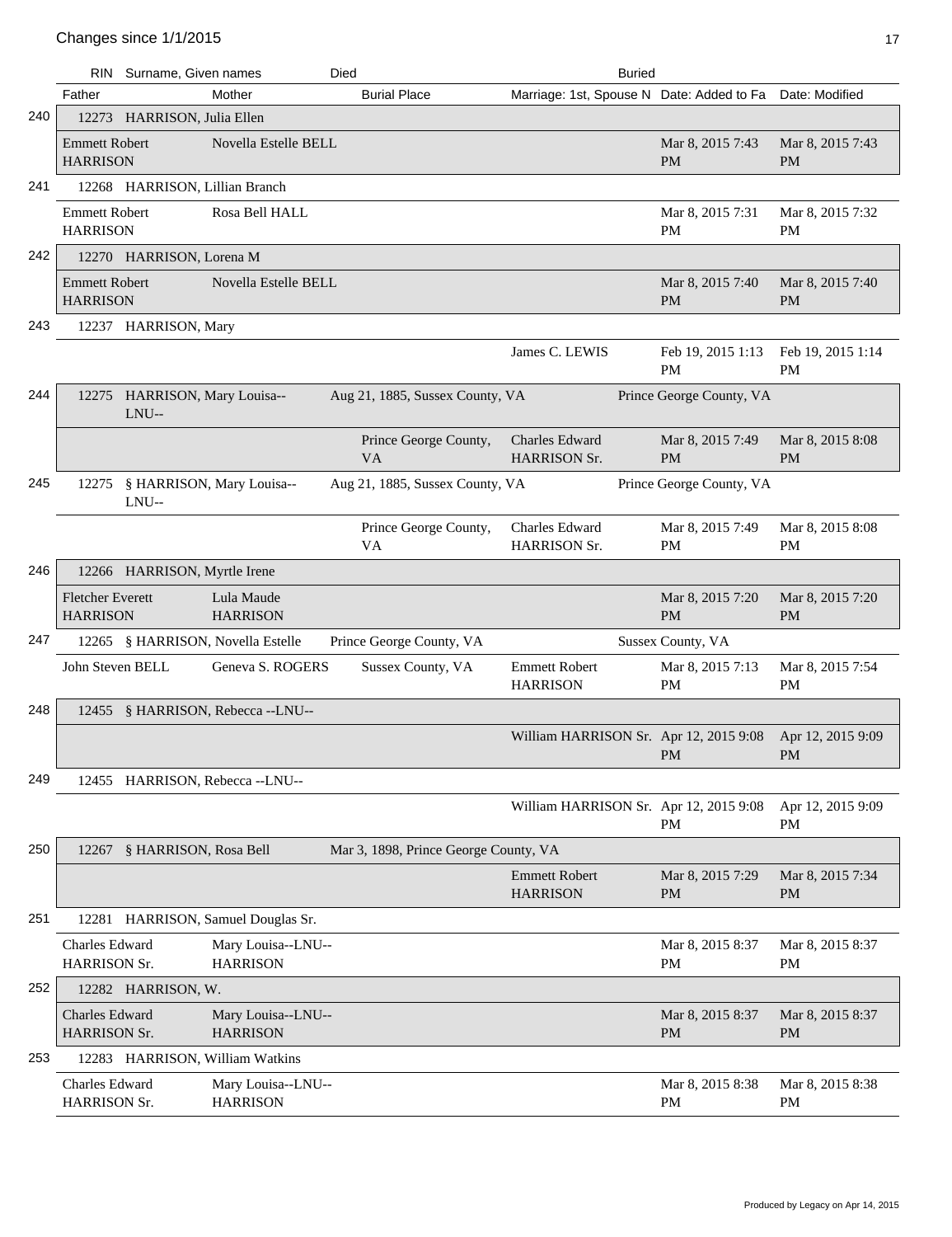|     | RIN                             | Surname, Given names     |                                       | Died<br><b>Buried</b>                            |                                           |                                                   |                                |  |
|-----|---------------------------------|--------------------------|---------------------------------------|--------------------------------------------------|-------------------------------------------|---------------------------------------------------|--------------------------------|--|
|     | Father                          |                          | Mother                                | <b>Burial Place</b>                              | Marriage: 1st, Spouse N Date: Added to Fa |                                                   | Date: Modified                 |  |
| 254 |                                 | 12246 § HART, Anthelia   |                                       |                                                  |                                           |                                                   |                                |  |
|     |                                 |                          | Robert Warren FAISON Frances W. COKER |                                                  | John A. HART                              | Feb 19, 2015 10:04 Feb 22, 2015 4:21<br><b>PM</b> | <b>PM</b>                      |  |
| 255 |                                 | 12251 HART, John A.      |                                       |                                                  |                                           |                                                   |                                |  |
|     |                                 |                          |                                       |                                                  | Anthelia FAISON                           | Feb 22, 2015 4:20<br>PM                           | Feb 22, 2015 4:21<br>PМ        |  |
| 256 |                                 | 12261 Hickle, Ann        |                                       | After 1697, York County, VA                      |                                           |                                                   |                                |  |
|     |                                 |                          |                                       |                                                  | Henryk VON<br><b>DOVERAGE II</b>          | Feb 22, 2015 5:52<br><b>PM</b>                    | Feb 22, 2015 5:53<br>PM        |  |
| 257 |                                 | 12294 HICKMAN, Edwin Jr. |                                       | May 23, 1970, Bloomington, Mclean, Illinois      |                                           |                                                   |                                |  |
|     |                                 |                          |                                       |                                                  | Emma --LNU--<br><b>HICKMAN</b>            | Mar 10, 2015 8:57<br>AM                           | Mar 10, 2015 9:15<br>AM        |  |
| 258 |                                 |                          | 12295 HICKMAN, Emma --LNU--           |                                                  |                                           |                                                   |                                |  |
|     |                                 |                          |                                       |                                                  | Edwin HICKMAN Jr.                         | Mar 10, 2015 8:59<br>AM                           | Mar 10, 2015 9:00<br>AM        |  |
| 259 |                                 |                          | 12295 § HICKMAN, Emma --LNU--         |                                                  |                                           |                                                   |                                |  |
|     |                                 |                          |                                       |                                                  | Edwin HICKMAN Jr.                         | Mar 10, 2015 8:59<br>AM                           | Mar 10, 2015 9:00<br>AM        |  |
| 260 |                                 | 9290 HORNER, Alma D      |                                       |                                                  |                                           |                                                   |                                |  |
|     | Arthur Worsham<br><b>HORNER</b> |                          | Louise BASS                           |                                                  |                                           | Feb 8, 2015 12:17<br><b>PM</b>                    | Feb 8, 2015 12:17<br><b>PM</b> |  |
| 261 |                                 | 7291 HORNER, Bartholomew |                                       | Jul 8, 1665, Leeds Kirkgate, Yorkshire, England  |                                           |                                                   |                                |  |
|     | <b>Anthony HORNER</b>           |                          | Dorithe MIRFIELD                      |                                                  |                                           | Feb 5, 2015 9:23<br>AM                            | Feb 5, 2015 2:34 PM            |  |
| 262 |                                 | 7359 HORNER, Benjamin    |                                       | Feb 25, 1689, White Hill, Burlington, New Jersey |                                           |                                                   |                                |  |
|     | John HORNER Sr.                 |                          | Isabel NICHOLS                        |                                                  |                                           | Feb 5, 2015 2:41<br><b>PM</b>                     | Feb 5, 2015 2:43 PM            |  |
| 263 |                                 | 7348 HORNER, Bernard     |                                       | 1559, Yorkshire, England                         |                                           |                                                   |                                |  |
|     |                                 |                          |                                       |                                                  |                                           | Feb 5, 2015 2:32<br>PM                            | Feb 5, 2015 2:34 PM            |  |
| 264 |                                 | 9289 HORNER, Blanche F   |                                       |                                                  |                                           |                                                   |                                |  |
|     | Arthur Worsham<br><b>HORNER</b> |                          | Louise BASS                           |                                                  |                                           | Feb 8, 2015 12:17<br><b>PM</b>                    | Feb 8, 2015 12:17<br><b>PM</b> |  |
| 265 |                                 | 9292 HORNER, David S     |                                       |                                                  |                                           |                                                   |                                |  |
|     | Arthur Worsham<br><b>HORNER</b> |                          | Louise BASS                           |                                                  |                                           | Feb 8, 2015 12:17<br>PM                           | Feb 8, 2015 12:17<br><b>PM</b> |  |
| 266 |                                 | 7350 § HORNER, Dorithe   |                                       | 1632, Yorkshire, England                         |                                           |                                                   |                                |  |
|     |                                 |                          |                                       |                                                  | <b>Anthony HORNER</b>                     | Feb 5, 2015 2:37<br>PM                            | Feb 5, 2015 2:40 PM            |  |
| 267 |                                 | 7011 HORNER, Elizabeth   |                                       | 1765, Mansfield, Burlington, New Jersey          |                                           |                                                   |                                |  |
|     | Issac HORNER Jr.                |                          | Mary POTTS                            |                                                  |                                           | Feb 3, 2015 1:31<br>PM                            | Feb 3, 2015 1:32 PM            |  |
| 268 |                                 | 6966 HORNER, Eunice      |                                       | 1849                                             |                                           |                                                   |                                |  |
|     | Isaac HORNER III                |                          | Zilpha --LNU--<br><b>HORNER</b>       |                                                  |                                           | Feb 3, 2015 6:21<br>AM                            | Feb 3, 2015 6:22<br>AM         |  |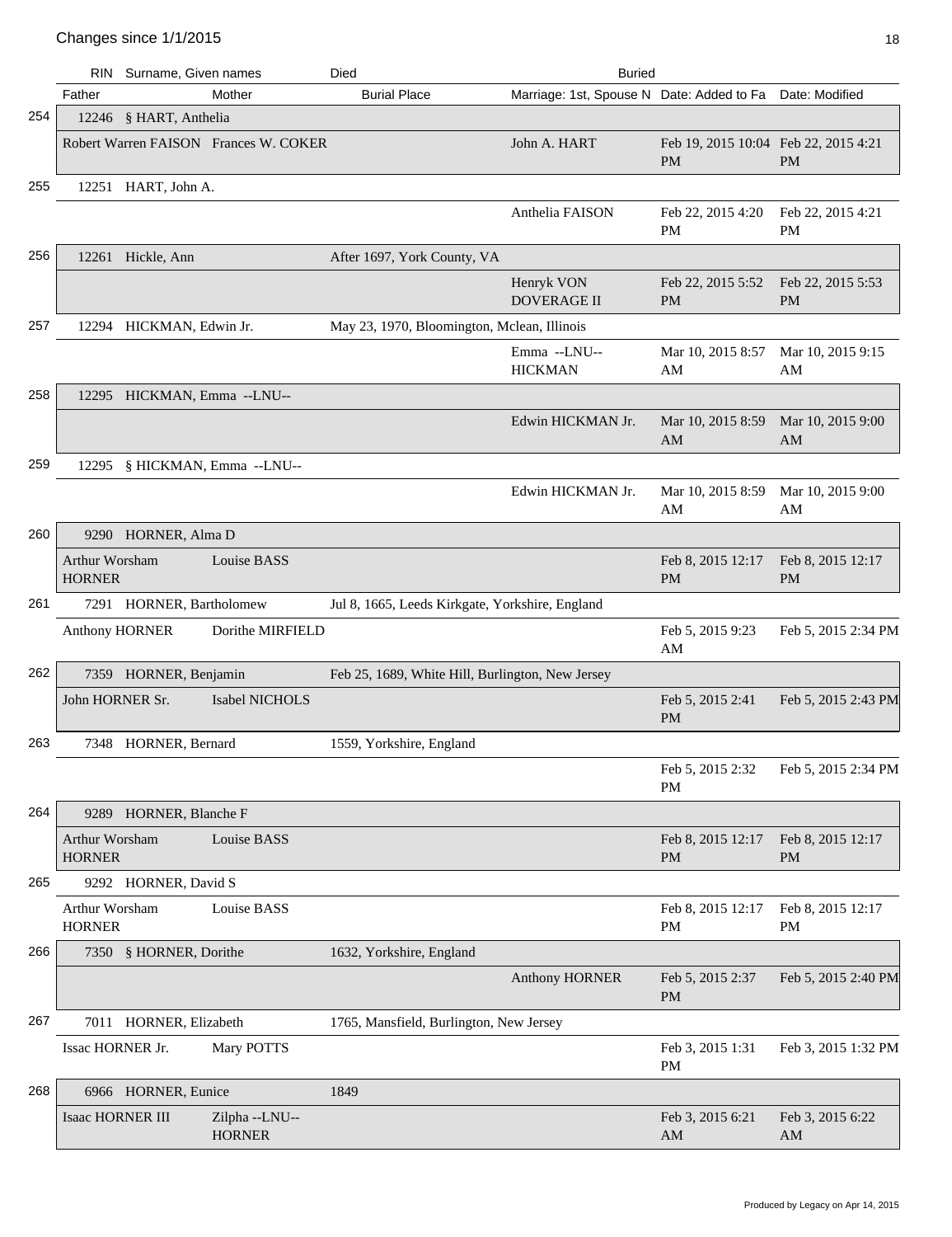|     |                                        | RIN Surname, Given names    |                                | Died                                                 | <b>Buried</b>                             |                                |                                |
|-----|----------------------------------------|-----------------------------|--------------------------------|------------------------------------------------------|-------------------------------------------|--------------------------------|--------------------------------|
|     | Father                                 |                             | Mother                         | <b>Burial Place</b>                                  | Marriage: 1st, Spouse N Date: Added to Fa |                                | Date: Modified                 |
| 269 |                                        | 8868 HORNER, Harvie C       |                                |                                                      |                                           |                                |                                |
|     | Arthur Worsham<br><b>HORNER</b>        |                             | Louise BASS                    |                                                      |                                           | Feb 8, 2015 12:16<br><b>PM</b> | Feb 8, 2015 12:16<br><b>PM</b> |
| 270 |                                        | 7484 HORNER, Irving G       |                                |                                                      |                                           |                                |                                |
|     | <b>Arthur Worsham</b><br><b>HORNER</b> |                             | Louise BASS                    |                                                      |                                           | Feb 6, 2015 5:38<br><b>PM</b>  | Feb 6, 2015 5:39 PM            |
| 271 |                                        | 6974 HORNER, Isaac          |                                | 1850, Wetzel, WV                                     |                                           |                                |                                |
|     | <b>Isaac HORNER III</b>                |                             | Zilpha--LNU--<br><b>HORNER</b> |                                                      |                                           | Feb 3, 2015 6:28<br>AM         | Feb 3, 2015 6:30<br>AM         |
| 272 |                                        | 7364 HORNER, Isabel         |                                |                                                      |                                           |                                |                                |
|     | John HORNER Sr.                        |                             | Isabel NICHOLS                 |                                                      |                                           | Feb 5, 2015 2:44<br><b>PM</b>  | Feb 5, 2015 2:45 PM            |
| 273 |                                        | 6968 HORNER, Jacob          |                                | 1860, Wadestown, Monongalia Co., VA                  |                                           |                                |                                |
|     | <b>Isaac HORNER III</b>                |                             | Zilpha--LNU--<br><b>HORNER</b> |                                                      |                                           | Feb 3, 2015 6:24<br>AM         | Feb 3, 2015 6:25<br>AM         |
| 274 |                                        | 6969 HORNER, John           |                                | 1870, Burton, Wetzel, West Virginia,                 |                                           |                                |                                |
|     | <b>Isaac HORNER III</b>                |                             | Zilpha--LNU--<br><b>HORNER</b> |                                                      |                                           | Feb 3, 2015 6:26<br>AM         | Feb 3, 2015 6:28<br>AM         |
| 275 |                                        | 6999 HORNER, Joseph         |                                | 1870, Burton, Wetzel, West Virginia,                 |                                           |                                |                                |
|     | Isaac HORNER III                       |                             | Zilpha--LNU--<br><b>HORNER</b> |                                                      |                                           | Feb 3, 2015 6:33<br>AM         | Feb 3, 2015 6:34<br>AM         |
| 276 |                                        | 7340 HORNER, Joshua         |                                | Feb 13, 1721, Springfield, Burlington, New<br>Jersey |                                           |                                |                                |
|     | John HORNER Jr.                        |                             | Mary PEARSON                   |                                                      |                                           | Feb 5, 2015 9:34<br>AM         | Feb 5, 2015 9:35<br>AM         |
| 277 |                                        | 9293 HORNER, Lucia C        |                                |                                                      |                                           |                                |                                |
|     | Arthur Worsham<br><b>HORNER</b>        |                             | Louise BASS                    |                                                      |                                           | Feb 8, 2015 12:18<br><b>PM</b> | Feb 8, 2015 12:18<br><b>PM</b> |
| 278 |                                        | 7344 § HORNER, Mare         |                                |                                                      |                                           |                                |                                |
|     |                                        |                             |                                |                                                      | Robert William<br><b>HORNER</b>           | Feb 5, 2015 2:31<br><b>PM</b>  | Feb 5, 2015 2:32 PM            |
| 279 |                                        | 7262 HORNER, Mary           |                                | 1776, Chesterfield, Burlington, New Jersey           |                                           |                                |                                |
|     | Issac HORNER Jr.                       |                             | Mary POTTS                     |                                                      |                                           | Feb 3, 2015 1:35<br>PM         | Feb 3, 2015 1:36 PM            |
| 280 |                                        | 9288 HORNER, Mary A         |                                |                                                      |                                           |                                |                                |
|     | Arthur Worsham<br><b>HORNER</b>        |                             | Louise BASS                    |                                                      |                                           | Feb 8, 2015 12:16<br><b>PM</b> | Feb 8, 2015 12:16<br>PM        |
| 281 |                                        | 6967 HORNER, Nathan         |                                | 1850, Wetzel, WV                                     |                                           |                                |                                |
|     | Isaac HORNER III                       |                             | Zilpha--LNU--<br><b>HORNER</b> |                                                      |                                           | Feb 3, 2015 6:22<br>AM         | Feb 3, 2015 6:23<br>AM         |
| 282 |                                        | 7298 HORNER, Robert William |                                | 1599, Leeds Kirkgate, York Clothier, England         |                                           |                                |                                |
|     | <b>Bernard HORNER</b>                  |                             | Unknown                        |                                                      | Mare TAYLYER                              | Feb 5, 2015 9:24<br>AM         | Feb 5, 2015 2:34 PM            |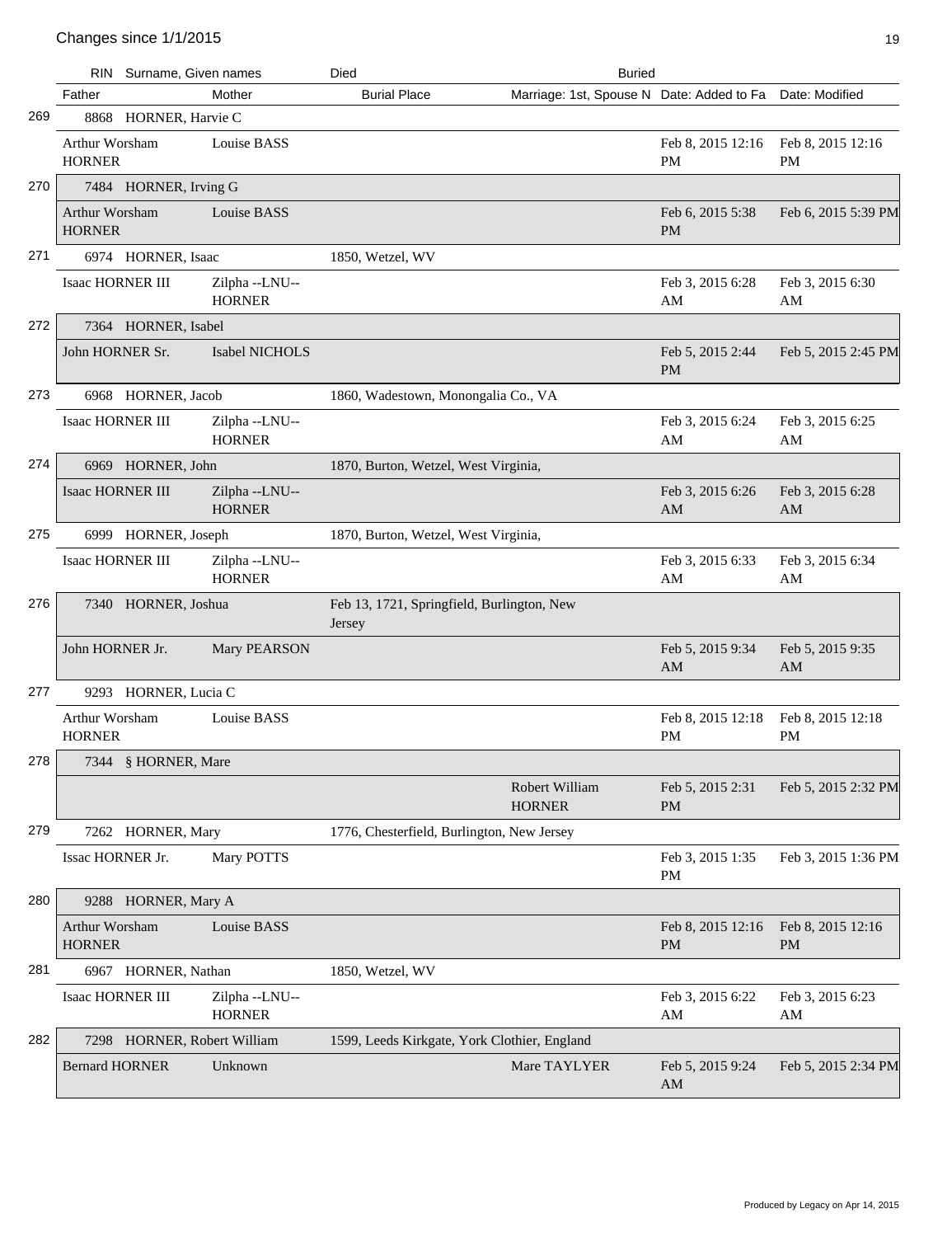|     |                                    | RIN Surname, Given names       |                                         | Died                                                  | <b>Buried</b>                                            |                                                   |                                             |
|-----|------------------------------------|--------------------------------|-----------------------------------------|-------------------------------------------------------|----------------------------------------------------------|---------------------------------------------------|---------------------------------------------|
|     | Father                             |                                | Mother                                  | <b>Burial Place</b>                                   | Marriage: 1st, Spouse N Date: Added to Fa Date: Modified |                                                   |                                             |
| 283 |                                    | 7010 HORNER, Samuel            |                                         | Aug 23, 1778, Kingwood, Hunterdon, New<br>Jersey, USA |                                                          |                                                   |                                             |
|     | Issac HORNER Jr.                   |                                | Mary POTTS                              |                                                       |                                                          | Feb 3, 2015 1:29<br><b>PM</b>                     | Feb 3, 2015 1:30 PM                         |
| 284 |                                    | 7018 HORNER, Sarah             |                                         | 1765                                                  |                                                          |                                                   |                                             |
|     | Issac HORNER Jr.                   |                                | Mary POTTS                              |                                                       |                                                          | Feb 3, 2015 1:32<br><b>PM</b>                     | Feb 3, 2015 1:33 PM                         |
| 285 |                                    | 7261 HORNER, Stacey            |                                         | 1797, Chesterfield, Burlington, New Jersey            |                                                          |                                                   |                                             |
|     | Issac HORNER Jr.                   |                                | Mary POTTS                              |                                                       |                                                          | Feb 3, 2015 1:35<br><b>PM</b>                     | Feb 3, 2015 1:35 PM                         |
| 286 |                                    | 7116 HORNER, Thomas            |                                         | 1812, Canada                                          |                                                          |                                                   |                                             |
|     | Issac HORNER Jr.                   |                                | Mary POTTS                              |                                                       |                                                          | Feb 3, 2015 1:34<br><b>PM</b>                     | Feb 3, 2015 1:34 PM                         |
| 287 |                                    | 6987 HORNER, William           |                                         | Feb 3, 1881, Wenksville, Adams, Pennsylvania          |                                                          |                                                   |                                             |
|     | <b>Isaac HORNER III</b>            |                                | Zilpha--LNU--<br><b>HORNER</b>          |                                                       |                                                          | Feb 3, 2015 6:30<br>AM                            | Feb 3, 2015 6:31<br>AM                      |
| 288 |                                    | 7002 HORNER, Zelph             |                                         |                                                       |                                                          |                                                   |                                             |
|     | <b>Isaac HORNER III</b>            |                                | Zilpha--LNU--<br><b>HORNER</b>          |                                                       |                                                          | Feb 3, 2015 6:35<br>AM                            | Feb 3, 2015 6:35<br>AM                      |
| 289 |                                    | 6994 HORNER, Zilpha            |                                         | Wetzel, WV                                            |                                                          |                                                   |                                             |
|     | <b>Isaac HORNER III</b>            |                                | Zilpha--LNU--<br><b>HORNER</b>          |                                                       |                                                          | Feb 3, 2015 6:32<br>AM                            | Feb 3, 2015 6:33<br>AM                      |
| 290 |                                    | 12351 HUGHES, Martha           |                                         |                                                       |                                                          |                                                   |                                             |
|     |                                    |                                |                                         |                                                       | Solomon WHITE                                            | Mar 16, 2015 8:43<br>AM                           | Mar 17, 2015 8:33<br>AM                     |
| 291 |                                    | 12204 Ingraham, Herbert        |                                         |                                                       |                                                          |                                                   |                                             |
|     |                                    |                                |                                         |                                                       |                                                          | Feb 16, 2015 10:33 Feb 19, 2015 1:43<br><b>PM</b> | PM                                          |
| 292 |                                    | 12238 § INGRAM, Cecil Virginia |                                         | Dec 7, 1940, Dendron, Surry County VA                 |                                                          |                                                   |                                             |
|     | Claudius Algernon<br><b>FAISON</b> |                                | Mary Armistead "Puss"<br><b>MADDERA</b> |                                                       | <b>Herbert INGRAM</b>                                    | Feb 19, 2015 1:39<br><b>PM</b>                    | Feb 19, 2015 10:16<br><b>PM</b>             |
| 293 |                                    | 12203 INGRAM, Herbert          |                                         | Feb 2, 1970, Lunenburg County, Va                     |                                                          |                                                   |                                             |
|     |                                    |                                |                                         |                                                       | Cecil Virginia FAISON                                    | Feb 19, 2015 1:45<br><b>PM</b>                    | Feb 19, 2015 10:18<br>PM                    |
| 294 |                                    | 6963 § JETER, Nina             |                                         |                                                       |                                                          |                                                   |                                             |
|     |                                    |                                |                                         |                                                       | <b>Larence Trant JETER</b>                               | Jan 16, 2015 1:52<br><b>PM</b>                    | Jan 16, 2015 1:52<br><b>PM</b>              |
| 295 |                                    | 12387 JOHNS, Elizabeth Judith  |                                         | Jul 2, 1823                                           |                                                          | Elberton, GA                                      |                                             |
|     | Robert JOHNS                       |                                | Mary GRESHAM                            | Elberton, GA                                          | Nathaniel Wythe<br><b>BOOTH Sr.</b>                      | Mar 18, 2015 3:44<br>AM                           | Mar 19, 2015 10:21<br>AM                    |
| 296 |                                    | 12436 § JOHNS, Mary            |                                         | Mar 1, 1779, Amherst County, VA                       |                                                          |                                                   |                                             |
|     |                                    |                                |                                         |                                                       | Robert JOHNS                                             | AM                                                | Mar 19, 2015 10:53 Mar 19, 2015 10:53<br>AM |
| 297 |                                    | 12412 JOHNS, Robert            |                                         | Dec 18, 1778, Amherst County, VA                      |                                                          |                                                   |                                             |
|     |                                    |                                |                                         |                                                       | Mary GRESHAM                                             | AM                                                | Mar 19, 2015 10:12 Mar 19, 2015 10:53<br>AM |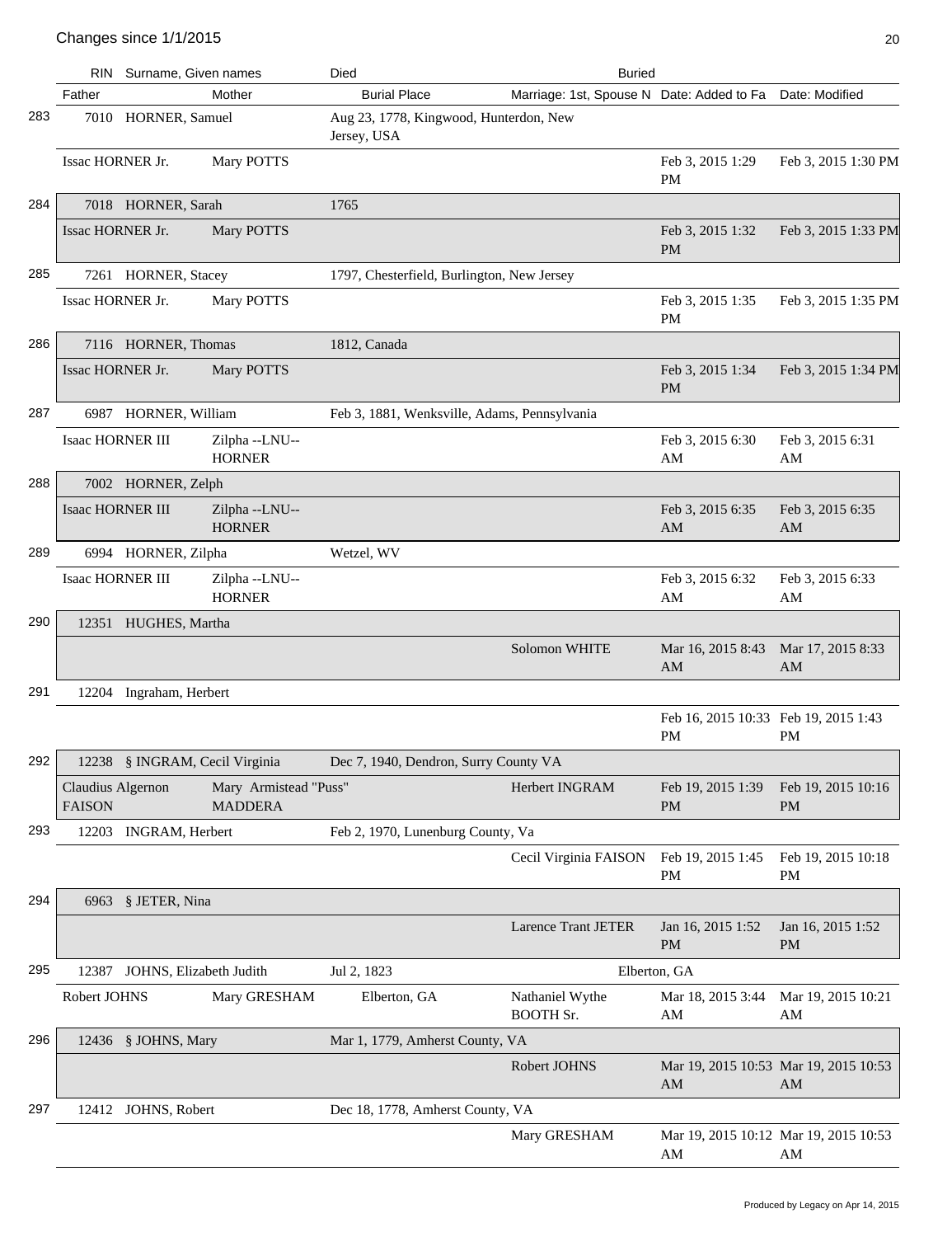|     | <b>RIN</b>                           | Surname, Given names         |                                   | Died                                           | <b>Buried</b>                              |                                |                                |
|-----|--------------------------------------|------------------------------|-----------------------------------|------------------------------------------------|--------------------------------------------|--------------------------------|--------------------------------|
|     | Father                               |                              | Mother                            | <b>Burial Place</b>                            | Marriage: 1st, Spouse N Date: Added to Fa  |                                | Date: Modified                 |
| 298 |                                      | 12407 JOHNSON, John D.       |                                   |                                                |                                            |                                |                                |
|     |                                      |                              |                                   |                                                | Nancy BOOTH                                | Mar 18, 2015 6:14<br>AM        | Mar 18, 2015 6:14<br>AM        |
| 299 |                                      | 12406 § JOHNSON, Nancy       |                                   |                                                |                                            |                                |                                |
|     | Nathaniel Wythe<br><b>BOOTH Sr.</b>  |                              | Elizabeth Judith JOHNS            |                                                | John D. JOHNSON                            | Mar 18, 2015 6:13<br>AM        | Mar 18, 2015 6:14<br>AM        |
| 300 |                                      | 12321 JOHNSON, Penelope      |                                   |                                                |                                            |                                |                                |
|     |                                      |                              |                                   |                                                | Henry GUTHRIE                              | Mar 12, 2015 8:17<br>AM        | Mar 12, 2015 7:12<br><b>PM</b> |
| 301 | 12285                                | JOHNSON, Sutton Elizabeth    |                                   |                                                |                                            |                                |                                |
|     |                                      |                              | Joel Wesley JOHNSON Whitney CAKE  |                                                |                                            | Mar 9, 2015 12:29<br>AM        | Mar 9, 2015 12:30<br>AM        |
| 302 |                                      | 12284 § JOHNSON, Whitney     |                                   |                                                |                                            |                                |                                |
|     |                                      |                              |                                   |                                                | <b>Joel Wesley JOHNSON</b>                 | Mar 9, 2015 12:28<br>AM        | Mar 9, 2015 12:29<br>AM        |
| 303 |                                      | 12291 Kiger, Pamela          |                                   |                                                |                                            |                                |                                |
|     |                                      |                              |                                   |                                                | <b>Christopher Page</b><br><b>GOODRICH</b> | Mar 9, 2015 2:47<br>PM         | Mar 9, 2015 2:47<br><b>PM</b>  |
| 304 |                                      | 12453 LEONARD, Roper T.      |                                   | Nov 10, 1958                                   |                                            | Prince George County, VA       |                                |
|     |                                      |                              |                                   | Prince George County,<br><b>VA</b>             | Elsie MAGEE                                | Apr 11, 2015 8:23<br>AM        | Apr 11, 2015 8:26<br>AM        |
| 305 |                                      | 12235 Lewis, Annie M.        |                                   |                                                |                                            |                                |                                |
|     | James C. LEWIS                       |                              | Mary HARRISON                     |                                                | Rush Addison HALL                          | Feb 19, 2015 1:10<br>PM        | Feb 19, 2015 1:13<br><b>PM</b> |
| 306 |                                      | 12236 Lewis, James C.        |                                   |                                                |                                            |                                |                                |
|     |                                      |                              |                                   |                                                | Mary HARRISON                              | Feb 19, 2015 1:13<br><b>PM</b> | Feb 19, 2015 1:14<br><b>PM</b> |
| 307 |                                      | 12237 § Lewis, Mary          |                                   |                                                |                                            |                                |                                |
|     |                                      |                              |                                   |                                                | James C. LEWIS                             | Feb 19, 2015 1:13<br><b>PM</b> | Feb 19, 2015 1:14<br><b>PM</b> |
| 308 |                                      | 12199 Lilly, Mary            |                                   | 1722                                           |                                            |                                |                                |
|     |                                      |                              |                                   |                                                | <b>Robert READE</b>                        | Feb 16, 2015 3:17<br><b>PM</b> | Feb 16, 2015 3:18<br>PM        |
| 309 |                                      | 12347 Lofton, Mary           |                                   |                                                |                                            |                                |                                |
|     |                                      |                              |                                   |                                                | James BOOTH                                | Mar 16, 2015 8:34<br>AM        | Mar 16, 2015 8:36<br>AM        |
| 310 |                                      | 12259 Love, Mary             |                                   | Apr 12, 1734, Charles Parrish, York County, VA |                                            |                                |                                |
|     |                                      |                              |                                   |                                                | Henryk Fayson VON<br><b>DOVERAGE</b>       | Feb 22, 2015 5:47<br><b>PM</b> | Feb 22, 2015 5:48<br>PM        |
| 311 | 12288                                | MacCartney, Claire Elizabeth |                                   |                                                |                                            |                                |                                |
|     | Michael William<br><b>MACCARTNEY</b> |                              | Emily Jane GOODRICH               |                                                |                                            | Mar 9, 2015 2:38<br><b>PM</b>  | Mar 9, 2015 2:40<br>PM         |
| 312 |                                      |                              | 12287 MacCartney, Michael William |                                                |                                            |                                |                                |
|     |                                      |                              |                                   |                                                | Emily Jane GOODRICH Mar 9, 2015 2:37       | PM                             | Mar 9, 2015 2:37<br>PM         |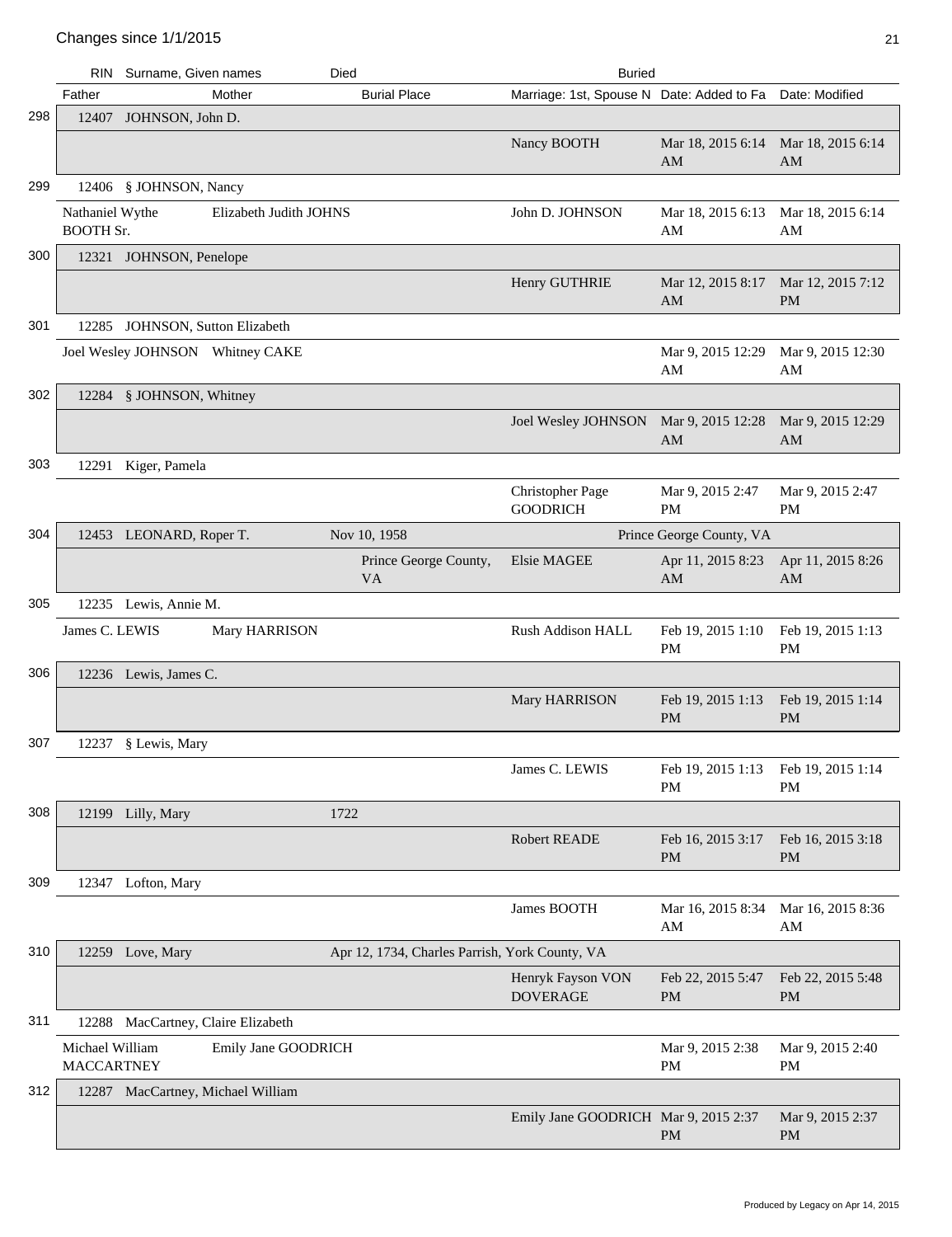|     | RIN                                  | Surname, Given names            |                                   | Died                       | <b>Buried</b>                             |                                            |                                             |
|-----|--------------------------------------|---------------------------------|-----------------------------------|----------------------------|-------------------------------------------|--------------------------------------------|---------------------------------------------|
|     | Father                               |                                 | Mother                            | <b>Burial Place</b>        | Marriage: 1st, Spouse N Date: Added to Fa |                                            | Date: Modified                              |
| 313 |                                      | 12289 MacCartney, Tyler Adam    |                                   |                            |                                           |                                            |                                             |
|     | Michael William<br><b>MACCARTNEY</b> |                                 | Emily Jane GOODRICH               |                            |                                           | Mar 9, 2015 2:40<br><b>PM</b>              | Mar 9, 2015 2:45<br><b>PM</b>               |
| 314 |                                      | 12177 Major, Cora Alice         |                                   | Sep 18, 1941               |                                           | Amelia County, Va                          |                                             |
|     |                                      |                                 |                                   | Amelia County, Va          | Joseph Edwin "Eddie"<br><b>WARREN</b>     | Feb 14, 2015 5:13<br><b>PM</b>             | Feb 14, 2015 7:33<br><b>PM</b>              |
| 315 |                                      | 12369 Mann, Mary Emma           |                                   |                            |                                           |                                            |                                             |
|     |                                      |                                 |                                   |                            | William L. BOOTH                          | Mar 17, 2015 8:56<br>AM                    | Mar 17, 2015 8:56<br>AM                     |
| 316 |                                      | 17 § MAROT, Unknown             |                                   |                            |                                           |                                            |                                             |
|     |                                      |                                 |                                   |                            | John MAROT                                | Mar 15, 2015 7:47<br>AM                    | Mar 15, 2015 7:47<br>AM                     |
| 317 |                                      | 17 MAROT, Unknown               |                                   |                            |                                           |                                            |                                             |
|     |                                      |                                 |                                   |                            | John MAROT                                | Mar 15, 2015 7:47<br>AM                    | Mar 15, 2015 7:47<br>AM                     |
| 318 |                                      | 12225 § Martiau, Éléonore       |                                   | 1610                       |                                           |                                            |                                             |
|     |                                      |                                 |                                   |                            | Nicholas MARTIAU                          | Feb 17, 2015 9:51<br><b>PM</b>             | Feb 17, 2015 9:52<br><b>PM</b>              |
| 319 |                                      | 12201 Martiau, Elizabeth        |                                   | Feb 10, 1685, Yorktown, VA |                                           | Yorktown, VA                               |                                             |
|     | Capt. Nicolas<br><b>MARTIAU</b>      |                                 | Elizabeth Jane<br><b>BERKELEY</b> | Yorktown, VA               | Col. George READE                         | Feb 16, 2015 3:21<br>PM                    | Feb 17, 2015 9:26<br><b>PM</b>              |
| 320 |                                      | 12223 § Martiau, Elizabeth Jane |                                   | 1645                       |                                           |                                            |                                             |
|     |                                      |                                 |                                   |                            | Capt. Nicolas<br><b>MARTIAU</b>           | Feb 17, 2015 9:30<br><b>PM</b>             | Feb 17, 2015 9:31<br><b>PM</b>              |
| 321 |                                      | 12224 Martiau, Nicholas         |                                   | 1600, Yorkshire, England   |                                           |                                            |                                             |
|     |                                      |                                 |                                   |                            | Éléonore<br><b>DESORMIERS</b>             | Feb 17, 2015 9:50<br><b>PM</b>             | Feb 17, 2015 9:54<br><b>PM</b>              |
| 322 |                                      | 12205 Martiau, Capt. Nicolas    |                                   | Apr 16, 1657               |                                           | Yorktown, VA                               |                                             |
|     |                                      | Nicholas MARTIAU                | Éléonore<br><b>DESORMIERS</b>     | Yorktown, VA               | Elizabeth Jane<br><b>BERKELEY</b>         | Feb 17, 2015 7:04<br>AM                    | Feb 17, 2015 9:56<br>PM                     |
| 323 |                                      | 7653 § MASSEY, Dulcia           |                                   |                            |                                           |                                            |                                             |
|     |                                      | <b>Thomas VENABLES</b>          | Maud NEEDHAM                      |                            | John MASSEY                               | Feb 7, 2015 9:45<br>AM                     | Feb 7, 2015 9:47<br>AM                      |
| 324 |                                      | 7505 MASSEY, John               |                                   |                            |                                           |                                            |                                             |
|     |                                      |                                 |                                   |                            | <b>Dulcia VENABLES</b>                    | Feb 7, 2015 9:44<br>AM                     | Feb 7, 2015 9:47<br>AM                      |
| 325 |                                      | 6956 McDONALD, Helen            |                                   |                            |                                           |                                            |                                             |
|     |                                      |                                 |                                   |                            | John CAMERON                              | Jan 9, 2015 3:54<br><b>PM</b>              | Jan 9, 2015 3:55 PM                         |
| 326 |                                      | 12352 McEwen, Judith            |                                   | 1767                       | Elberton, GA                              |                                            |                                             |
|     |                                      |                                 |                                   | Elberton, GA               | George BOOTH.                             | Mar 17, 2015 8:07<br>AM                    | Mar 18, 2015 6:00<br>$\mathbf{A}\mathbf{M}$ |
| 327 |                                      | 12336 Milligan, Nancy Ann       |                                   | 1861                       |                                           |                                            |                                             |
|     |                                      |                                 |                                   |                            | James BOOTH                               | Mar 14, 2015 12:08 Mar 14, 2015 4:37<br>AM | AM                                          |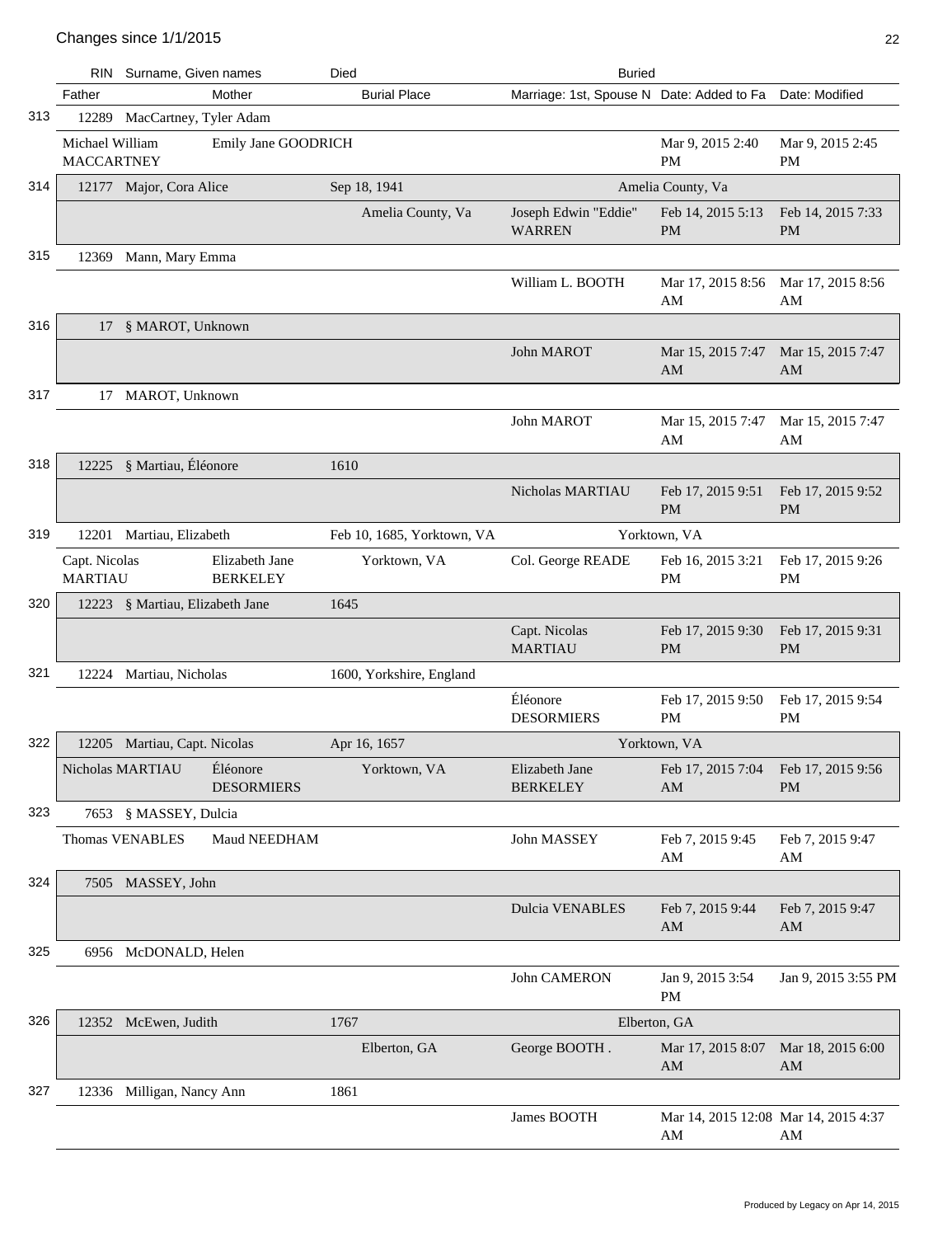|     |                                     | RIN Surname, Given names        |                                        | Died |                              | <b>Buried</b>                                              |                                             |                                |
|-----|-------------------------------------|---------------------------------|----------------------------------------|------|------------------------------|------------------------------------------------------------|---------------------------------------------|--------------------------------|
|     | Father                              |                                 | Mother                                 |      | <b>Burial Place</b>          | Marriage: 1st, Spouse N Date: Added to Fa Date: Modified   |                                             |                                |
| 328 |                                     | 7350 Mirfield, Dorithe          |                                        |      | 1632, Yorkshire, England     |                                                            |                                             |                                |
|     |                                     |                                 |                                        |      |                              | <b>Anthony HORNER</b>                                      | Feb 5, 2015 2:37<br><b>PM</b>               | Feb 5, 2015 2:40 PM            |
| 329 |                                     | 12433 Moon, Charles Gilliam     |                                        |      |                              |                                                            |                                             |                                |
|     |                                     |                                 |                                        |      |                              | Malissa Elizabeth<br><b>BOOTH</b>                          | Mar 19, 2015 10:47 Mar 19, 2015 10:51<br>AM | AM                             |
| 330 |                                     | 12432 § Moon, Malissa Elizabeth |                                        | 1893 |                              |                                                            |                                             |                                |
|     | Gabriel BOOTH                       |                                 | Elizabeth "Betsy"<br><b>STINCHCOMB</b> |      |                              | Charles Gilliam MOON Mar 19, 2015 10:46 Mar 19, 2015 10:51 | AM                                          | AM                             |
| 331 |                                     | 12437 MOORE, James Washington   |                                        |      |                              |                                                            |                                             |                                |
|     | Joel Washington<br><b>MOORE</b>     |                                 | Unknown                                |      |                              |                                                            | Mar 19, 2015 3:04<br><b>PM</b>              | Mar 19, 2015 3:05<br><b>PM</b> |
| 332 |                                     | 12411 MOORE, Joel Washington    |                                        |      | Jun 16, 1913                 |                                                            | Elbert County, GA                           |                                |
|     | Thomas MOORE                        |                                 | Judith Ann BOOTH                       |      | Elbert County, GA            |                                                            | Mar 19, 2015 8:23<br>AM                     | Mar 19, 2015 3:04<br><b>PM</b> |
| 333 |                                     | 12410 MOORE, John Nathaniel     |                                        |      | Jan 27, 1887, Georgia        |                                                            | Bowman, Elbert County, GA                   |                                |
|     | Thomas MOORE                        |                                 | Judith Ann BOOTH                       |      | Bowman, Elbert County,<br>GA |                                                            | Mar 19, 2015 8:17<br>AM                     | Mar 19, 2015 8:28<br>AM        |
| 334 |                                     | 12395 § MOORE, Judith Ann       |                                        |      | Mar 5, 1864, Elberton, GA    |                                                            | Elberton, GA                                |                                |
|     | Nathaniel Wythe<br><b>BOOTH Sr.</b> |                                 | Elizabeth Judith JOHNS Elberton, GA    |      |                              | <b>Thomas MOORE</b>                                        | Mar 18, 2015 6:03<br>AM                     | Mar 19, 2015 10:08<br>AM       |
| 335 |                                     | 12429 MOORE, Mary A.            |                                        |      |                              |                                                            |                                             |                                |
|     |                                     |                                 |                                        |      |                              | Absalom Booth BOOTH Mar 19, 2015 10:44 Mar 19, 2015 10:49  | AM                                          | AM                             |
| 336 |                                     | 12408 MOORE, Thomas             |                                        |      | Jan 10, 1845                 |                                                            | Elberton, GA                                |                                |
|     |                                     |                                 |                                        |      | Elberton, GA                 | Judith Ann BOOTH                                           | Mar 18, 2015 6:15<br>AM                     | Mar 19, 2015 3:01<br><b>PM</b> |
| 337 |                                     | 12300 MOORE, William J.         |                                        |      | Dec 5, 1865, Elberton, GA    |                                                            | Elberton, GA                                |                                |
|     | Thomas MOORE                        |                                 | Judith Ann BOOTH                       |      | Elberton, GA                 |                                                            | Mar 19, 2015 8:14 Mar 19, 2015 8:15<br>AM   | AM                             |
| 338 |                                     | 12396 § Murphey, Fannie         |                                        |      |                              |                                                            |                                             |                                |
|     | Nathaniel Wythe<br><b>BOOTH Sr.</b> |                                 | Elizabeth Judith JOHNS                 |      |                              | Joseph MURPHEY                                             | Mar 18, 2015 6:03<br>AM                     | Mar 18, 2015 6:05<br>AM        |
| 339 |                                     | 12397 Murphey, Joseph           |                                        |      |                              |                                                            |                                             |                                |
|     |                                     |                                 |                                        |      |                              | Fannie BOOTH                                               | Mar 18, 2015 6:05<br>AM                     | Mar 18, 2015 6:05<br>AM        |
| 340 |                                     | 7904 NEEDHAM, Maud              |                                        |      |                              |                                                            |                                             |                                |
|     |                                     |                                 |                                        |      |                              | <b>Thomas VENABLES</b>                                     | Feb 7, 2015 9:50<br>AM                      | Feb 7, 2015 9:51<br>AM         |
| 341 |                                     | 12435 NELMS, Frances M.         |                                        |      |                              |                                                            |                                             |                                |
|     |                                     |                                 |                                        |      |                              | John Casnell BOOTH                                         | Mar 19, 2015 10:49 Mar 19, 2015 10:49<br>AM | AM                             |
| 342 |                                     | 12417 PARHAM, Elizabeth         |                                        |      |                              |                                                            |                                             |                                |
|     |                                     |                                 |                                        |      |                              | Victor E. BOOTH                                            | Mar 19, 2015 10:32 Mar 19, 2015 10:33<br>AM | AM                             |
|     |                                     |                                 |                                        |      |                              |                                                            |                                             |                                |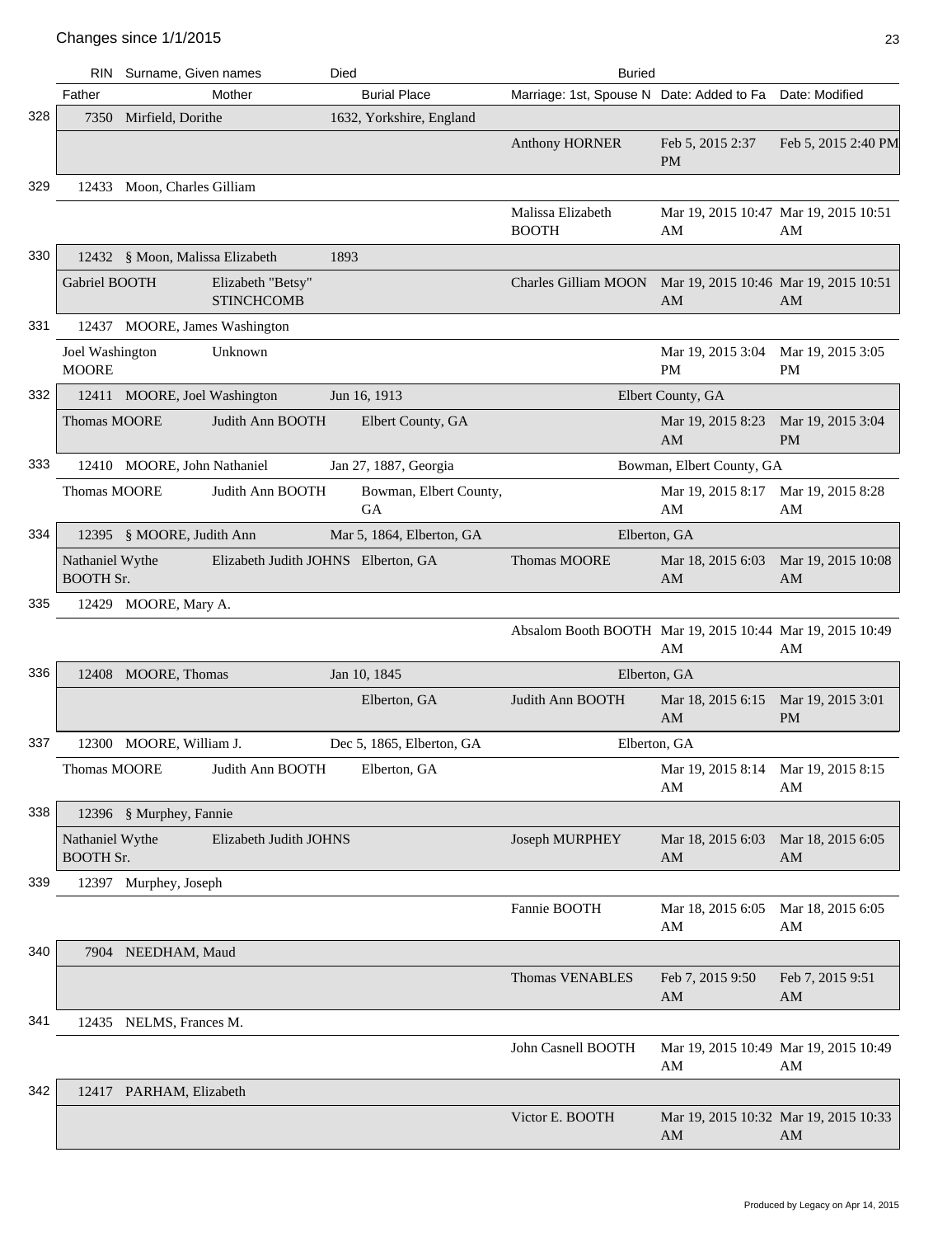|     | <b>RIN</b>                      | Surname, Given names         |                                        | Died                                           | <b>Buried</b>                             |                                                  |                                             |
|-----|---------------------------------|------------------------------|----------------------------------------|------------------------------------------------|-------------------------------------------|--------------------------------------------------|---------------------------------------------|
|     | Father                          |                              | Mother                                 | <b>Burial Place</b>                            | Marriage: 1st, Spouse N Date: Added to Fa |                                                  | Date: Modified                              |
| 343 |                                 | 12420 PARHAM, Isham Jr.      |                                        |                                                |                                           |                                                  |                                             |
|     |                                 |                              |                                        |                                                | Mary "Polly" BOOTH                        | AM                                               | Mar 19, 2015 10:36 Mar 19, 2015 10:50<br>AM |
| 344 |                                 | 12419 § PARHAM, Mary "Polly" |                                        |                                                |                                           |                                                  |                                             |
|     | Gabriel BOOTH                   |                              | Elizabeth "Betsy"<br><b>STINCHCOMB</b> |                                                | Isham PARHAM Jr.                          | AM                                               | Mar 19, 2015 10:35 Mar 19, 2015 10:50<br>AM |
| 345 |                                 | 12415 PENN, Mary             |                                        |                                                |                                           |                                                  |                                             |
|     |                                 |                              |                                        |                                                | Absalom<br><b>STINCHCOMB</b>              | AM                                               | Mar 19, 2015 10:29 Mar 19, 2015 10:29<br>AM |
| 346 |                                 | 12263 Plouvier, Rebekah      |                                        | May 10, 1671, Charles Parrish, York County, VA |                                           |                                                  |                                             |
|     |                                 |                              |                                        |                                                | Henryk Fayson VON<br><b>DOVERAGE</b>      | Feb 22, 2015 5:55<br><b>PM</b>                   | Feb 22, 2015 5:57<br><b>PM</b>              |
| 347 |                                 | 12234 Pooley, Alice          |                                        | 1600, Lincolnshire, , England                  |                                           |                                                  |                                             |
|     |                                 |                              |                                        |                                                | <b>Robert READE</b>                       | Feb 18, 2015 10:34 Feb 18, 2015 10:35<br>AM      | AM                                          |
| 348 |                                 | 6950 PUGH, Florence          |                                        | Edmonds, Snohomish Co., Washington             |                                           | Edmonds, Snohomish Co., Washington               |                                             |
|     |                                 | <b>Reese Gatliff PUGH</b>    | Mary Ann RUDD                          | Edmonds, Snohomish<br>Co., Washington          | Daniel CAMERON                            | Jan 9, 2015 3:18<br><b>PM</b>                    | Jan 9, 2015 3:57 PM                         |
| 349 |                                 | 6963 RAMSEY, Nina            |                                        |                                                |                                           |                                                  |                                             |
|     |                                 |                              |                                        |                                                | <b>Larence Trant JETER</b>                | Jan 16, 2015 1:52<br><b>PM</b>                   | Jan 16, 2015 1:52<br>PM                     |
| 350 |                                 | 12234 § READE, Alice         |                                        | 1600, Lincolnshire, , England                  |                                           |                                                  |                                             |
|     |                                 |                              |                                        |                                                | <b>Robert READE</b>                       | Feb 18, 2015 10:34 Feb 18, 2015 10:35<br>AM      | AM                                          |
| 351 |                                 | 12208 READE, Benjamin        |                                        | 1731, Gloucester, Gloucester, Virginia         |                                           |                                                  |                                             |
|     |                                 | Col. George READE            | Elizabeth MARTIAU                      |                                                |                                           | Feb 17, 2015 7:22<br>AM                          | Feb 17, 2015 7:23<br>AM                     |
| 352 |                                 | 12201 § READE, Elizabeth     |                                        | Feb 10, 1685, Yorktown, VA                     |                                           | Yorktown, VA                                     |                                             |
|     | Capt. Nicolas<br><b>MARTIAU</b> |                              | Elizabeth Jane<br><b>BERKELEY</b>      | Yorktown, VA                                   | Col. George READE                         | Feb 16, 2015 3:21 Feb 17, 2015 9:26<br><b>PM</b> | PM                                          |
| 353 |                                 | 12210 READE, Elizabeth       |                                        | Nov 18, 1717, Yorktown, VA                     |                                           |                                                  |                                             |
|     |                                 | Col. George READE            | Elizabeth MARTIAU                      |                                                | Thomas CHISMAN                            | Feb 17, 2015 7:26<br>AM                          | Feb 17, 2015 7:27<br>AM                     |
| 354 |                                 | 12207 READE, Francis         |                                        | 1694, James City County, Virginia              |                                           |                                                  |                                             |
|     |                                 | Col. George READE            | Elizabeth MARTIAU                      |                                                |                                           | Feb 17, 2015 7:22<br>AM                          | Feb 17, 2015 7:23<br>AM                     |
| 355 |                                 | 12200 READE, Col. George     |                                        | Nov 21, 1671, Yorktown, VA                     |                                           | Yorktown, VA                                     |                                             |
|     | Robert READE                    |                              |                                        | Mildred WINDEBANK Yorktown, VA                 | Elizabeth MARTIAU                         | Feb 16, 2015 3:19<br>PM                          | Feb 17, 2015 9:23<br>PM                     |
| 356 |                                 | 12199 § READE, Mary          |                                        | 1722                                           |                                           |                                                  |                                             |
|     |                                 |                              |                                        |                                                | Robert READE                              | Feb 16, 2015 3:17<br><b>PM</b>                   | Feb 16, 2015 3:18<br>PM                     |
| 357 |                                 | 12172 READE, Mary            |                                        | 1761                                           |                                           |                                                  |                                             |
|     | Samuel READE                    |                              | Mary SCHLATER                          |                                                | John CARY                                 | Feb 11, 2015 7:48<br>PM                          | Feb 14, 2015 11:31<br>PM                    |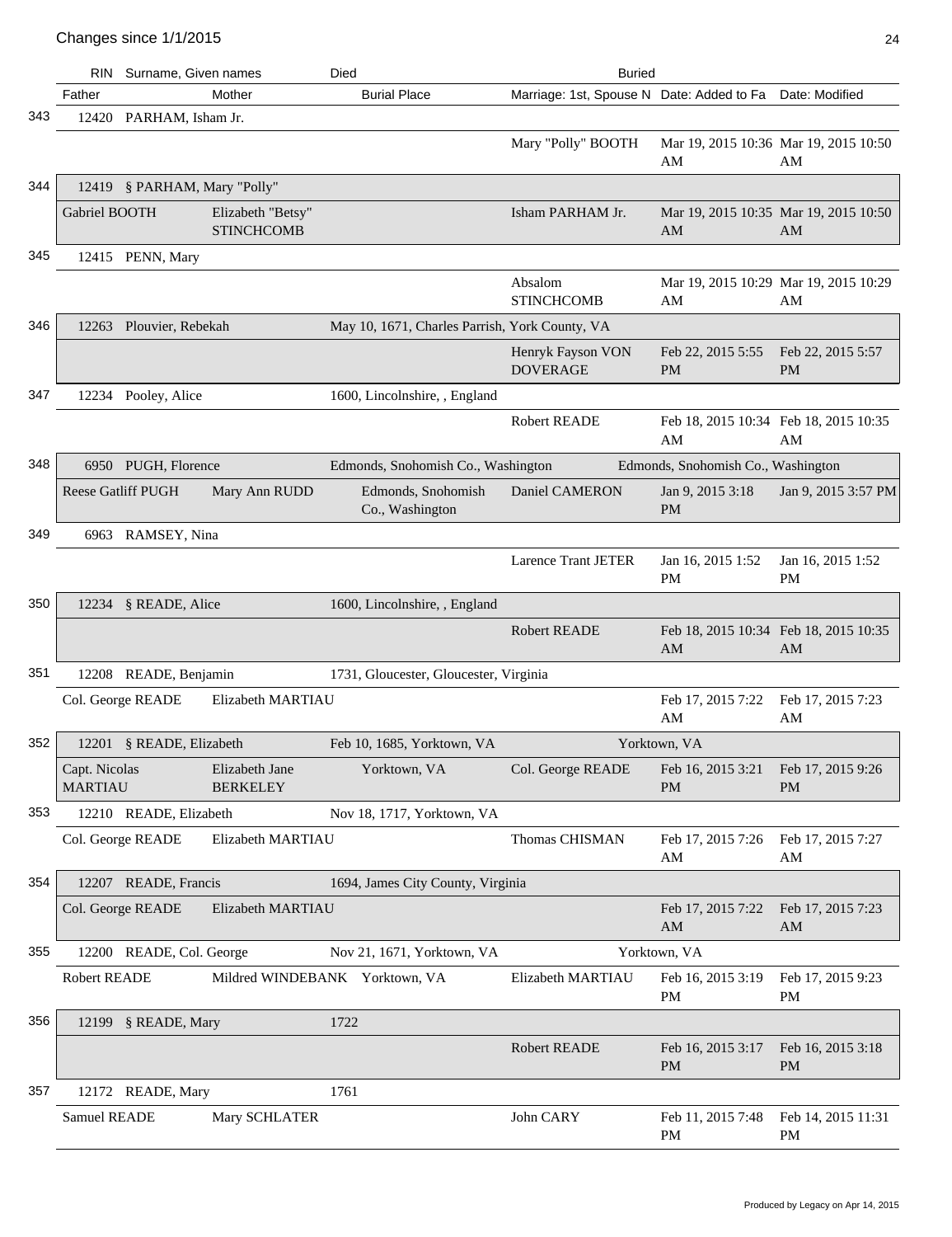|     | RIN               | Surname, Given names          |                                  | Died                                            | <b>Buried</b>                             |                                                  |                                |
|-----|-------------------|-------------------------------|----------------------------------|-------------------------------------------------|-------------------------------------------|--------------------------------------------------|--------------------------------|
|     | Father            |                               | Mother                           | <b>Burial Place</b>                             | Marriage: 1st, Spouse N Date: Added to Fa |                                                  | Date: Modified                 |
| 358 |                   | 12214 § READE, Mildred        |                                  | 1630, Virginia                                  |                                           |                                                  |                                |
|     |                   |                               | Thomas WINDEBANK Frances DYMOKE  |                                                 | <b>Robert READE</b>                       | Feb 17, 2015 7:30<br>AM                          | Feb 18, 2015 10:11<br>AM       |
| 359 |                   | 12206 READE, Mildred          |                                  | Oct 20, 1694, Warner Hall, Gloucester, Virginia |                                           |                                                  |                                |
|     |                   | Col. George READE             | Elizabeth MARTIAU                |                                                 | <b>Augustine WARNER</b>                   | Feb 17, 2015 7:20<br>AM                          | Feb 17, 2015 7:43<br>AM        |
| 360 |                   | 12213 READE, Robert           |                                  | Dec 10, 1636, Hampshire, England                |                                           |                                                  |                                |
|     |                   |                               |                                  |                                                 | Mildred WINDEBANK Feb 17, 2015 7:29       | AM                                               | Feb 18, 2015 10:35<br>AM       |
| 361 |                   | 12198 READE, Robert           |                                  | Dec 30, 1712, Yorktown, VA                      |                                           |                                                  |                                |
|     |                   | Col. George READE             | Elizabeth MARTIAU                |                                                 | Mary LILLY                                | Feb 16, 2015 3:01<br><b>PM</b>                   | Feb 16, 2015 3:19<br><b>PM</b> |
| 362 |                   | 12173 READE, Samuel           |                                  | Nov 20, 1758, York County, VA                   |                                           |                                                  |                                |
|     | Robert READE      |                               | Mary LILLY                       |                                                 | Mary SCHLATER                             | Feb 11, 2015 7:49<br><b>PM</b>                   | Feb 16, 2015 3:01<br>PM        |
| 363 |                   | 12209 READE, Thomas           |                                  | 1720, Gloucester, Gloucester, Virginia          |                                           |                                                  |                                |
|     |                   | Col. George READE             | Elizabeth MARTIAU                |                                                 |                                           | Feb 17, 2015 7:24<br>AM                          | Feb 17, 2015 7:25<br>AM        |
| 364 |                   | 6962 SCHULTZ, Lena C          |                                  | Mar 31, 1952, Richmond, Virginia, USA           |                                           | Ruther Glen, Caroline, VA                        |                                |
|     |                   |                               |                                  | Ruther Glen, Caroline,<br><b>VA</b>             | Joseph Edward<br><b>BURRESS</b>           | Jan 16, 2015 1:27<br><b>PM</b>                   | Jan 16, 2015 3:00<br><b>PM</b> |
| 365 |                   | 12170 SEAWELL, Elizabeth      |                                  | 1807                                            |                                           |                                                  |                                |
|     |                   |                               |                                  |                                                 | Samuel CARY                               | Feb 11, 2015 7:47<br>PM                          | Feb 11, 2015 7:47<br>PM        |
| 366 |                   | 12346 SHIELDS, Hannah --LNU-- |                                  |                                                 |                                           |                                                  |                                |
|     |                   |                               |                                  |                                                 | James SHIELDS Jr.                         | Mar 15, 2015 7:41<br>AM                          | Mar 15, 2015 7:42<br>AM        |
| 367 |                   |                               | 12346 § SHIELDS, Hannah --LNU--  |                                                 |                                           |                                                  |                                |
|     |                   |                               |                                  |                                                 | James SHIELDS Jr.                         | Mar 15, 2015 7:41 Mar 15, 2015 7:42<br>AM        | AM                             |
| 368 |                   | 12345 SHIELDS, James II       |                                  |                                                 |                                           |                                                  |                                |
|     | James SHIELDS Jr. |                               | Hannah --LNU--<br><b>SHIELDS</b> |                                                 |                                           | Mar 14, 2015 3:30 Mar 15, 2015 7:59<br><b>PM</b> | AM                             |
| 369 |                   | 12344 SHIELDS, James Jr.      |                                  | Jun 2, 1727, Williamsburg, VA                   |                                           |                                                  |                                |
|     |                   |                               |                                  |                                                 | Hannah --LNU--<br><b>SHIELDS</b>          | Mar 14, 2015 3:19<br>PM                          | Mar 15, 2015 7:42<br>AM        |
| 370 |                   | 12343 SHIELDS, Mary           |                                  |                                                 |                                           |                                                  |                                |
|     | James SHIELDS Jr. |                               | Hannah --LNU--<br><b>SHIELDS</b> |                                                 | Thomas COBB                               | Mar 14, 2015 3:17<br><b>PM</b>                   | Mar 14, 2015 3:19<br>PM        |
| 371 |                   | 6930 Skinner, Joanna Louise   |                                  |                                                 |                                           |                                                  |                                |
|     |                   |                               |                                  |                                                 | Duane Desmond<br><b>GOODRICH</b>          | Jan 3, 2015 12:16<br>AM                          | Jan 3, 2015 7:59 AM            |
| 372 |                   | 12308 § SMITH, Agnes          |                                  | 1773                                            |                                           |                                                  |                                |
|     |                   |                               |                                  |                                                 | Richard SMITH                             | Mar 12, 2015 7:01<br>AM                          | Mar 16, 2015 8:01<br>AM        |
|     |                   |                               |                                  |                                                 |                                           |                                                  |                                |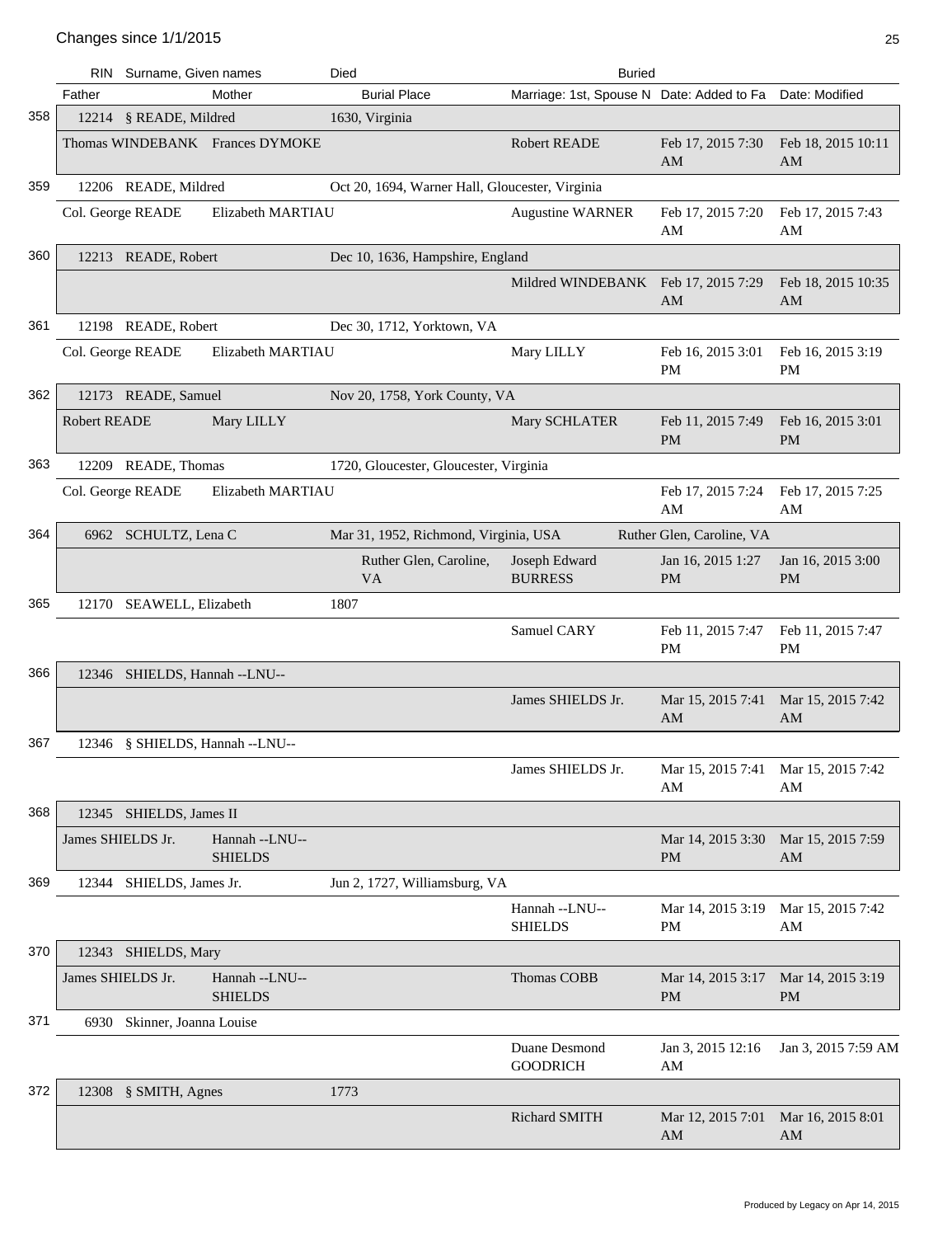|     | RIN                          | Surname, Given names                   | Died                          | <b>Buried</b>                             |                               |                                             |
|-----|------------------------------|----------------------------------------|-------------------------------|-------------------------------------------|-------------------------------|---------------------------------------------|
|     | Father                       | Mother                                 | <b>Burial Place</b>           | Marriage: 1st, Spouse N Date: Added to Fa |                               | Date: Modified                              |
| 373 | 12255                        | SMITH, Lucy                            | 1826, Sussex County, VA       |                                           |                               |                                             |
|     |                              |                                        |                               | Henry FAISON                              | Feb 22, 2015 5:30<br>PM       | Feb 22, 2015 5:32<br>PM                     |
| 374 |                              | 12306 SMITH, Mary                      | Bef 1807                      |                                           |                               |                                             |
|     | Richard SMITH                | <b>Agnes COCKE</b>                     |                               | John BOOTH                                | Mar 12, 2015 6:55<br>AM       | Mar 12, 2015 7:27<br><b>PM</b>              |
| 375 |                              | 12307 SMITH, Richard                   | 1759                          |                                           |                               |                                             |
|     |                              |                                        |                               | <b>Agnes COCKE</b>                        | Mar 12, 2015 7:00<br>AM       | Mar 16, 2015 8:04<br>AM                     |
| 376 |                              | 12309 SMITH, Temperance                |                               |                                           |                               |                                             |
|     | Richard SMITH                | <b>Agnes COCKE</b>                     |                               | Nathaniel BOOTH                           | Mar 12, 2015 7:02<br>AM       | Mar 12, 2015 7:03<br>AM                     |
| 377 |                              | 12423 § Snellings, Frances Booth       |                               |                                           |                               |                                             |
|     | Gabriel BOOTH                | Elizabeth "Betsy"<br><b>STINCHCOMB</b> |                               | Peter Patrick<br><b>SNELLINGS</b>         | AM                            | Mar 19, 2015 10:40 Mar 19, 2015 10:51<br>AM |
| 378 |                              | 12424 Snellings, Peter Patrick         |                               |                                           |                               |                                             |
|     |                              |                                        |                               | Frances Booth BOOTH                       | AM                            | Mar 19, 2015 10:40 Mar 19, 2015 10:51<br>AM |
| 379 |                              | 12441 SORRELLS, Dorcus Evaline         |                               |                                           |                               |                                             |
|     |                              |                                        |                               | Samuel S BOOTH                            | Mar 21, 2015 6:58<br>PM       | Mar 21, 2015 7:08<br>PM                     |
| 380 |                              | 9877 STANLEY, Cecily                   |                               |                                           |                               |                                             |
|     |                              |                                        |                               | <b>Thomas VENABLES</b>                    | Feb 8, 2015 6:39<br><b>PM</b> | Feb 8, 2015 6:40 PM                         |
| 381 |                              | 10713 STANLEY, Margaret                |                               |                                           |                               |                                             |
|     |                              |                                        |                               | Thomas DE<br><b>VENABLES</b>              | Feb 8, 2015 6:44<br><b>PM</b> | Feb 8, 2015 6:44 PM                         |
| 382 |                              | 12414 Stinchcomb, Absalom              |                               |                                           |                               |                                             |
|     |                              |                                        |                               | Mary PENN                                 | AM                            | Mar 19, 2015 10:28 Mar 19, 2015 10:29<br>AM |
| 383 | 12413                        | Stinchcomb, Elizabeth "Betsy"          |                               |                                           |                               |                                             |
|     | Absalom<br><b>STINCHCOMB</b> | Mary PENN                              |                               | Gabriel BOOTH                             | AM                            | Mar 19, 2015 10:26 Mar 19, 2015 10:28<br>AM |
| 384 |                              | 12415 § Stinchcomb, Mary               |                               |                                           |                               |                                             |
|     |                              |                                        |                               | Absalom<br><b>STINCHCOMB</b>              | AM                            | Mar 19, 2015 10:29 Mar 19, 2015 10:29<br>AM |
| 385 | 12454                        | Swertfeger, --FNU--                    |                               |                                           |                               |                                             |
|     |                              |                                        |                               | <b>Gladys HARVILLE</b>                    | Apr 12, 2015 7:26<br>AM       | Apr 12, 2015 7:27<br>AM                     |
| 386 |                              | 12230 Tailboys, Anne                   | 1566, Lincolnshire, , England |                                           |                               |                                             |
|     |                              |                                        |                               | <b>Edward DYMOKE</b>                      | AM                            | Feb 18, 2015 10:19 Feb 18, 2015 10:20<br>AM |
| 387 | 7344                         | Taylyer, Mare                          |                               |                                           |                               |                                             |
|     |                              |                                        |                               | Robert William<br><b>HORNER</b>           | Feb 5, 2015 2:31<br>PM        | Feb 5, 2015 2:32 PM                         |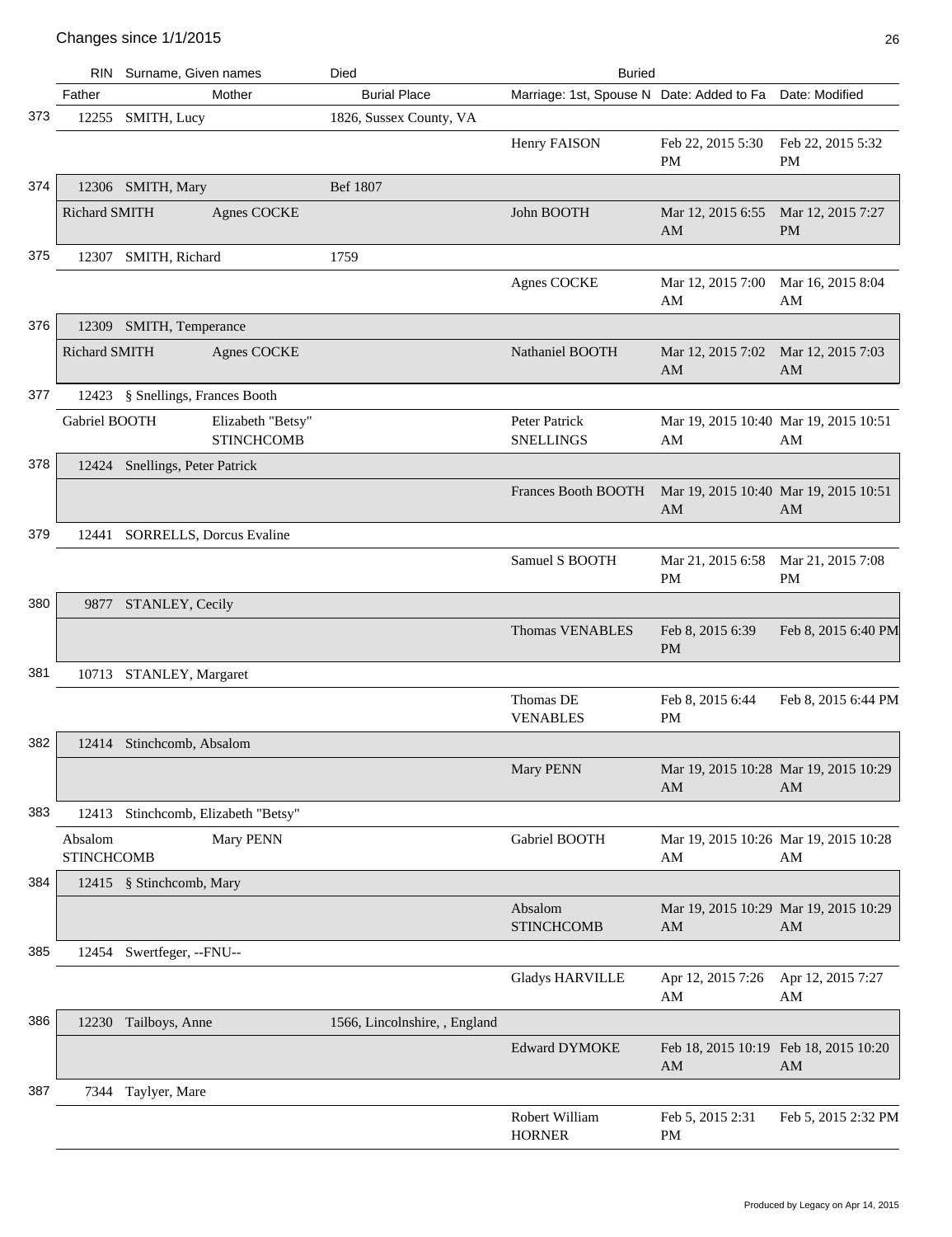|     |                               | RIN Surname, Given names                 | Died                                          | <b>Buried</b>                             |                                |                         |
|-----|-------------------------------|------------------------------------------|-----------------------------------------------|-------------------------------------------|--------------------------------|-------------------------|
|     | Father                        | Mother                                   | <b>Burial Place</b>                           | Marriage: 1st, Spouse N Date: Added to Fa |                                | Date: Modified          |
| 388 |                               | 6934 TEMPLE, Blanche                     |                                               |                                           |                                |                         |
|     |                               | James Heborn TEMPLE Vira L. PETTWAY      |                                               |                                           | Jan 5, 2015 11:24<br>AM        | Jan 5, 2015 11:25<br>AM |
| 389 |                               | 6933 § TEMPLE, Dora M. --LNU--           |                                               |                                           |                                |                         |
|     |                               |                                          |                                               | Joel M. TEMPLE                            | Jan 5, 2015 11:16<br>AM        | Jan 5, 2015 11:16<br>AM |
| 390 |                               | 6933 TEMPLE, Dora M. --LNU--             |                                               |                                           |                                |                         |
|     |                               |                                          |                                               | Joel M. TEMPLE                            | Jan 5, 2015 11:16<br>AM        | Jan 5, 2015 11:16<br>AM |
| 391 |                               | 6932 TEMPLE, Joel M.                     |                                               |                                           |                                |                         |
|     |                               |                                          |                                               | Dora M. --LNU--<br><b>TEMPLE</b>          | Jan 5, 2015 11:16<br>AM        | Jan 5, 2015 11:16<br>AM |
| 392 |                               | 12365 THOMAS, Eldorado                   | 1962                                          |                                           |                                |                         |
|     |                               |                                          |                                               | James Bemberry<br><b>BOOTH Sr.</b>        | Mar 17, 2015 8:47<br>AM        | Mar 17, 2015 8:49<br>AM |
| 393 | 9877                          | § Venables, Cecily                       |                                               |                                           |                                |                         |
|     |                               |                                          |                                               | <b>Thomas VENABLES</b>                    | Feb 8, 2015 6:39<br><b>PM</b>  | Feb 8, 2015 6:40 PM     |
| 394 |                               | 7653 Venables, Dulcia                    |                                               |                                           |                                |                         |
|     |                               | <b>Thomas VENABLES</b><br>Maud NEEDHAM   |                                               | John MASSEY                               | Feb 7, 2015 9:45<br>AM         | Feb 7, 2015 9:47<br>AM  |
| 395 |                               | 8735 § Venables, Eleanor                 |                                               |                                           |                                |                         |
|     |                               |                                          |                                               | William VENABLES                          | Feb 7, 2015 9:53<br>AM         | Feb 7, 2015 9:54<br>AM  |
| 396 |                               | 7904 § Venables, Maud                    |                                               |                                           |                                |                         |
|     |                               |                                          |                                               | <b>Thomas VENABLES</b>                    | Feb 7, 2015 9:50<br>AM         | Feb 7, 2015 9:51<br>AM  |
| 397 |                               | 9294 Venables, Thomas                    |                                               |                                           |                                |                         |
|     | William DE<br><b>VENABLES</b> | Petronelle<br>CAVERSWALL                 |                                               | Cecily STANLEY                            | Feb 8, 2015 6:36<br><b>PM</b>  | Feb 8, 2015 6:41 PM     |
| 398 |                               | 7687 Venables, Thomas                    | Abt 1580, Kinderton, Cheshire, England        |                                           |                                |                         |
|     |                               | William VENABLES<br>Eleanor COTTON       |                                               | Maud NEEDHAM                              | Feb 7, 2015 9:47<br>AM         | Feb 7, 2015 9:52<br>AM  |
| 399 |                               | 8094 Venables, William                   |                                               |                                           |                                |                         |
|     |                               | Cecily STANLEY<br><b>Thomas VENABLES</b> |                                               | Eleanor COTTON                            | Feb 7, 2015 9:52<br>AM         | Feb 8, 2015 6:35 PM     |
| 400 |                               | 12261 § Von Doverage, Ann                | After 1697, York County, VA                   |                                           |                                |                         |
|     |                               |                                          |                                               | Henryk VON<br>DOVERAGE II                 | Feb 22, 2015 5:52<br><b>PM</b> | Feb 22, 2015 5:53<br>PM |
| 401 |                               | 12260 Von Doverage, Henryk II            | Dec 9, 1697, Charles Parrish, York County, VA |                                           |                                |                         |
|     | <b>DOVERAGE</b>               | Henryk Fayson VON<br>Rebekah PLOUVIER    |                                               | Ann HICKLE                                | Feb 22, 2015 5:49<br><b>PM</b> | Feb 22, 2015 5:55<br>PM |
| 402 |                               | 12262 Von Doverage, Henryk Fayson        | May 7, 1693, Charles Parrish, York County, VA |                                           |                                |                         |
|     |                               |                                          |                                               | Rebekah PLOUVIER                          | Feb 22, 2015 5:54<br><b>PM</b> | Feb 22, 2015 6:05<br>PM |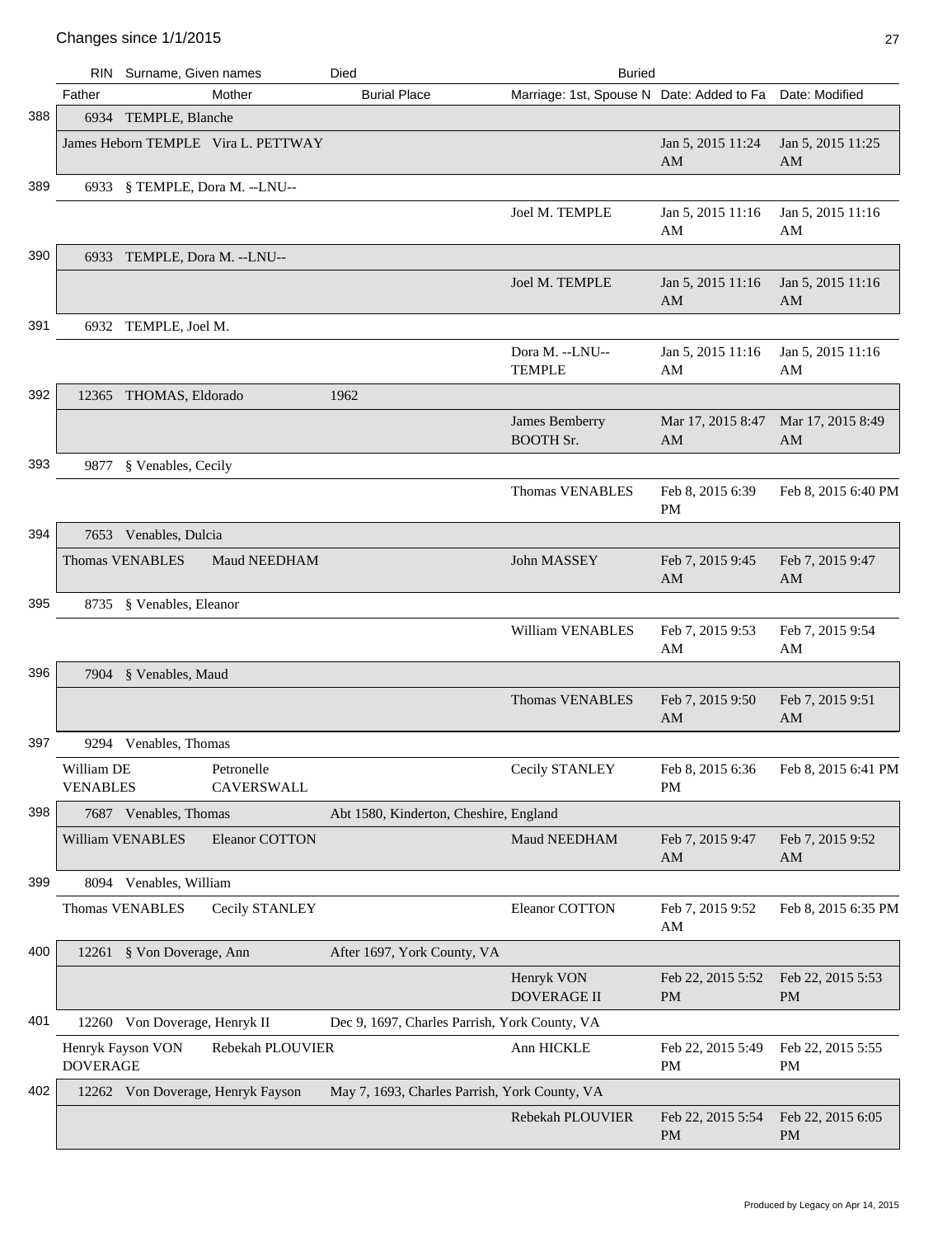|     | <b>RIN</b>                       | Surname, Given names          |                                     | Died                                                | <b>Buried</b>                             |                                                    |                                                    |
|-----|----------------------------------|-------------------------------|-------------------------------------|-----------------------------------------------------|-------------------------------------------|----------------------------------------------------|----------------------------------------------------|
|     | Father                           |                               | Mother                              | <b>Burial Place</b>                                 | Marriage: 1st, Spouse N Date: Added to Fa |                                                    | Date: Modified                                     |
| 403 |                                  |                               | 12258 Von Doverage, Henryk Fayson   | 1740, Charles Parrish, York County, VA              |                                           |                                                    |                                                    |
|     | Henryk VON<br><b>DOVERAGE II</b> |                               | Ann HICKLE                          |                                                     | Mary LOVE                                 | Feb 22, 2015 5:43<br><b>PM</b>                     | Feb 22, 2015 5:51<br>PM                            |
| 404 |                                  | 12263 § Von Doverage, Rebekah |                                     | May 10, 1671, Charles Parrish, York County, VA      |                                           |                                                    |                                                    |
|     |                                  |                               |                                     |                                                     | Henryk Fayson VON<br><b>DOVERAGE</b>      | Feb 22, 2015 5:55<br><b>PM</b>                     | Feb 22, 2015 5:57<br><b>PM</b>                     |
| 405 | 12259                            | § Von Doverage II, Mary       |                                     | Apr 12, 1734, Charles Parrish, York County, VA      |                                           |                                                    |                                                    |
|     |                                  |                               |                                     |                                                     | Henryk Fayson VON<br><b>DOVERAGE</b>      | Feb 22, 2015 5:47<br><b>PM</b>                     | Feb 22, 2015 5:48<br>PM                            |
| 406 |                                  | 12452 Walker, C. M. Col.      |                                     | Jul 22, 1905                                        |                                           |                                                    |                                                    |
|     |                                  |                               |                                     |                                                     | Ella E. WARREN                            | <b>PM</b>                                          | Mar 30, 2015 12:37 Mar 30, 2015 12:59<br><b>PM</b> |
| 407 |                                  | 12449 § Walker, Ella E.       |                                     | Apr 2, 1931, Farmville, Prince Edward, Va           |                                           | Farmville, Prince Edward, Va                       |                                                    |
|     |                                  | Howell E. WARREN              | Mahala BOOTH                        | Farmville, Prince<br>Edward, Va                     | C. M. WALKER Col.                         | Mar 30, 2015 12:26 Mar 30, 2015 12:51<br><b>PM</b> | PM                                                 |
| 408 |                                  | 12215 WARNER, Augustine       |                                     | 1681                                                |                                           |                                                    |                                                    |
|     |                                  |                               |                                     |                                                     | Mildred READE                             | Feb 17, 2015 7:42<br>AM                            | Feb 17, 2015 7:43<br>AM                            |
| 409 |                                  | 12206 § WARNER, Mildred       |                                     | Oct 20, 1694, Warner Hall, Gloucester, Virginia     |                                           |                                                    |                                                    |
|     |                                  | Col. George READE             | Elizabeth MARTIAU                   |                                                     | <b>Augustine WARNER</b>                   | Feb 17, 2015 7:20<br>AM                            | Feb 17, 2015 7:43<br>AM                            |
| 410 |                                  | 12216 WARNER, Mildred         |                                     | Jan 30, 1700, Cumbria, England                      |                                           | Jan 30, 1700, Whitehaven, England                  |                                                    |
|     |                                  | <b>Augustine WARNER</b>       | Mildred READE                       | Whitehaven, England                                 | Capt. Lawrence<br><b>WASHINGTON</b>       | Feb 17, 2015 2:03<br><b>PM</b>                     | Feb 17, 2015 2:13<br><b>PM</b>                     |
| 411 |                                  | 12186 WARREN, Alexander       |                                     |                                                     |                                           |                                                    |                                                    |
|     | Peter WARREN                     |                               | Martha Ann --LNU--<br><b>WARREN</b> |                                                     | Mary --LNU--<br><b>WARREN</b>             | Feb 14, 2015 8:26<br>PM                            | Feb 14, 2015 11:22<br>PM                           |
| 412 |                                  | 12190 WARREN, Amanda          |                                     |                                                     |                                           |                                                    |                                                    |
|     |                                  | Alexander WARREN              | Mary --LNU--<br><b>WARREN</b>       |                                                     |                                           | Feb 14, 2015 8:36<br><b>PM</b>                     | Feb 14, 2015 8:36<br>PM                            |
| 413 |                                  | 12180 WARREN, Annie           |                                     |                                                     |                                           |                                                    |                                                    |
|     | <b>WARREN</b>                    | Joseph Edwin "Eddie"          | Cora Alice MAJOR                    |                                                     |                                           | Feb 14, 2015 7:17<br>PM                            | Feb 14, 2015 7:18<br>PM                            |
| 414 |                                  | 12222 WARREN, Ava Reed        |                                     |                                                     |                                           |                                                    |                                                    |
|     | Herbert Bryant<br>WARREN Jr.     |                               | Kasey Michelle REED                 |                                                     |                                           | Feb 17, 2015 3:31<br><b>PM</b>                     | Feb 17, 2015 3:31<br><b>PM</b>                     |
| 415 |                                  | 12185 WARREN, Claude Allen    |                                     | May 20, 1970, Nassawadox, Northampton<br>County, VA |                                           |                                                    |                                                    |
|     | <b>WARREN</b>                    | Joseph Edwin "Eddie"          | Cora Alice MAJOR                    |                                                     |                                           | Feb 14, 2015 7:21<br>PM                            | Feb 14, 2015 7:22<br>PM                            |
| 416 |                                  | 12177 § WARREN, Cora Alice    |                                     | Sep 18, 1941                                        |                                           | Amelia County, Va                                  |                                                    |
|     |                                  |                               |                                     | Amelia County, Va                                   | Joseph Edwin "Eddie"<br><b>WARREN</b>     | Feb 14, 2015 5:13<br><b>PM</b>                     | Feb 14, 2015 7:33<br>PM                            |
| 417 |                                  | 12182 WARREN, Edward Nelson   |                                     |                                                     |                                           |                                                    |                                                    |
|     | <b>WARREN</b>                    | Joseph Edwin "Eddie"          | Cora Alice MAJOR                    |                                                     |                                           | Feb 14, 2015 7:18<br>PM                            | Feb 14, 2015 7:19<br>PM                            |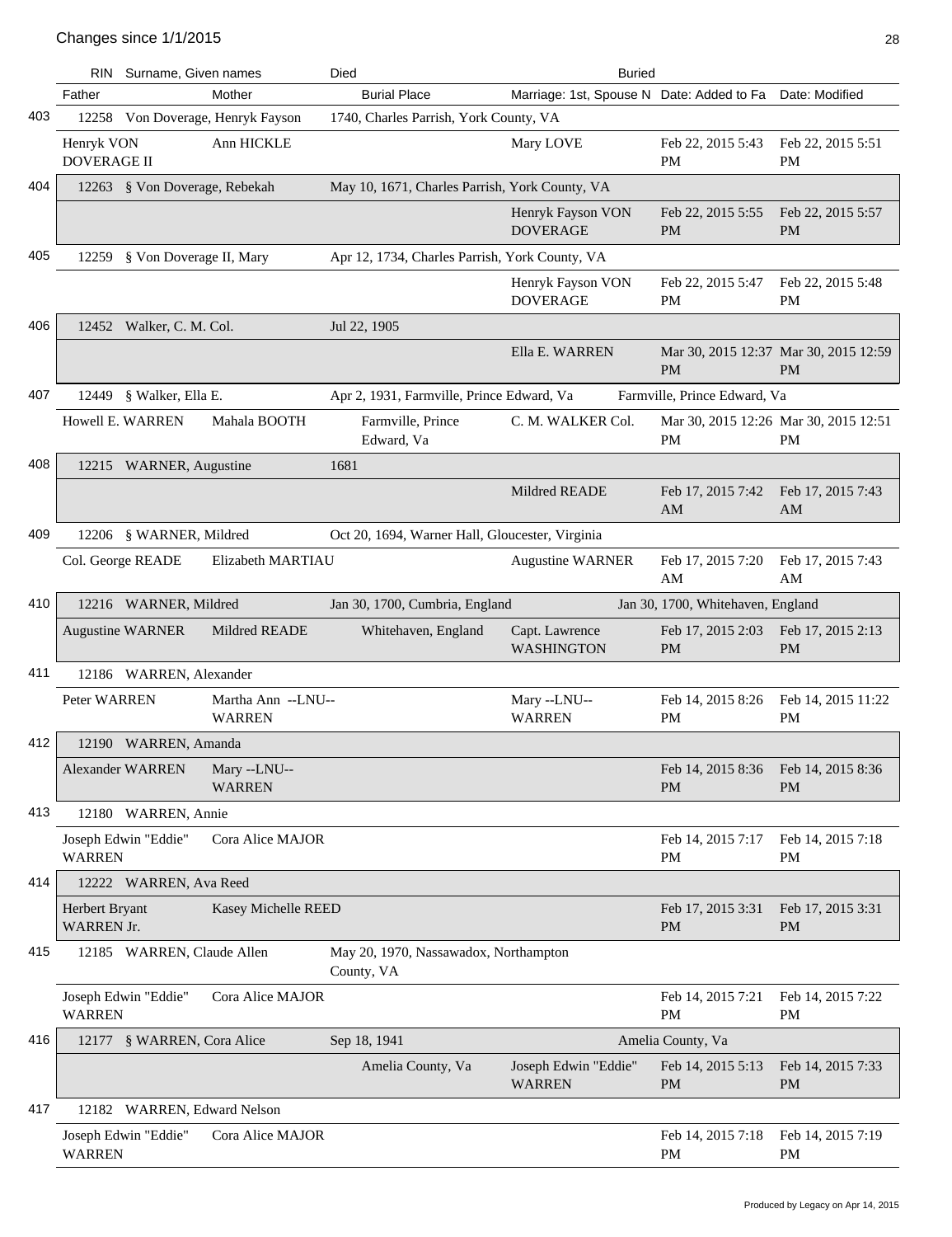|     |               | RIN Surname, Given names               |                                     | Died                                                              | <b>Buried</b>                                            |                                                    |                                                    |
|-----|---------------|----------------------------------------|-------------------------------------|-------------------------------------------------------------------|----------------------------------------------------------|----------------------------------------------------|----------------------------------------------------|
|     | Father        |                                        | Mother                              | <b>Burial Place</b>                                               | Marriage: 1st, Spouse N Date: Added to Fa Date: Modified |                                                    |                                                    |
| 418 |               | 12179 WARREN, Eetha                    |                                     |                                                                   |                                                          |                                                    |                                                    |
|     | <b>WARREN</b> | Joseph Edwin "Eddie"                   | Cora Alice MAJOR                    |                                                                   |                                                          | Feb 14, 2015 7:17 Feb 14, 2015 7:17<br><b>PM</b>   | <b>PM</b>                                          |
| 419 |               | 12449 WARREN, Ella E.                  |                                     | Apr 2, 1931, Farmville, Prince Edward, Va                         |                                                          | Farmville, Prince Edward, Va                       |                                                    |
|     |               | Howell E. WARREN                       | Mahala BOOTH                        | Farmville, Prince<br>Edward, Va                                   | C. M. WALKER Col.                                        | PM                                                 | Mar 30, 2015 12:26 Mar 30, 2015 12:51<br><b>PM</b> |
| 420 |               | 12189 WARREN, Fanny                    |                                     |                                                                   |                                                          |                                                    |                                                    |
|     |               | <b>Alexander WARREN</b>                | Mary --LNU--<br><b>WARREN</b>       |                                                                   |                                                          | Feb 14, 2015 8:36<br><b>PM</b>                     | Feb 14, 2015 8:36<br><b>PM</b>                     |
| 421 |               | 12174 WARREN, Garland                  |                                     | Dec 6, 1989, Midlothian, Chesterfield, Virginia,<br><b>USA</b>    |                                                          |                                                    |                                                    |
|     |               | Herbert Lee WARREN                     | Mary Willie CARY                    |                                                                   |                                                          | Feb 14, 2015 4:59<br><b>PM</b>                     | Feb 14, 2015 5:11<br><b>PM</b>                     |
| 422 |               | 12181 WARREN, George                   |                                     |                                                                   |                                                          |                                                    |                                                    |
|     | <b>WARREN</b> | Joseph Edwin "Eddie"                   | Cora Alice MAJOR                    |                                                                   |                                                          | Feb 14, 2015 7:18<br><b>PM</b>                     | Feb 14, 2015 7:18<br><b>PM</b>                     |
| 423 |               | 11675 WARREN, Herbert Lee              |                                     | Nov 19, 1966                                                      |                                                          | Amelia County, Va                                  |                                                    |
|     | <b>WARREN</b> | Joseph Edwin "Eddie"                   | Cora Alice MAJOR                    | Amelia County, Va                                                 | Mary Willie CARY                                         | Feb 11, 2015 6:17<br><b>PM</b>                     | Feb 14, 2015 7:31<br>PM                            |
| 424 |               | 12451 WARREN, Howel O.                 |                                     |                                                                   |                                                          |                                                    |                                                    |
|     |               | Howell E. WARREN                       | Mahala BOOTH                        |                                                                   |                                                          | <b>PM</b>                                          | Mar 30, 2015 12:27 Mar 30, 2015 12:29<br><b>PM</b> |
| 425 |               | 12184 WARREN, James Preston            |                                     | Nov 16, 1966                                                      |                                                          |                                                    |                                                    |
|     | <b>WARREN</b> | Joseph Edwin "Eddie"                   | Cora Alice MAJOR                    |                                                                   |                                                          | Feb 14, 2015 7:20<br><b>PM</b>                     | Feb 14, 2015 7:20<br><b>PM</b>                     |
| 426 |               | 12193 WARREN, John                     |                                     | 1900, Nottoway County, VA                                         |                                                          |                                                    |                                                    |
|     | Peter WARREN  |                                        | Martha Ann --LNU--<br><b>WARREN</b> |                                                                   |                                                          | Feb 14, 2015 11:07 Feb 14, 2015 11:07<br><b>PM</b> | <b>PM</b>                                          |
| 427 |               |                                        |                                     | 12176 WARREN, Joseph Edwin "Eddie" Jan 4, 1953, Amelia County, Va |                                                          | Amelia County, Va                                  |                                                    |
|     |               | <b>Alexander WARREN</b>                | Mary --LNU--<br><b>WARREN</b>       | Amelia County, Va                                                 | Cora Alice MAJOR                                         | Feb 14, 2015 5:11<br><b>PM</b>                     | Feb 14, 2015 8:26<br><b>PM</b>                     |
| 428 |               | 12175 WARREN, Leonard                  |                                     |                                                                   |                                                          |                                                    |                                                    |
|     |               | <b>Herbert Lee WARREN</b>              | Mary Willie CARY                    |                                                                   |                                                          | Feb 14, 2015 5:00<br><b>PM</b>                     | Feb 14, 2015 5:00<br><b>PM</b>                     |
| 429 |               | 12178 WARREN, Lillian                  |                                     |                                                                   |                                                          |                                                    |                                                    |
|     | <b>WARREN</b> | Joseph Edwin "Eddie"                   | Cora Alice MAJOR                    |                                                                   |                                                          | Feb 14, 2015 7:16<br><b>PM</b>                     | Feb 14, 2015 7:17<br><b>PM</b>                     |
| 430 |               | 12448 WARREN, Littleton                |                                     |                                                                   |                                                          |                                                    |                                                    |
|     |               | Howell E. WARREN                       | Mahala BOOTH                        |                                                                   |                                                          | <b>PM</b>                                          | Mar 30, 2015 12:25 Mar 30, 2015 12:25<br><b>PM</b> |
| 431 |               | 12192 § WARREN, Martha Ann --<br>LNU-- |                                     | 1850, Dinwiddie County, VA                                        |                                                          |                                                    |                                                    |
|     |               |                                        |                                     |                                                                   | Peter WARREN                                             | Feb 14, 2015 11:02 Feb 14, 2015 11:02<br>PM        | PM                                                 |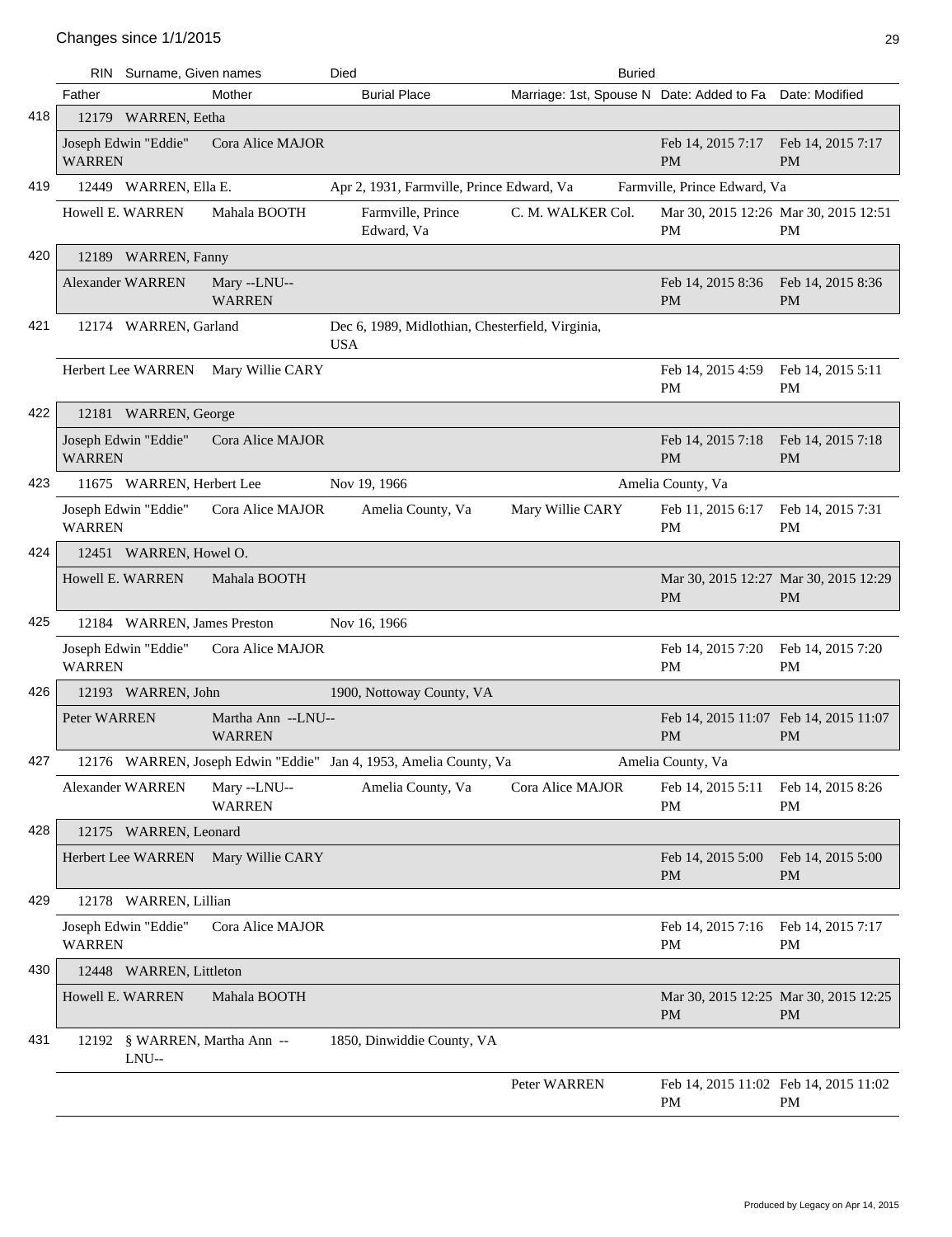|     |                                            | RIN Surname, Given names                       |                                                             | Died                                                                                          | <b>Buried</b>                                            |                                                    |                                                    |
|-----|--------------------------------------------|------------------------------------------------|-------------------------------------------------------------|-----------------------------------------------------------------------------------------------|----------------------------------------------------------|----------------------------------------------------|----------------------------------------------------|
|     | Father                                     |                                                | Mother                                                      | <b>Burial Place</b>                                                                           | Marriage: 1st, Spouse N Date: Added to Fa Date: Modified |                                                    |                                                    |
| 432 |                                            |                                                |                                                             | 12192 WARREN, Martha Ann --LNU-- 1850, Dinwiddie County, VA                                   |                                                          |                                                    |                                                    |
|     |                                            |                                                |                                                             |                                                                                               | Peter WARREN                                             | Feb 14, 2015 11:02 Feb 14, 2015 11:02<br><b>PM</b> | <b>PM</b>                                          |
| 433 |                                            | 12187 WARREN, Mary --LNU--                     |                                                             |                                                                                               |                                                          |                                                    |                                                    |
|     |                                            |                                                |                                                             |                                                                                               | <b>Alexander WARREN</b>                                  | Feb 14, 2015 8:27<br>PM                            | Feb 14, 2015 10:56<br>PM                           |
| 434 |                                            | 12187 § WARREN, Mary --LNU--                   |                                                             |                                                                                               |                                                          |                                                    |                                                    |
|     |                                            |                                                |                                                             |                                                                                               | <b>Alexander WARREN</b>                                  | Feb 14, 2015 8:27<br><b>PM</b>                     | Feb 14, 2015 10:56<br><b>PM</b>                    |
| 435 |                                            | 11794 § WARREN, Mary Willie                    |                                                             | Sep 4, 1999, Midlothian, Chesterfield, Virginia,<br><b>USA</b>                                |                                                          | Amelia County, Va                                  |                                                    |
|     |                                            |                                                | Edward Boswell CARY Mary Elizabeth Love<br><b>DUNNAVANT</b> | Amelia County, Va                                                                             | <b>Herbert Lee WARREN</b>                                | Feb 11, 2015 6:18<br>PM                            | Feb 14, 2015 7:35<br>PM                            |
| 436 |                                            | 12183 WARREN, Osar Melvin                      |                                                             |                                                                                               |                                                          |                                                    |                                                    |
|     | <b>WARREN</b>                              | Joseph Edwin "Eddie"                           | Cora Alice MAJOR                                            |                                                                                               |                                                          | Feb 14, 2015 7:19<br><b>PM</b>                     | Feb 14, 2015 7:20<br><b>PM</b>                     |
| 437 |                                            | 12191 WARREN, Peter                            |                                                             | Sep 15, 1868, Dinwiddie County, VA                                                            |                                                          |                                                    |                                                    |
|     |                                            |                                                |                                                             |                                                                                               | Martha Ann --LNU--<br><b>WARREN</b>                      | Feb 14, 2015 11:01 Feb 14, 2015 11:10<br>PM        | PM                                                 |
| 438 |                                            | 12447 WARREN, Robert E                         |                                                             |                                                                                               |                                                          |                                                    |                                                    |
|     |                                            | Howell E. WARREN                               | Mahala BOOTH                                                |                                                                                               |                                                          | PM                                                 | Mar 30, 2015 12:23 Mar 30, 2015 12:24<br><b>PM</b> |
| 439 |                                            | 12450 WARREN, Walter B.                        |                                                             |                                                                                               |                                                          |                                                    |                                                    |
|     |                                            | Howell E. WARREN                               | Mahala BOOTH                                                |                                                                                               |                                                          | PM                                                 | Mar 30, 2015 12:26 Mar 30, 2015 12:28<br>PM        |
| 440 |                                            | 12188 WARREN, William                          |                                                             |                                                                                               |                                                          |                                                    |                                                    |
|     |                                            | <b>Alexander WARREN</b>                        | Mary --LNU--<br><b>WARREN</b>                               |                                                                                               |                                                          | Feb 14, 2015 8:34<br><b>PM</b>                     | Feb 14, 2015 8:35<br><b>PM</b>                     |
| 441 |                                            | 12218 Washington, Capt. Augustine<br>Washinton |                                                             | Apr 12, 1743, King George County, Va                                                          |                                                          |                                                    |                                                    |
|     | Capt. Lawrence<br><b>WASHINGTON</b>        |                                                | Mildred WARNER                                              |                                                                                               | Mary BALL                                                | Feb 17, 2015 2:15<br>PM                            | Feb 17, 2015 2:29<br>PM                            |
| 442 |                                            | 12220 Washington, President George             |                                                             | Dec 14, 1799, Mount Vernon, Fairfax County,<br>Virginia                                       |                                                          |                                                    |                                                    |
|     | Capt. Augustine<br>Washinton<br>WASHINGTON |                                                | Mary BALL                                                   |                                                                                               | Martha DANDRIDGE                                         | Feb 17, 2015 2:24<br>PM                            | Feb 17, 2015 2:35<br><b>PM</b>                     |
| 443 |                                            | 12217 Washington, Capt. Lawrence               |                                                             | Mar 30, 1698, Warner Hall, Gloucester, Virginia Colonial Beach, Westmoreland County, Virginia |                                                          |                                                    |                                                    |
|     |                                            |                                                |                                                             | Colonial Beach,<br>Westmoreland County,<br>Virginia                                           | Mildred WARNER                                           | Feb 17, 2015 2:05<br>PM                            | Feb 17, 2015 2:15<br>PM                            |
| 444 |                                            | 12221 § Washington, Martha                     |                                                             | May 22, 1802, Mount Vernon, Fairfax County,<br>Virginia                                       |                                                          |                                                    |                                                    |
|     |                                            |                                                |                                                             |                                                                                               | President George<br><b>WASHINGTON</b>                    | Feb 17, 2015 2:33<br><b>PM</b>                     | Feb 17, 2015 2:37<br><b>PM</b>                     |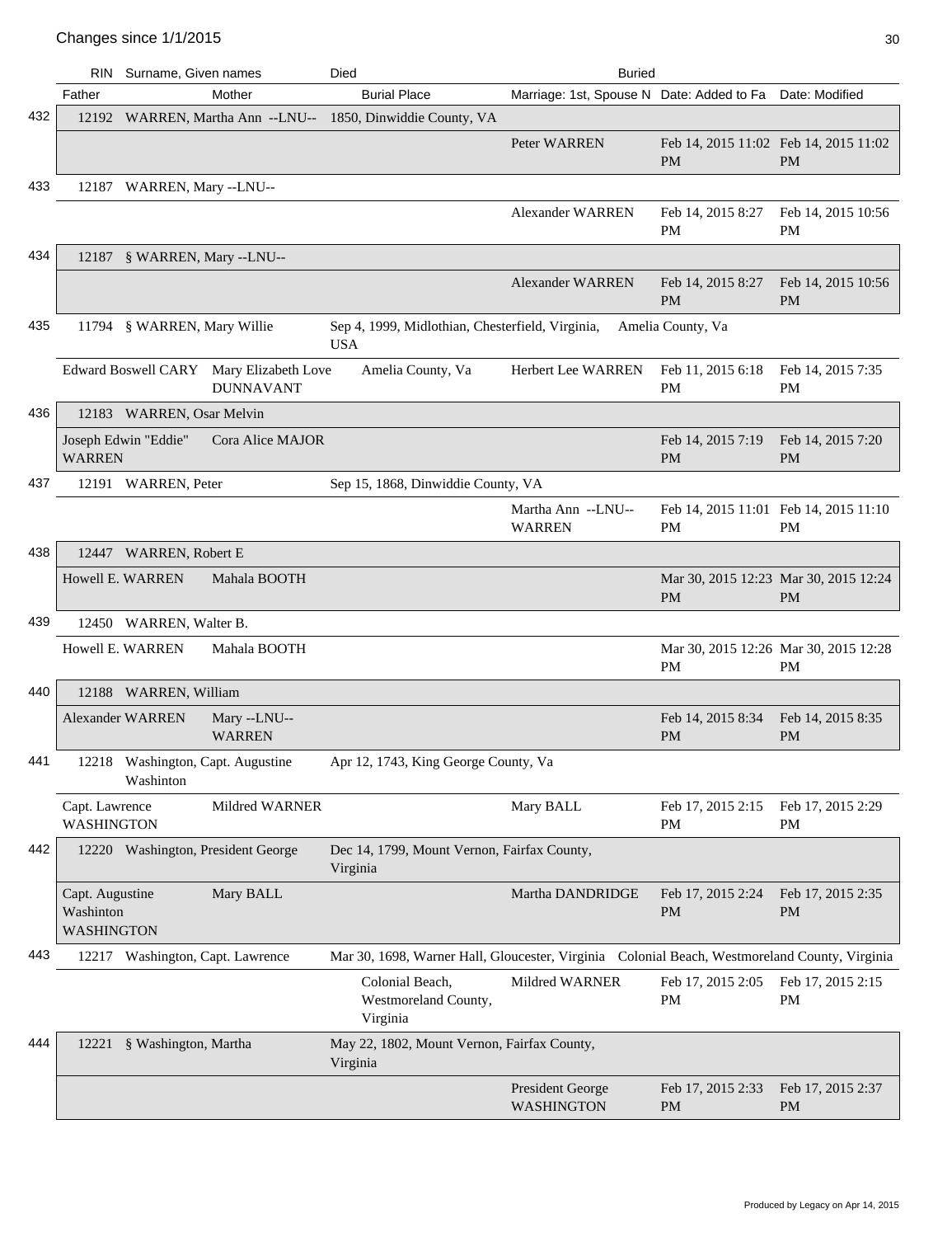|     |                                      | RIN Surname, Given names          |                                        | Died                                       | <b>Buried</b>                                          |                                   |                                |
|-----|--------------------------------------|-----------------------------------|----------------------------------------|--------------------------------------------|--------------------------------------------------------|-----------------------------------|--------------------------------|
|     | Father                               |                                   | Mother                                 | <b>Burial Place</b>                        | Marriage: 1st, Spouse N Date: Added to Fa              |                                   | Date: Modified                 |
| 445 | 12219                                | § Washington, Mary                |                                        | Aug 26, 1789, Fredericksburg, VA           |                                                        |                                   |                                |
|     |                                      |                                   |                                        |                                            | Capt. Augustine<br>Washinton<br>WASHINGTON             | Feb 17, 2015 2:16<br><b>PM</b>    | Feb 17, 2015 2:27<br>PM        |
| 446 |                                      | 12216 § Washington, Mildred       |                                        | Jan 30, 1700, Cumbria, England             |                                                        | Jan 30, 1700, Whitehaven, England |                                |
|     |                                      | <b>Augustine WARNER</b>           | Mildred READE                          | Whitehaven, England                        | Capt. Lawrence<br>WASHINGTON                           | Feb 17, 2015 2:03<br><b>PM</b>    | Feb 17, 2015 2:13<br><b>PM</b> |
| 447 |                                      | 12372 Watridge, Daniel Washington |                                        |                                            |                                                        |                                   |                                |
|     |                                      |                                   |                                        |                                            | Mourning Adeline<br><b>COBB</b>                        | Mar 17, 2015 9:08<br>AM           | Mar 17, 2015 9:09<br>AM        |
| 448 |                                      |                                   | 12373 § Watridge, Mourning Adeline     |                                            |                                                        |                                   |                                |
|     |                                      |                                   |                                        |                                            | Daniel Washington<br><b>WATRIDGE</b>                   | Mar 17, 2015 9:08<br>AM           | Mar 17, 2015 9:09<br>AM        |
| 449 |                                      |                                   | 12371 Watridge, Sarah Frances "Sallie" | Apr 17, 1824                               |                                                        |                                   |                                |
|     | Daniel Washington<br><b>WATRIDGE</b> |                                   | Mourning Adeline<br><b>COBB</b>        |                                            | Albert Cicero "Roe"<br><b>BOOTH</b>                    | Mar 17, 2015 9:07<br>AM           | Mar 17, 2015 9:16<br>AM        |
| 450 |                                      | 12253 WHITE, Avyrilla             |                                        | 1870                                       |                                                        |                                   |                                |
|     |                                      |                                   |                                        |                                            | <b>Thomas FAISON</b>                                   | Feb 22, 2015 5:26<br><b>PM</b>    | Feb 22, 2015 5:29<br><b>PM</b> |
| 451 |                                      | 12349 WHITE, Elizabeth (Eliza)    |                                        | Oct 9, 1889                                |                                                        |                                   |                                |
|     | Solomon WHITE                        |                                   | Martha HUGHES                          |                                            | William G. (Billy)<br><b>BOOTH</b>                     | Mar 16, 2015 8:41<br>AM           | Mar 17, 2015 8:38<br>AM        |
| 452 |                                      | 12351 § WHITE, Martha             |                                        |                                            |                                                        |                                   |                                |
|     |                                      |                                   |                                        |                                            | Solomon WHITE                                          | Mar 16, 2015 8:43<br>AM           | Mar 17, 2015 8:33<br>AM        |
| 453 |                                      | 12370 WHITE, Rebecca Mamie        |                                        | Oct 1, 1890                                |                                                        |                                   |                                |
|     |                                      |                                   |                                        |                                            | Albert Cicero "Roe"<br><b>BOOTH</b>                    | Mar 17, 2015 8:57<br>AM           | Mar 17, 2015 9:06<br>AM        |
| 454 |                                      | 12350 WHITE, Solomon              |                                        |                                            |                                                        |                                   |                                |
|     |                                      |                                   |                                        |                                            | Martha HUGHES                                          | Mar 16, 2015 8:43<br>AM           | Mar 16, 2015 8:43<br>AM        |
| 455 |                                      | 12377 WILLIAMSON, Beverly M.      |                                        |                                            |                                                        |                                   |                                |
|     |                                      |                                   |                                        |                                            |                                                        | Mar 17, 2015 9:15<br>AM           | Mar 17, 2015 9:15<br>AM        |
| 456 |                                      | 12375 WILLIAMSON, Mayes           |                                        |                                            |                                                        |                                   |                                |
|     | <b>Thomas Page</b><br>WILLIAMSON     |                                   | Unknown                                |                                            | <b>Blanche Irene BOOTH</b>                             | Mar 17, 2015 9:14<br>AM           | Mar 17, 2015 9:15<br>AM        |
| 457 |                                      |                                   | 12376 WILLIAMSON, Thomas Page          |                                            |                                                        |                                   |                                |
|     | Beverly M.<br>WILLIAMSON             |                                   | Unknown                                |                                            |                                                        | Mar 17, 2015 9:15<br>AM           | Mar 17, 2015 9:15<br>AM        |
| 458 |                                      | 12374 § Willianson, Blanche Irene |                                        |                                            |                                                        |                                   |                                |
|     | Albert Cicero "Roe"<br><b>BOOTH</b>  |                                   | Rebecca Mamie WHITE                    |                                            | Mayes WILLIAMSON                                       | Mar 17, 2015 9:11<br>AM           | Mar 17, 2015 9:14<br>AM        |
| 459 |                                      | 12227 § Windebank, Frances        |                                        | 1611, Haines Hall, , Hurst Parish, England |                                                        |                                   |                                |
|     | <b>Edward DYMOKE</b>                 |                                   | Anne TAILBOYS                          |                                            | Thomas WINDEBANK Feb 18, 2015 10:12 Feb 18, 2015 10:18 | AM                                | AM                             |